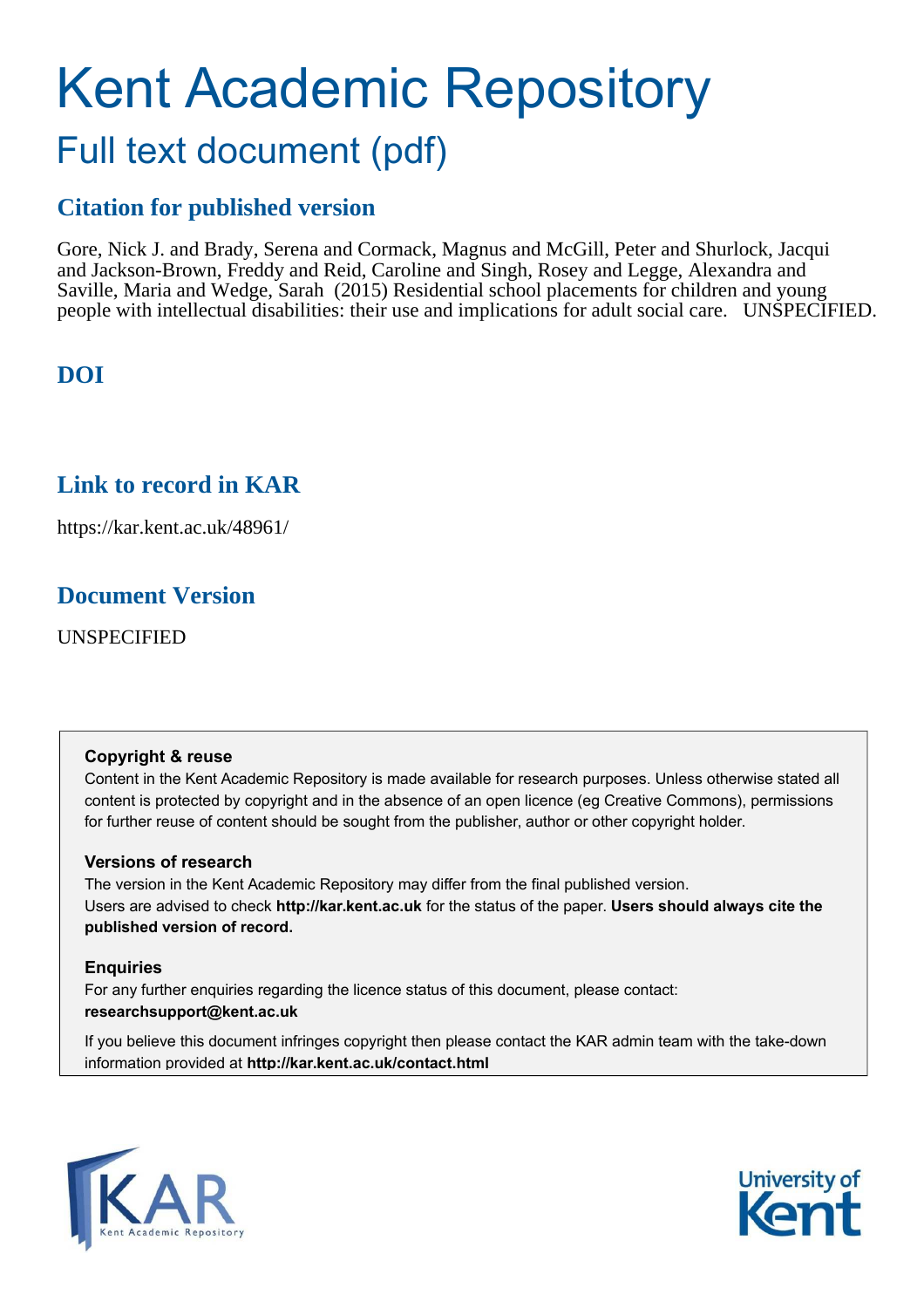**NHS National Institute for Health Research** 

# Residential school placements for children and young people with intellectual disabilities

Their use and implications for Adult Social Care

Nick Gore, Serena Brady, Magnus Cormack, Peter McGill, Jacqui Shurlock, Freddy Jackson-Brown, Caroline Reid, Rosey Singh, Alexandra Legge, Maria Saville and Sarah Wedge

**Improving the evidence base for adult social care** practice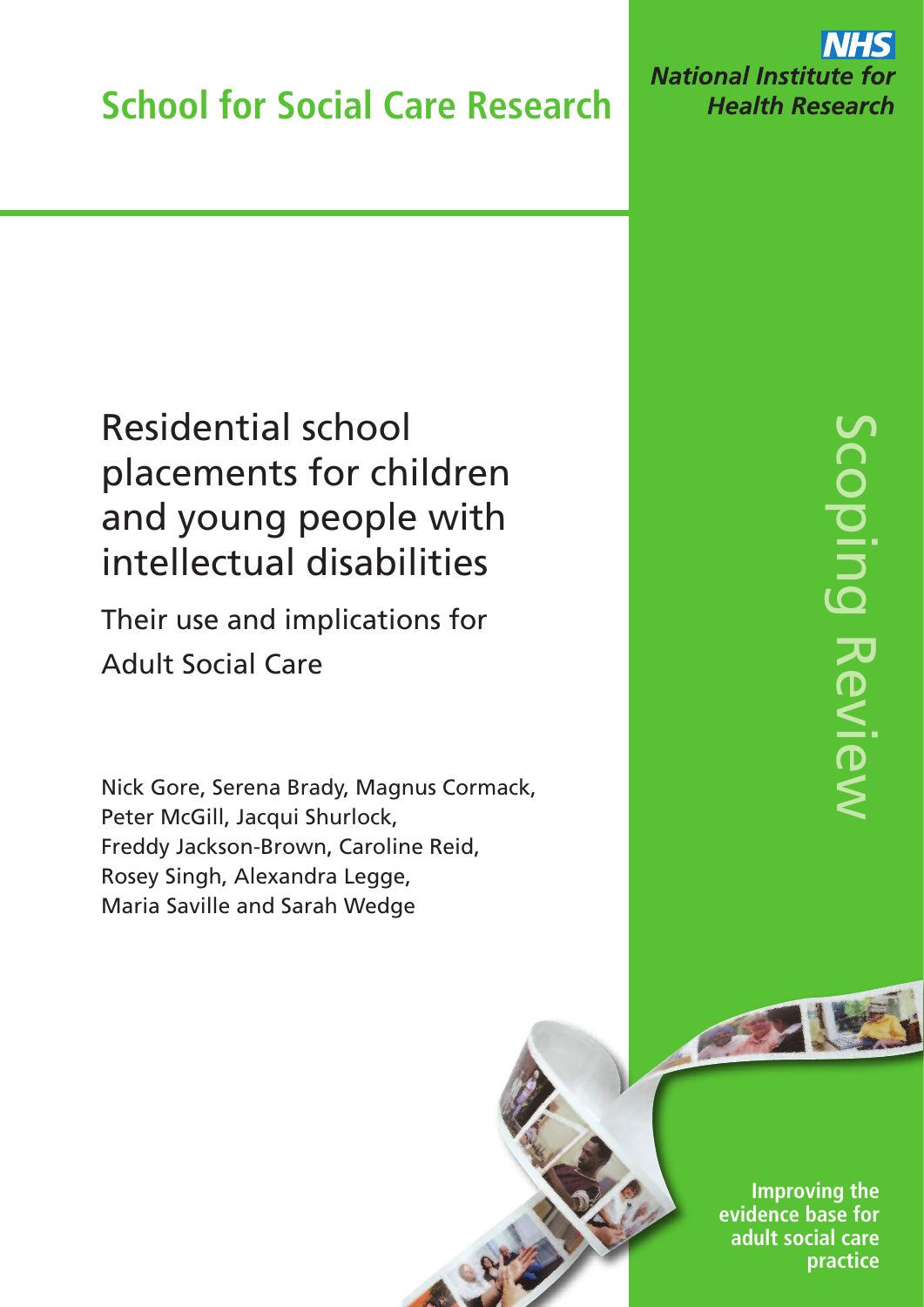# **The School for Social Care Research**

The School for Social Care Research was set up by the National Institute for Health Research (NIHR) to develop and improve the evidence base for adult social care practice in England in 2009. It conducts and commissions high-quality research.

#### **About the authors**

**Nick Gore** is a Lecturer in Learning Disability at the Tizard Centre, University of Kent

**Serena Brady** is a Research Assistant and PhD student at the Tizard Centre, University of Kent

**Magnus Cormack** is a Psychologist at the NHS Greater Glasgow & Clyde

**Peter McGill** is Co-director and Professor of Clinical Psychology of Learning Disability at the Tizard Centre, University of Kent

**Jacqui Shurlock** is Early Intervention Project Manager at the Challenging Behaviour Foundation

**Freddy Jackson-Brown** is a Clinical Psychologist at the Psychology Solutions Partnership

**Caroline Reid** is a Clinical Psychologist at the Ealing Intensive Short Break Service

**Rosey Singh** is a Consultant Clinical Psychologist at the Sussex Partnership NHS Foundation

**Alexandra Legge** is based at the Leeds & York Partnership NHS Foundation Trust

**Maria Saville** is Principal Manager at the Halton Positive Behaviour Support Service

**Sarah Wedge** is a Clinical Psychologist at the Sussex Partnership NHS Foundation

NIHR School for Social Care Research London School of Economics and Political Science Houghton Street London WC2A 2AE

Email: [sscr@lse.ac.uk](mailto:sscr@lse.ac.uk) Tel: +44 (0)20 7955 6238 Website: [www.sscr.nihr.ac.uk](http://www.sscr.nihr.ac.uk)

*This report presents an independent review commissioned by the Department of Health's NIHR School for Social Care Research. The views expressed in this publication are those of the authors and not necessarily those of the NIHR School for Social Care Research or the Department of Health, NIHR or NHS.*

© School for Social Care Research, 2015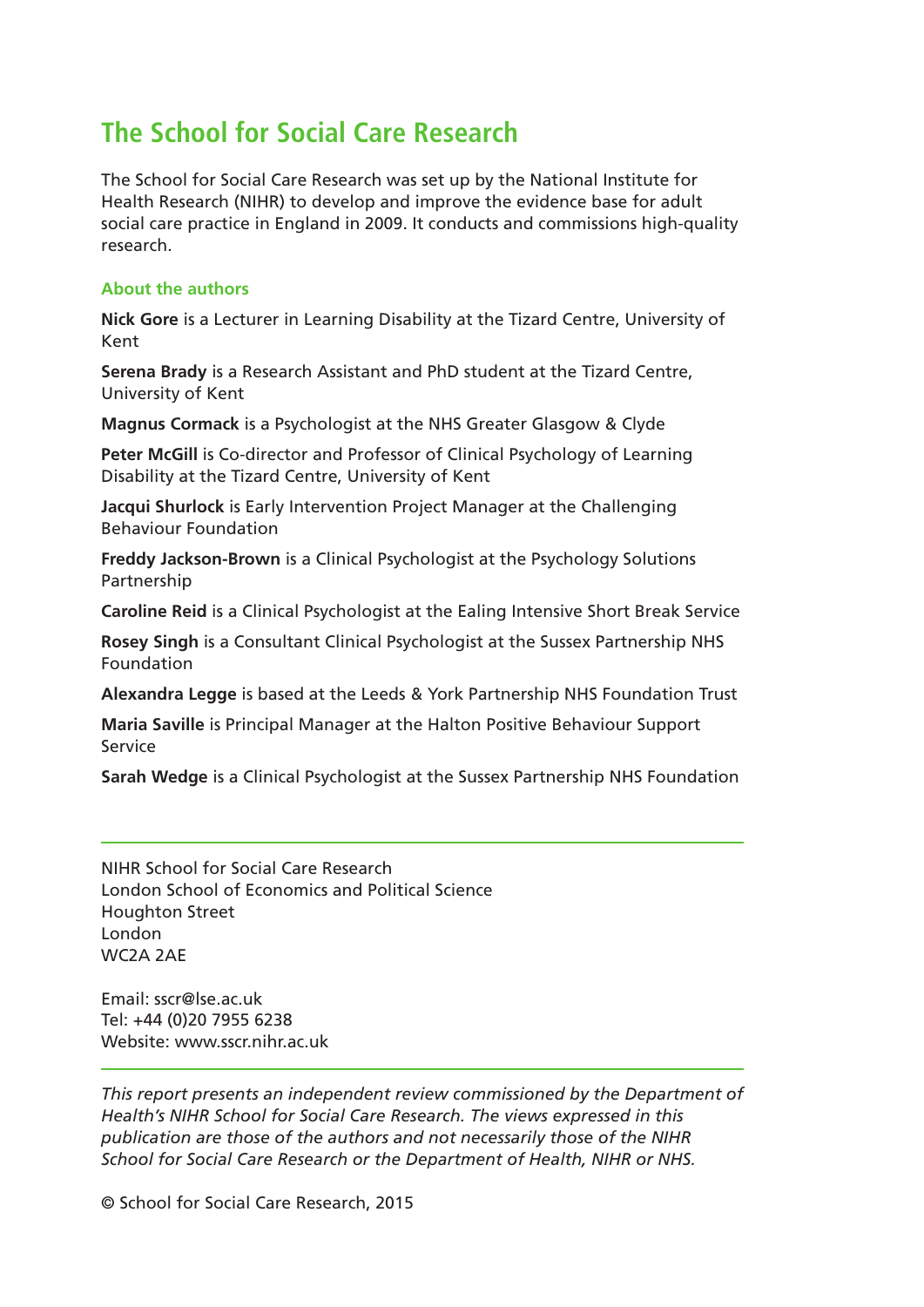# **CONTENTS**

| <b>Background</b>                                                                                                                        | 1              |
|------------------------------------------------------------------------------------------------------------------------------------------|----------------|
| Out of area placements for adults who display behaviour that challenges                                                                  | 1              |
| Residential placements for children and young people with intellectual<br>and developmental disabilities                                 | 1              |
| Links between out of area placements for children and adults                                                                             | $\overline{2}$ |
| Aims of the current review                                                                                                               | $\overline{2}$ |
| <b>Research Review</b>                                                                                                                   | 4              |
| Methodology                                                                                                                              | 4              |
| Analysis                                                                                                                                 | $\overline{7}$ |
| Methodological quality evaluation                                                                                                        | $\overline{7}$ |
| Findings                                                                                                                                 | 8              |
| <b>Discussion</b>                                                                                                                        | 28             |
| What leads to a child or young person being placed in a residential school?                                                              | 29             |
| What is the quality and experience of support received at residential schools?                                                           | 30             |
| What are the outcomes and experiences for children or young people<br>during transition and following placement in a residential school? | 30             |
| <b>Future Questions for Research</b>                                                                                                     | 32             |
| What leads to a child being placed in a residential school?                                                                              | 32             |
| What is the quality and experience of support received at residential schools?                                                           | 33             |
| What are the outcomes for children and young people following residential<br>schools?                                                    | 34             |
| <b>Appendix 1: Overview of Policy and Guidance</b>                                                                                       | 35             |
| <b>Appendix 3: Alternative Forms of Support in Clinical Practice</b>                                                                     | 41             |
| <b>Intensive Support Teams</b>                                                                                                           | 41             |
| <b>References</b>                                                                                                                        | 47             |
|                                                                                                                                          |                |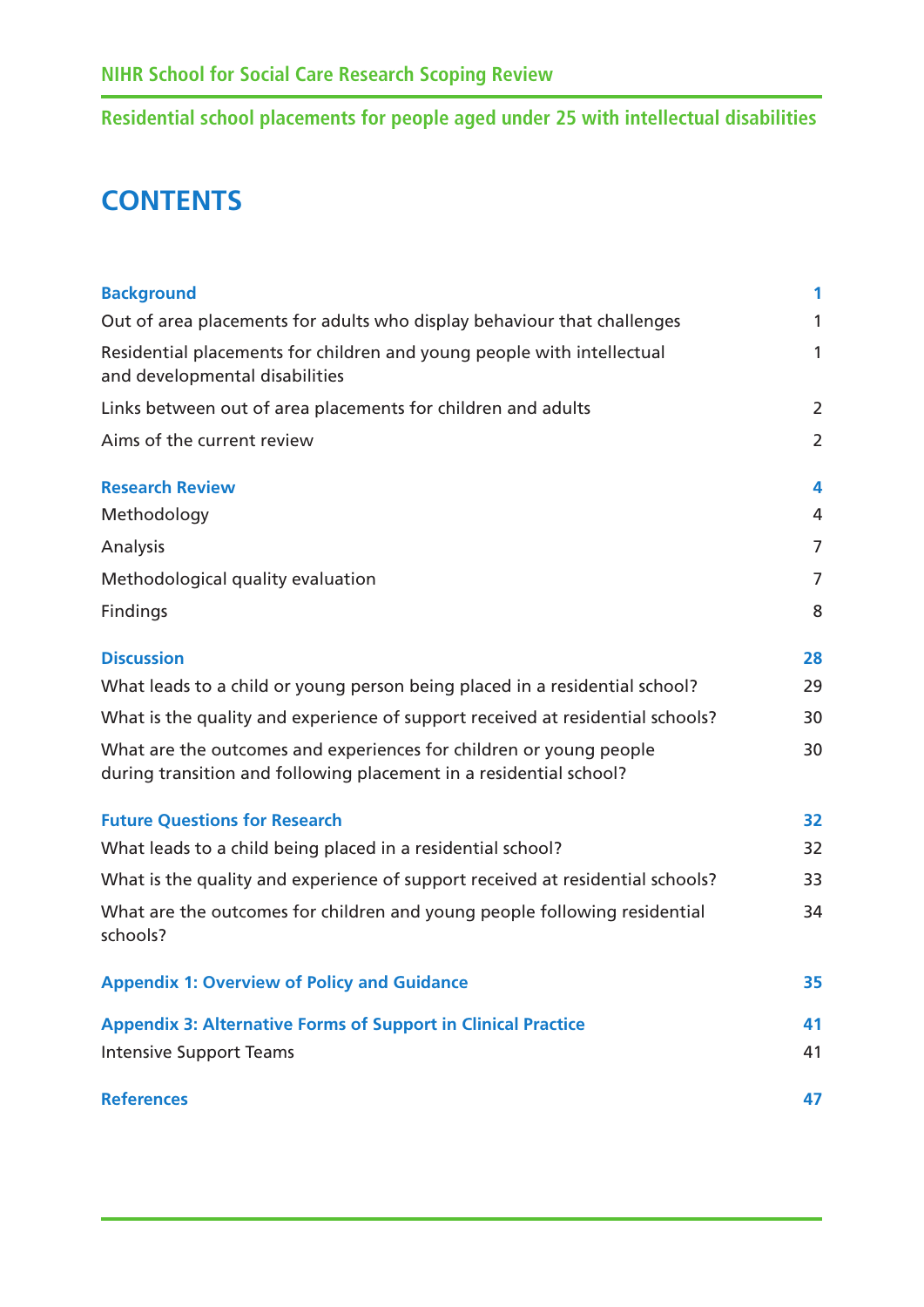# <span id="page-4-0"></span>**ABSTRACT**

Out of area residential placements are associated with a range of poor outcomes for adults with intellectual disabilities and behaviours that challenge. In recent years there has been an increased drive to reduce such placements at as early a stage as possible. In this context the current review collates research and policy regarding use of residential schools for children and young people with intellectual disabilities and transition from these settings to adult services. The review highlights that relatively little is known about both use of, and transition from, residential schooling for children and young people with intellectual disabilities in the UK. Thirteen articles are identified: 7 examining the child or families' experiences before placement, 4 examining outcomes during the placement, and 4 examining the process of transitioning from the placement and longer term outcomes. The methodological quality of articles was often limited. A lack of control groups, independent samples, or adequate sample sizes was particularly notable. Results are discussed in relation to factors that lead to a child's placement in a residential school, children and families' experiences of the placement, and outcomes following placement, including the transition process. A number of research priorities are highlighted based on gaps in the literature. Examples of alternative forms of support from clinical practice are provided, with recognition that a multi-element model is likely to be needed to provide high quality support to this group of young people.

## **KEYWORDS**

Learning disability, residential schools, intensive services, transition, out of area placement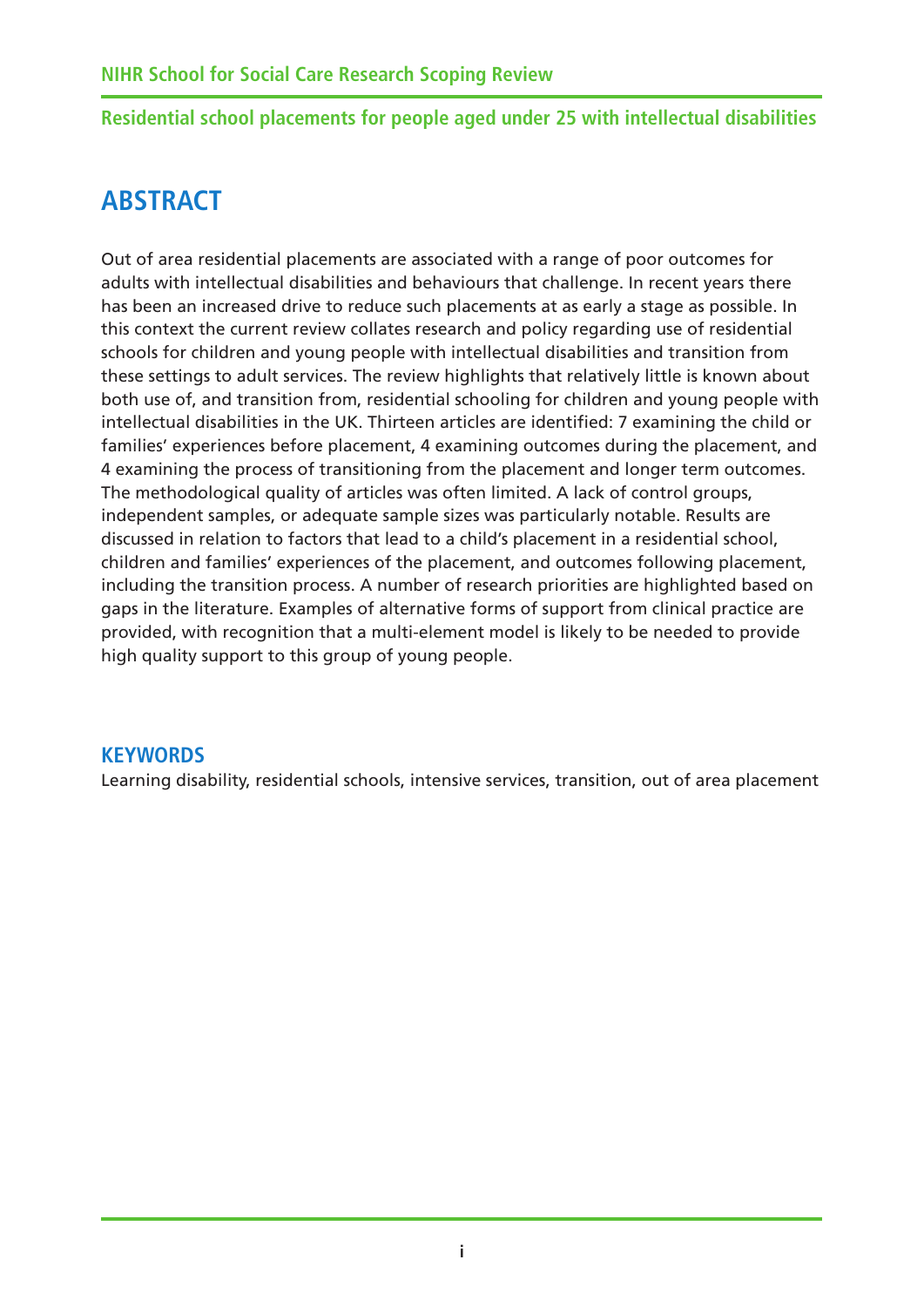# <span id="page-5-0"></span>**BACKGROUND**

# **Out of area placements for adults who display behaviour that challenges**

Individuals with an intellectual disability are at an increased risk of developing behaviours that challenge (Totsika *et al.* 2011a, Totsika *et al.* 2011b). These behaviours are known to be persistent across the life span (Murphy *et al.* 2005, Totsika *et al.* 2008) and are associated with a range of poor outcomes for both the individual themselves and their families (Allen *et al.* 2006, Baker *et al.* 2003, Emerson and Einfeld 2011, Hastings 2002, Naylor and Prescott 2004). The presence of behaviours that challenge is often cited as a major reason for placing an individual in an out-of-area residential placement (Mansell 2007, McGill *et al.* 2010, Perry *et al.* 2013) and figures suggest that 34% of adults with a learning disability in England who are in residential care are placed out of area (Emerson and Robertson 2008). This includes 3250 individuals who are inpatients in assessment and treatment units which may be a great distance from their family, with the most recent estimates suggesting that 18.2% of adults are placed in units over 100km from their home (Health and Social Care Information Centre 2013). Furthermore, out of area residential placements are often expensive and can cost up to £450,000 per year (Emerson and Robertson 2008).

In addition, out-of-area residential placements have been associated with poor outcomes in relation to care standards, wellbeing and quality of life (Beadle-Brown *et al.* 2006), and a recent review found that many such placements underperform across a range of domains (Barron *et al.* 2011), challenging the assumption that they provide 'specialist' care. Despite publications outlining how alternative local provision should best be structured for those who display behaviour that challenges (Mansell 1993, 2007), recent national scandals (e.g. Winterbourne View) highlight a continued reliance on out-of-area placement and the resultant vulnerability of individuals placed in these settings to abuse and poor care. In this context, there has recently been an increased drive to further reduce the number of people with intellectual and developmental disabilities placed out of area (Department of Health 2012a, 2012b). Significantly, this has included an emphasis on early intervention and prevention to reduce the likelihood that an individual will be placed out of area from as early as possible in the life course (LGA and NHS England 2014).

# **Residential placements for children and young people with intellectual and developmental disabilities**

Historically, many children and young people with intellectual or developmental disabilities were educated in segregated schools, with those who had the most severe disabilities placed in hospitals or special care units (Male 1998). In 1974, around 4450 children and young people lived in long stay hospitals away from their families (National Development Group for the Mentally Handicapped 1977). Policy and guidance developments in the UK over the past 2-3 decades have tried to ensure that children with disabilities are not routinely placed in institutions and are educated in local mainstream schools where possible (see for example Children and Families Act 2014, Special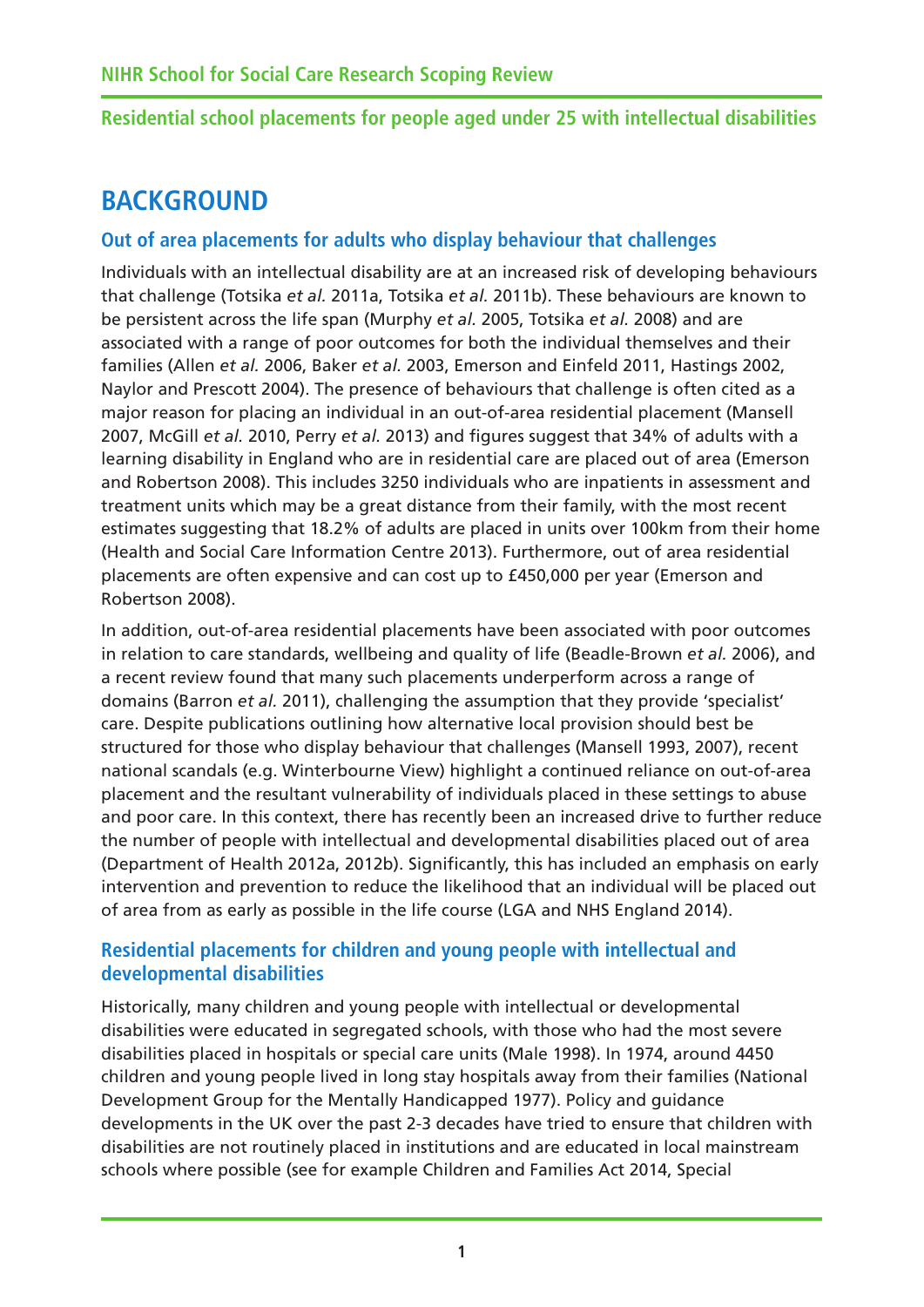Educational Needs Code of Practice for Wales 2002, The Mansell Report 1993, 2007, The Children (Scotland) Act 1995, The Special Educational Needs and Disability (Northern Ireland) Order 2005) with the right to be cared for by their family (for example, The Children Act 1989).

Recent figures suggest that 87.5% of children with moderate intellectual disabilities, 70.7% of children with ASD, 21.7% of children with severe intellectual disabilities, and 17.4% of children with profound and multiple intellectual disabilities attend mainstream schools (Pinney 2014). However, despite this and guidance to develop more specialised local support and inclusive schooling (as set out in Aiming High for Disabled Children 2007, and Removing Barriers to Achievement 2004), estimates also suggest that 660 children with moderate to profound intellectual disabilities and 700 children with ASD attend a maintained residential school (not including those placed in independent schools). Of these children, approximately 230 with intellectual disability and 250 with ASD attend a school that is out of area (Pinney 2014). Placements at residential schools are costly (estimated at £167,268 per year at current prices (Clifford and Theobald 2012)), can be a considerable distance from the family home (McGill *et al.* 2006) and are often arranged in the context of crisis, following a history of local service breakdown and failure to support behaviour that challenges for children and their families (see Cooper 1999, McGill *et al.* 2010).

## **Links between out of area placements for children and adults**

Behaviour that challenges often develops in childhood and without effective intervention is persistent, enduring into adulthood (Murphy *et al.* 2005, Totsika *et al.* 2008). A history of behaviour that challenges is the most frequently cited reason why residential school placements are sought for children and young people with intellectual disabilities (see McGill *et al.* 2006) and cited as the main reason for out-of-area placements for adults with intellectual disabilities (Mansell 2007, McGill *et al.* 2010, Perry *et al.* 2013). In this light, there is increasing recognition and concern that children and young people attending 52-week residential schools may be placed or remain in out-of-area placement following transition to adult services (LGA and NHS England 2014, McGill *et al.* 2010). Whilst there has been limited research in this area, Perry and colleagues (2013) found that 19% of a sample of adults placed out of area had previously attended a residential school, and McGill and colleagues (2010) reported as many as two thirds of adults had previously been placed in a residential school, many of which were run by the same provider as their current residential placement.

## **Aims of the current review**

Despite high costs and high use of residential schools for children and young people with disabilities and potential links to out-of-area adult placements, there is little research concerning their use. Increasing knowledge in this area is essential if a preventative, lifespan approach is to be taken to increasing local service supports for those who display behaviour that challenges. The current review therefore brings key information from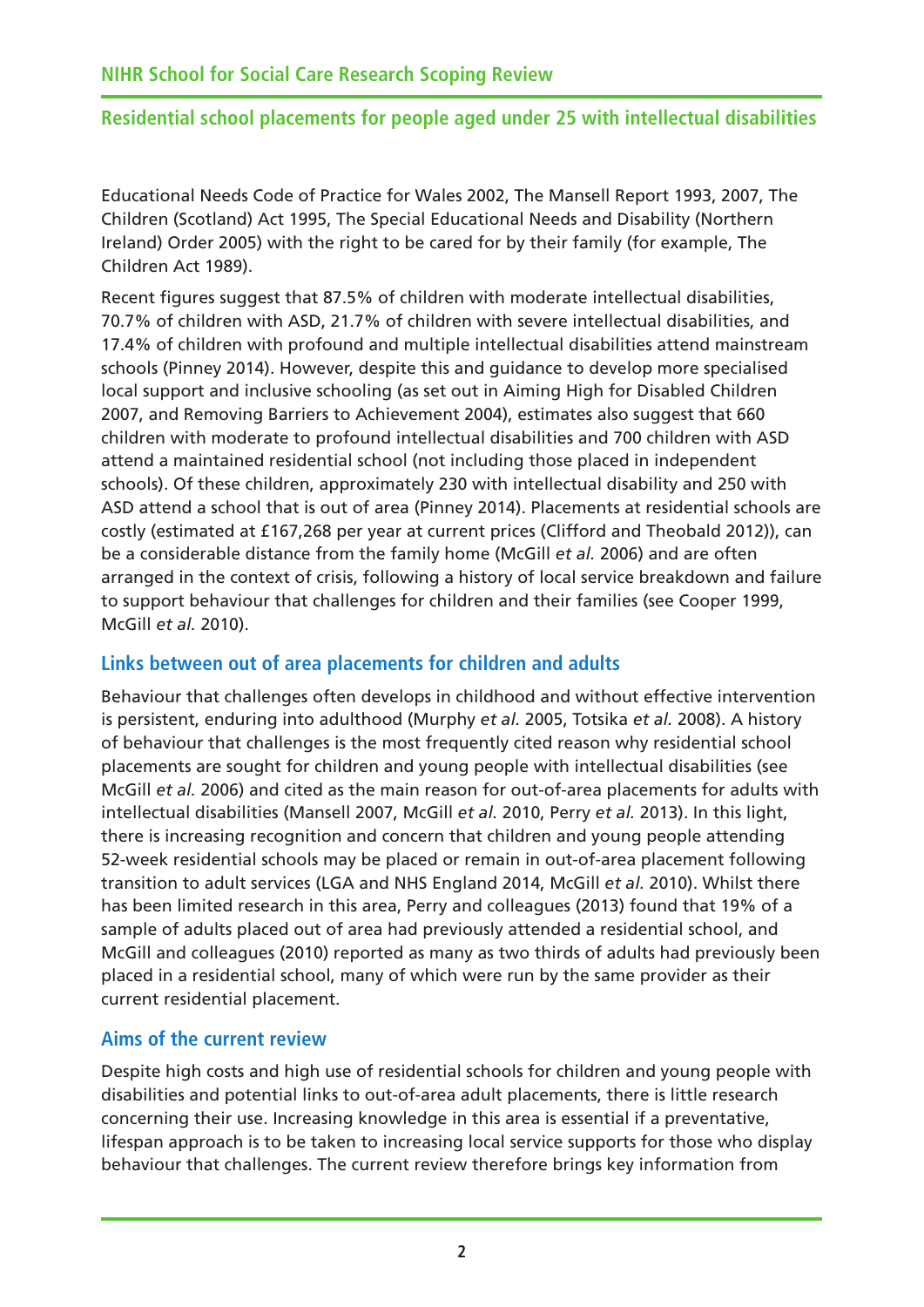<span id="page-7-0"></span>research and policy together with examples of alternative forms of support from clinical practice with the aim of highlighting future research concerning wellbeing and support for children, young people and adults with intellectual disabilities. Information reviewed is structured around the following key questions in order to gain insight into a range of factors relating to residential schooling, which may inform research relating to circumstances that are likely to lead to out of area adult placement:

1. What leads to a child with intellectual or developmental disabilities being placed in a residential school?

2. What is the quality and experience of support received at residential schools?

3. What are the outcomes for children following placement in a residential school and/or transition to an adult service?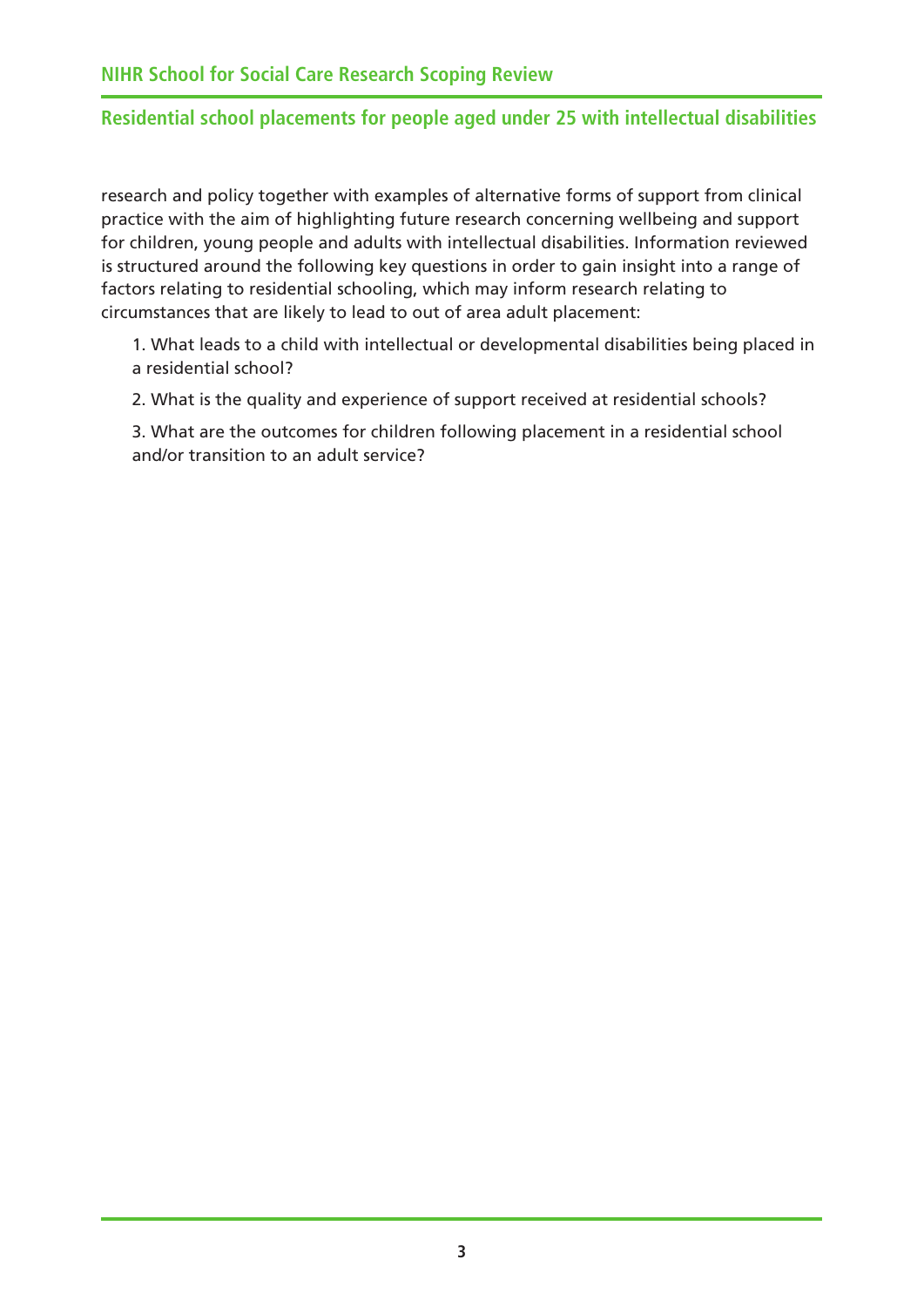# **RESEARCH REVIEW**

The following section provides a systematic review of peer-reviewed research that has focused on the use of residential schools for children and young people with intellectual disabilities and (where available) placements and outcomes following transitions to adult services.

# **Methodology**

The review aimed to identify studies related to residential schooling (and the transition to adult services following residential schooling) for children and young people with intellectual/developmental disabilities in the UK. The inclusion criteria were as follows:

- 1. The study focussed on residential school placements (i.e. not residential respite or short term placements);
- 2. The study was related to individuals with an intellectual/developmental disability who were under the age of 25. If an article included participants with mixed diagnoses or ages, then it was included only if the results could be separated for participants of interest (and only these participants were included in the review);
- 3. The study included either quantitative or qualitative data (i.e. was not a review article or descriptive account);
- 4. The research was conducted in the UK (as the review aims to inform research relating to out-of-area adult placements in the UK, and practices in other countries may differ);
- 5. The research was published in a peer-reviewed journal.

There were no criteria related to the date when articles were published, as UK research in this area is scarce and it was felt important to include all relevant published articles. The majority of included articles were published within the last ten years; however, the implications of including older studies are highlighted in the discussion below. There were also no criteria related to challenging behaviour; however, it is important to note that a number of studies included only participants for whom challenging behaviour was a concern (as discussed below).

Initial searches were conducted on PsychINFO, Web of Science, and PubMed to identify relevant articles. Where possible, limiters were applied to searches to exclude articles related exclusively to participants over the age of 25. Search terms were split into two groups and each term from group one was combined with each term from group two (see Table 1 below for specific search terms). Terms related to short term or non-school care (denoted with 1 in Table 1) were initially included as part of a potentially broader review, but upon refinement of the inclusion criteria any articles related to these terms were excluded. The decision to exclude these articles was taken for three reasons: (1) there were only a small number of articles related to non-school based care (i.e. hospital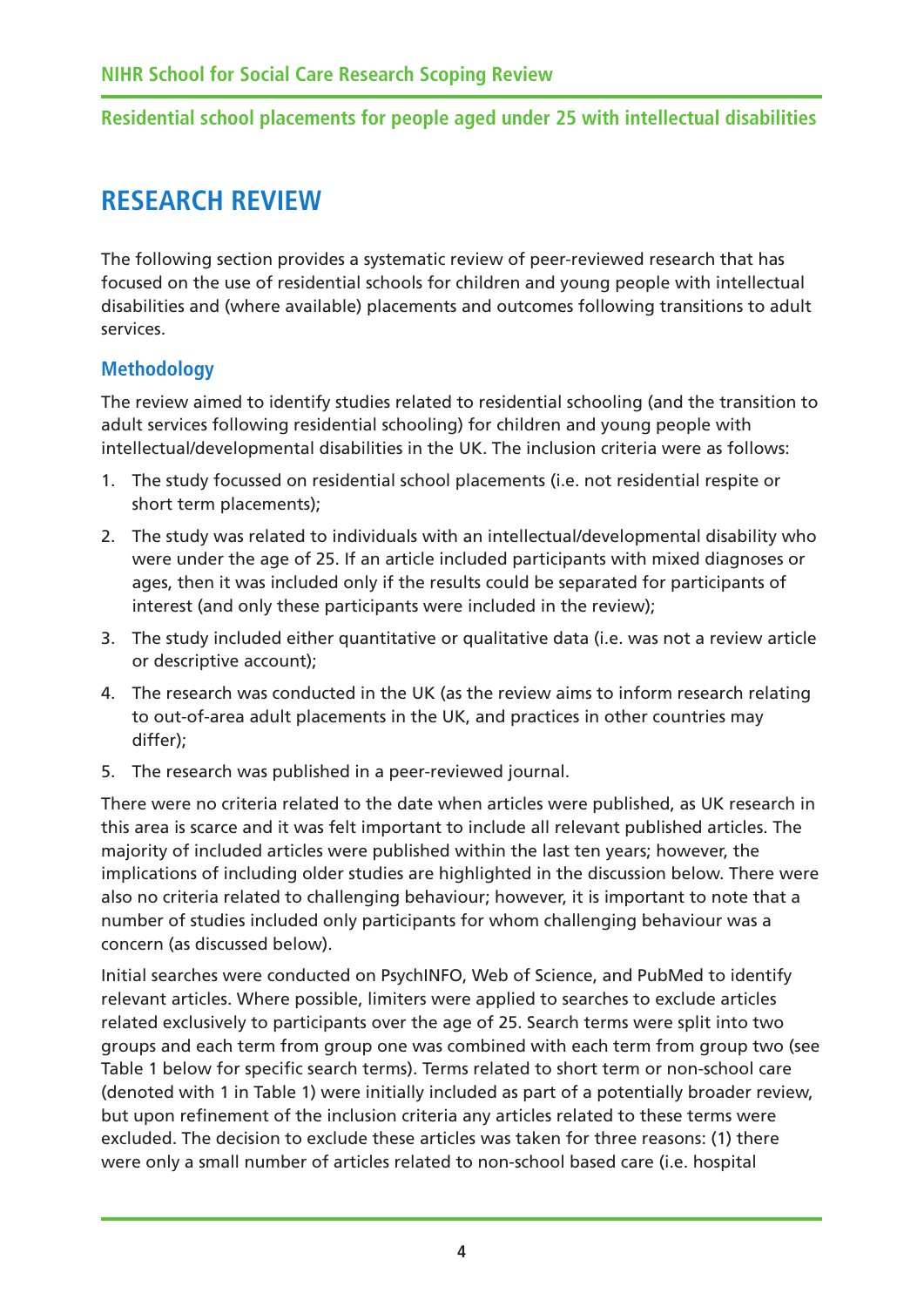admissions) for children and young people with learning disabilities; (2) many of the articles related to foster care, the reasons for which may be variable; and (3) where nonschool based articles were found, these mainly related to adult participants with only a small number of cases where data relating to children and young people was available. In order to ensure that the scope of the review was well defined, these articles were subsequently excluded.

| <b>Databases Searched</b> | <b>Group 1 Terms</b>                         | <b>Group 2 Terms</b>     |
|---------------------------|----------------------------------------------|--------------------------|
| PsychINFO                 | <b>Residential school</b>                    | Learning disabilit*      |
| Web of Science            | <b>Residential college</b>                   | Intellectual disabilit*  |
| PubMed                    | <b>Residential provision</b>                 | Developmental disabilit* |
|                           | <b>Residential service</b>                   | Autism                   |
|                           | Out of home placement                        | Autism spectrum disorder |
|                           | Out of area placement                        | Asperger syndrome        |
|                           | <b>Boarding school</b>                       |                          |
|                           | Care home <sup>1</sup>                       |                          |
|                           | Foster placement <sup>1</sup>                |                          |
|                           | Short breaks <sup>1</sup>                    |                          |
|                           | Respite <sup>1</sup>                         |                          |
|                           | Assessment and treatment centre <sup>1</sup> |                          |
|                           | Inpatient <sup>1</sup>                       |                          |
|                           | Hospital admission <sup>1</sup>              |                          |

1 = terms related to short term or non-school based residential placement which were later removed

Initial searches identified 5841 potentially relevant articles (including duplicates). The titles and abstracts of these articles were then examined and 108 articles were obtained for further screening. After applying inclusion and exclusion criteria, nine articles were retained. Following this, hand searches were conducted of the two journals which had published the highest number of included studies (*Journal of Intellectual Disability Research*, and *Journal of Applied Research in Intellectual Disabilities*) which identified a further 20 potential studies of which none met inclusion criteria. Finally, the reference lists of included articles were searched and 28 additional articles were identified of which four were included. The search process and reasons for exclusion of articles can be seen in Figure 1 below.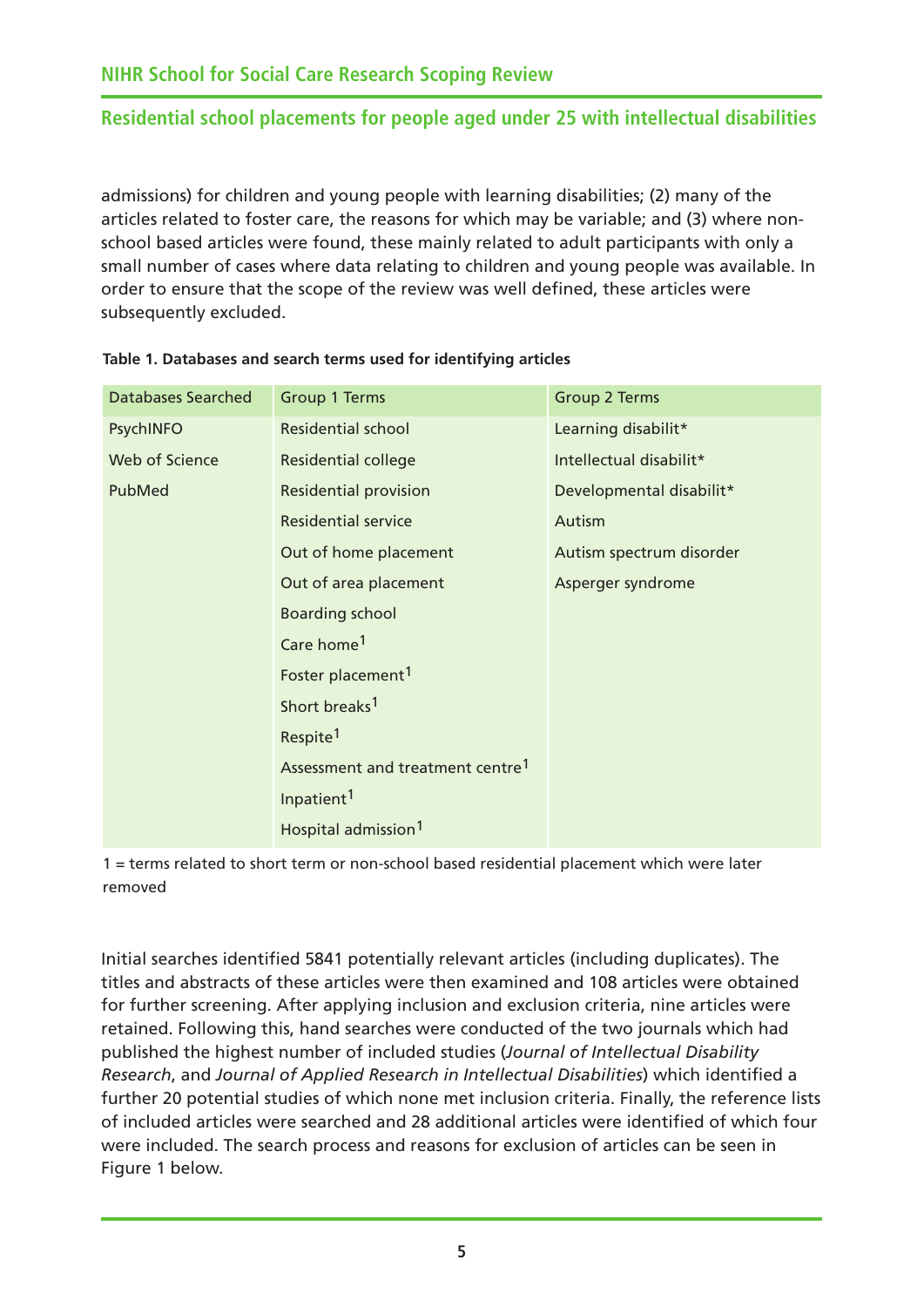

#### <span id="page-10-0"></span>**Figure 1. Flow chart demonstrating search process and reasons for exclusion of articles**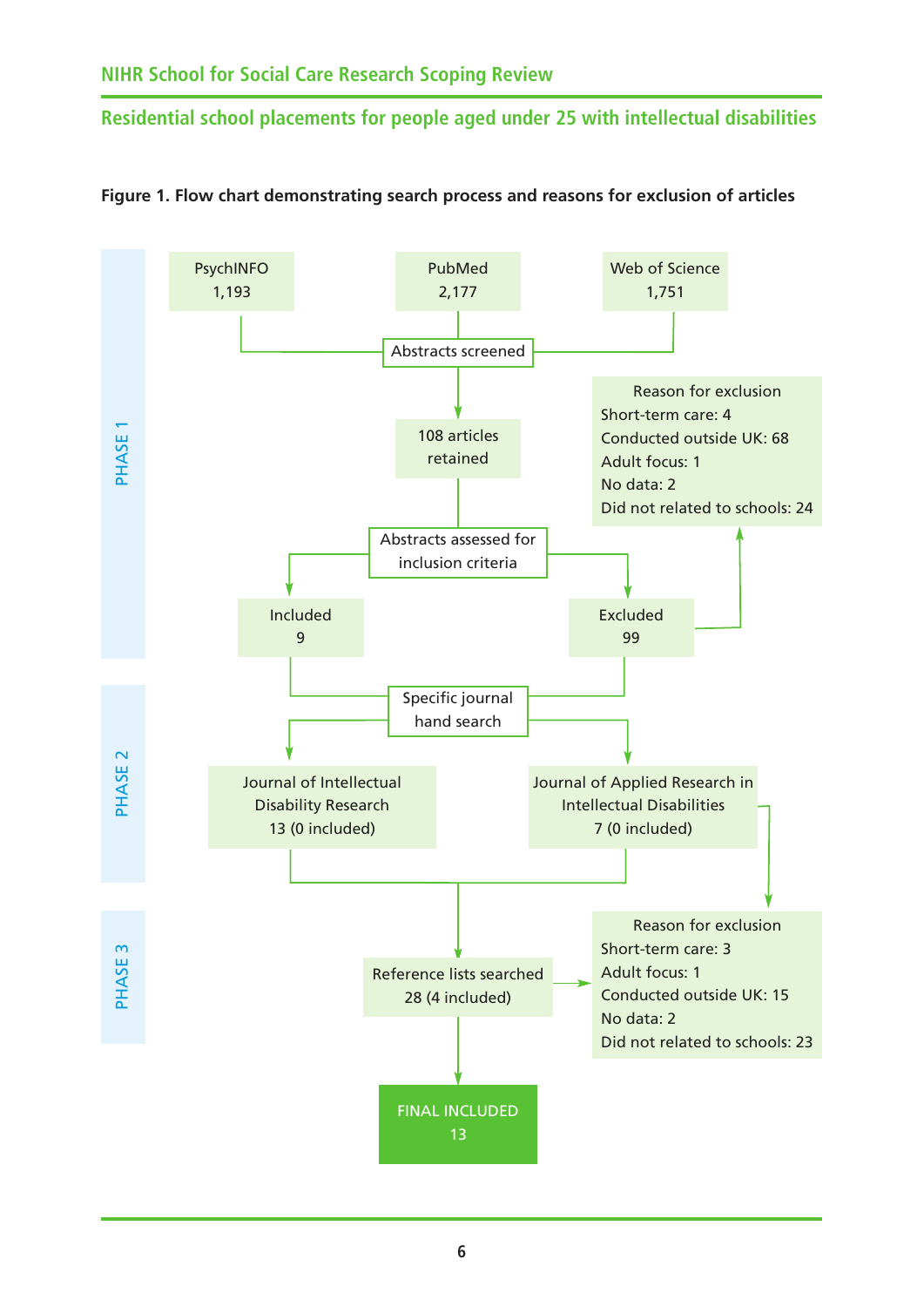## <span id="page-11-0"></span>**Analysis**

Thirteen articles met inclusion criteria and were retained for review. The articles were coded by two independent coders according to the following variables: article details (authors, year, and journal); methodology (type of study, design, focus, measures, aims/hypotheses); participants (number, participant role (i.e. family carer, teacher, professional, service user)), diagnosis (if participant was a service user), age, gender, additional characteristics; facility details (type of facility, additional characteristics); results; main discussion points; and methodological limitations (either identified by the authors of the study or by the coders). Following this, articles were grouped by their main focus (for example, characteristics of children and young people attending residential schools, reasons for placement, child/young person's experience of school, family carer views, outcomes from placement, and transition from placement) and common themes within the results of articles that had been grouped together were identified. These themes, along with the research questions for the review, were then used to structure the discussion and review of articles. This method was felt appropriate due to the small number of included studies and idiosyncrasy of methodologies used. Furthermore, this method allowed the researchers to review articles in detail and to discuss both quantitative and qualitative results in a meaningful way in relation to the research questions.

## **Methodological quality evaluation**

The methodological quality of the included articles was assessed using the Mixed Methods Appraisal Tool (MMAT; Pluye *et al.* 2011). The MMAT contains two screening questions and five domains relating to different research methodologies (qualitative, quantitative – randomised controlled trial, quantitative – non-randomised, quantitative – descriptive, mixed methods). Each domain contains items which are rated as present, absent, or not known. If a study utilises one type of methodology only (e.g. only quantitative – nonrandomised), the final rating is derived by summing the number of items rated as 'present' (i.e. a maximum score of 4). If the study utilised mixed methodologies, the relevant quantitative and qualitative domains are completed, as well as the mixed methods domain; the final score in this instance is taken as the lowest domain score. In this way, the MMAT allows for a common rating to be applied to studies utilising a range of methodologies.

The MMAT is a tool which is still in development<sup>1</sup>; as a result, the first two authors of this review discussed each item and reached a consensus on interpretation of the item (see Appendix 1 for details). An agreement was then reached on the score assigned to each study. The studies included in this review were categorised as qualitative or quantitativedescriptive for the purposes of quality appraisal. In each case a percentage score of total items marked 'yes' out of all applicable items was calculated. The MMAT has been pilot

<sup>1</sup> see [http://mixedmethodsappraisaltoolpublic.pbworks.com/w/page/24607821/FrontPage fo](http://mixedmethodsappraisaltoolpublic.pbworks.com/w/page/24607821/FrontPage)r more information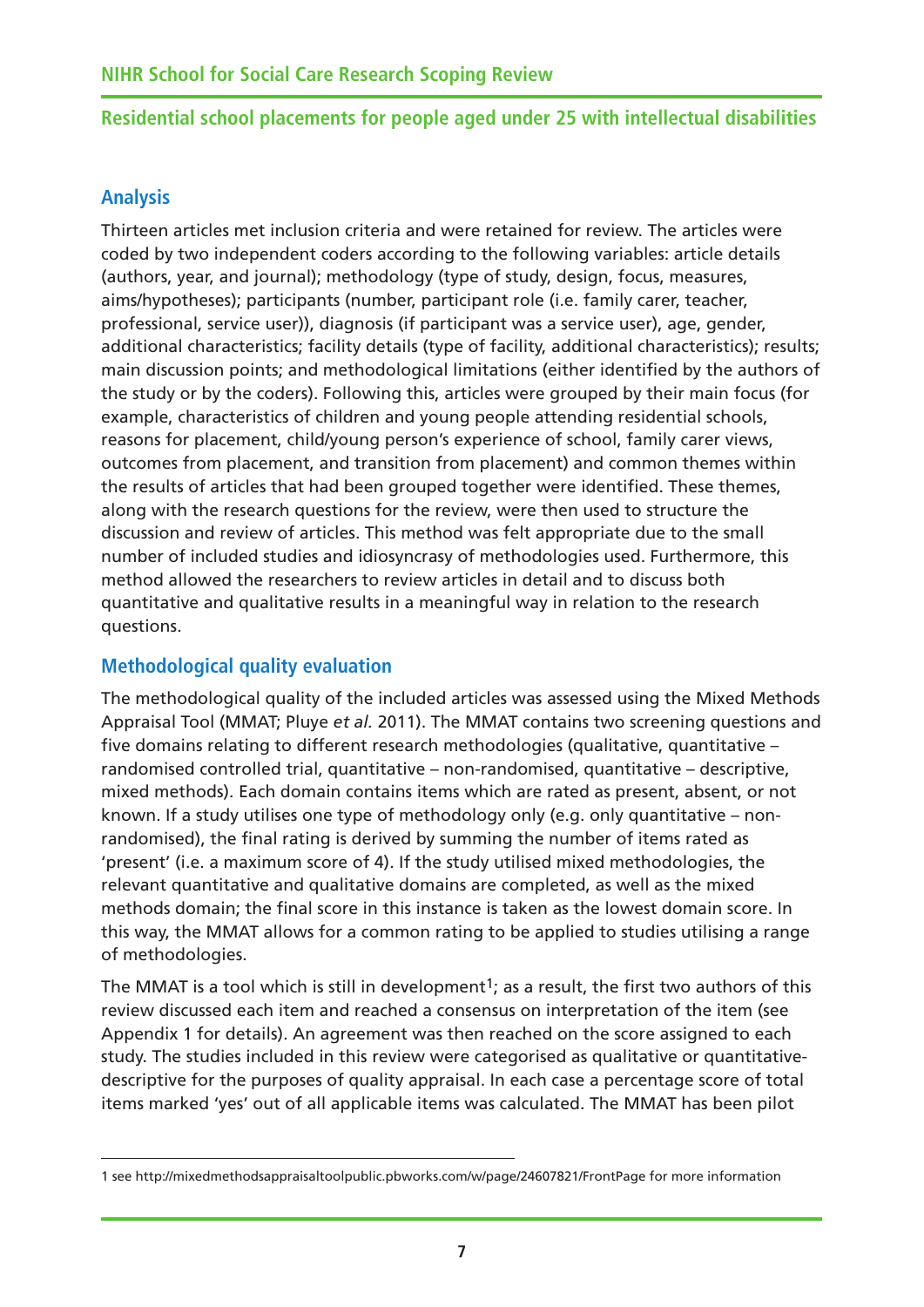tested for reliability and achieved between moderate ( $k = .53$ ) and perfect ( $k = 1$ ) reliability for qualitative items, and good ( $k = .71$ ) to perfect ( $k = 1$ ) reliability for quantitative-descriptive items following discussion between raters (Pace *et al.* 2012).

# **Findings**

The final thirteen articles that are included in the review are summarised in Table 2. Figure 2 displays the timeline of the included studies, which of the three aims each study addresses, and the main methodology used by each study. Most of the articles reviewed used more than one methodology. Many of the articles used mainly qualitative methods including: interviews with family carers (Abbott and Heslop 2008, Alborz 2003, Brown *et al.* 2011, Emerson *et al.* 1996, Heslop and Abbott 2007, 2008, McGill *et al.* 2006, Morris *et al.* 2002, 2003, Robertson *et al.* 1996), interviews with professionals (Abbott and Heslop 2008, Emerson *et al.* 1996, Heslop and Abbott 2007, 2008, Morris *et al.* 2002, 2003), interviews with children/young people with intellectual or developmental disabilities (Abbott and Heslop 2008, Heslop and Abbott 2007, 2008), or focus groups (Brown *et al.* 2011).

Some studies used mixed method postal questionnaires sent either to family carers or to residential schools (McGill *et al.* 2006, Pilling *et al.* 2007, Smart 2004). A small number of studies used quantitative methodologies such as reviewing records held about pupils by residential schools (Emerson *et al.* 1996) or administering a standardised measure of stress to family carers (Alborz 2003, Robertson *et al.* 1996). In addition, three articles used observations to assess the level of staff-student interaction in a residential school (Smith *et al.* 2007) or to gather information about placement panels held by Local Authorities (Morris *et al.* 2003, 2003).

The findings from the articles are discussed in relation to the three research questions below. Some studies are discussed in more than one section, as their findings provide information that spans question areas:

- 1. What leads to a child or young person being placed in a residential school?
- 2. What is the quality and experience of support received at residential schools?
- 3. What are the outcomes and experiences for children or young people during transition following placement in a residential school?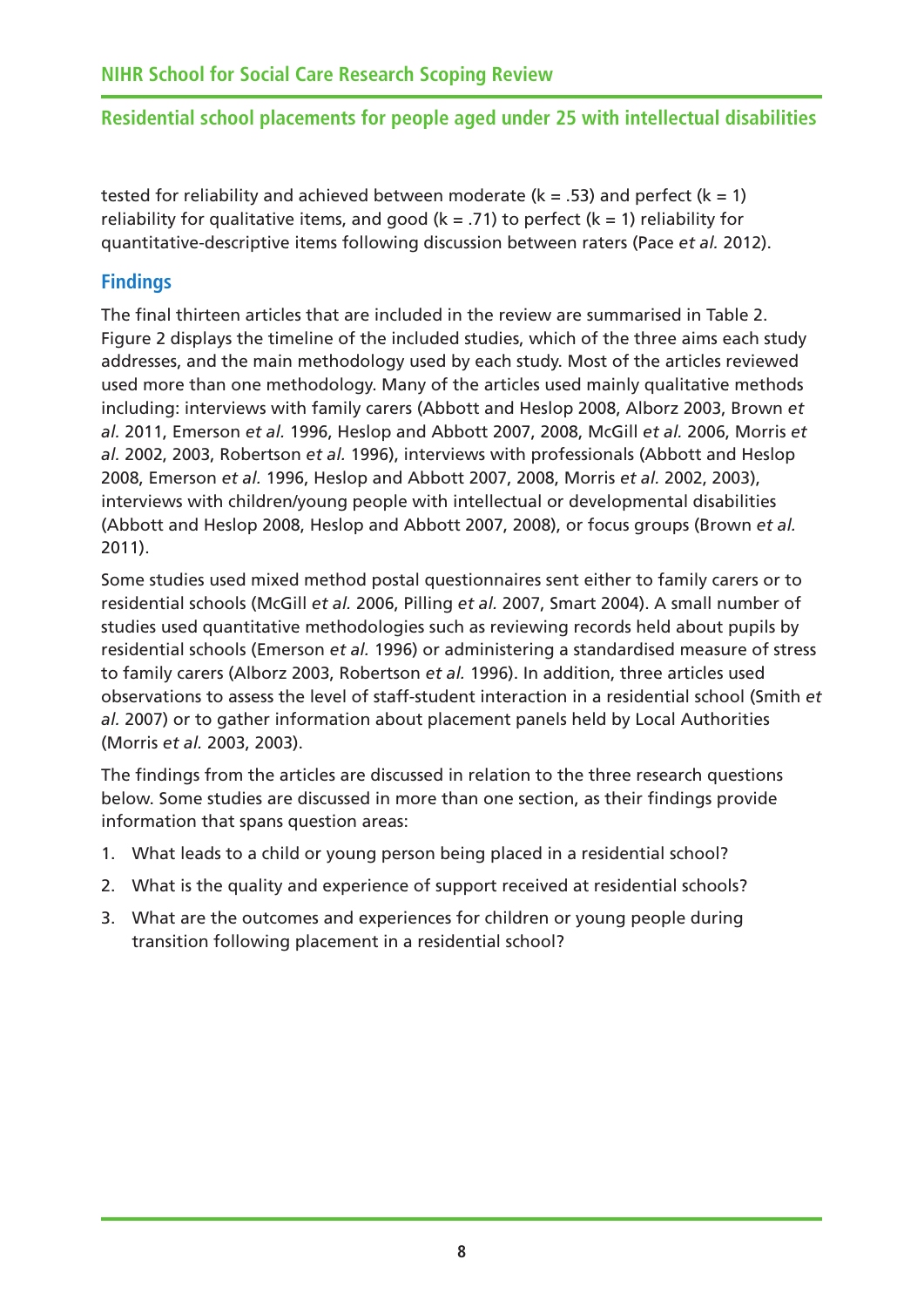#### **Table 2. Studies reviewed in alphabetical order**

| <b>Author and Year</b>             | <b>Focus</b>                                                                                                             | Method                                                                                                                                                    | Sample                                                                                                                                                                                                              | Analysis                                        | <b>Findings</b>                                                                                                                                                                                                                                                    |
|------------------------------------|--------------------------------------------------------------------------------------------------------------------------|-----------------------------------------------------------------------------------------------------------------------------------------------------------|---------------------------------------------------------------------------------------------------------------------------------------------------------------------------------------------------------------------|-------------------------------------------------|--------------------------------------------------------------------------------------------------------------------------------------------------------------------------------------------------------------------------------------------------------------------|
| Abbott and<br><b>Heslop (2008)</b> | Experience of<br>transitioning from<br>residential school                                                                | Semi-structured<br>interviews with young<br>people, family carers<br>and professionals; 1st<br>initial interview and a<br>2nd interview one year<br>later | 13 young people with a<br>learning disability in their<br>penultimate year of<br>residential school/college<br>16 parents<br>27 professionals<br>NB parent/professional<br>interviews related to 15<br>young people | Constant<br>comparative<br>approach             | • It was a struggle to find post<br>school options and families often<br>had to find their child's next<br>placement on their own.<br>. Most of the young people returned<br>home, at least initially, and very few<br>entered employment or further<br>education. |
| Alborz (2003)                      | Reasons for placing<br>individual with<br>intellectual disabilities<br>in residential<br>accommodation                   | Semi-structured<br>interview with family<br>carers<br>Malaise questionnaire<br>for maternal stress                                                        | 18 mothers, 5 fathers,<br>1 grandparent<br>(representing 18<br>individuals with<br>intellectual disabilities,<br>11 of whom met inclusion<br>criteria for the review)                                               | Content analysis                                | • 7 different explanations cited for<br>placing a child in a residential<br>placement.<br>• No difference in pre-move stress<br>score between mothers whose child<br>had left home and those whose child<br>had not.                                               |
| Brown et al.<br>(2011)             | <b>Behaviour before</b><br>residential school<br>Child and family carer<br>experience of school<br>Impact on family life | Semi structured<br>interviews and focus<br>groups with family<br>carers                                                                                   | 26 family carers<br>(representing 23 children)                                                                                                                                                                      | <b>Mixed</b><br>quantitative<br>and qualitative | • Child's behaviour had mostly<br>improved since starting at the<br>school.<br>• Positive effects on family life since<br>child had been placed at school.                                                                                                         |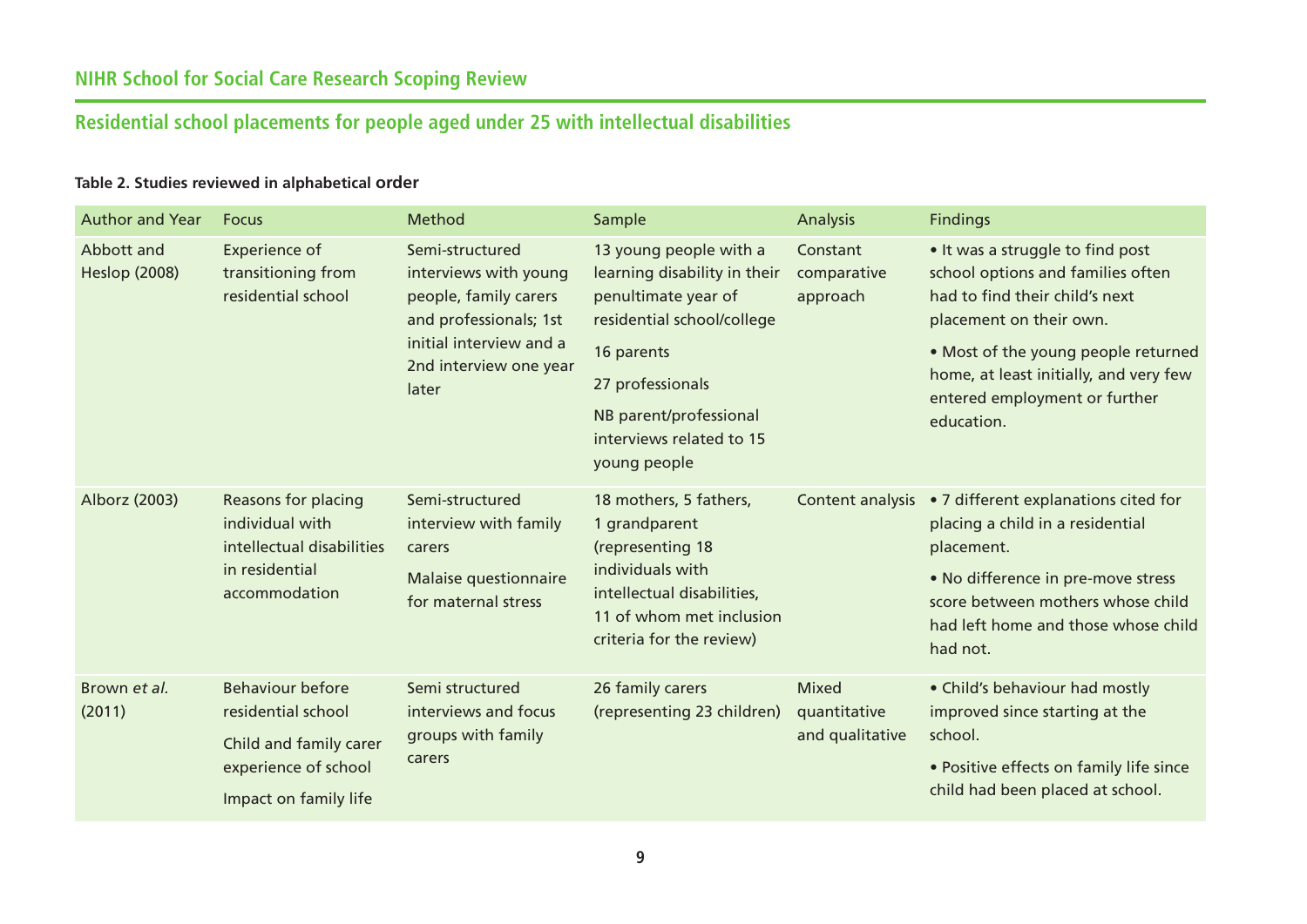| <b>Author and Year</b>   | <b>Focus</b>                                                                                                | Method                                                                                                                                                                                    | Sample                                                                                                                                                                 | <b>Analysis</b> | <b>Findings</b>                                                                                                                                                                                                                                                                                                                                                                                                                                                                                             |
|--------------------------|-------------------------------------------------------------------------------------------------------------|-------------------------------------------------------------------------------------------------------------------------------------------------------------------------------------------|------------------------------------------------------------------------------------------------------------------------------------------------------------------------|-----------------|-------------------------------------------------------------------------------------------------------------------------------------------------------------------------------------------------------------------------------------------------------------------------------------------------------------------------------------------------------------------------------------------------------------------------------------------------------------------------------------------------------------|
| Emerson et al.<br>(1996) | Outcomes whilst at<br>residential school<br>Long-term outcomes<br>once child had left<br>residential school | Analysis of written<br>records kept by school<br>at child's entry and<br>point of leaving<br>Semi-structured<br>interview with family<br>carer or staff member<br>working with individual | 55 children who had<br>attended Beech Tree<br>School<br>44 parents/close family<br>members<br>11 staff in residential/day<br>services<br>1 advocate<br>1 social worker | Qualitative     | Whilst at Beech Tree School<br>• Significant improvements in self-<br>care, communication and<br>challenging behaviour<br>• Significantly more behavioural<br>programmes and written plans to<br>manage challenging<br>• Significantly less sedation and anti-<br>psychotic medication used<br>After leaving Beech Tree School<br>• No additional improvements<br>except in severity of aggression<br>• Significantly less behavioural<br>programmes and written plans<br>• Significantly more sedation and |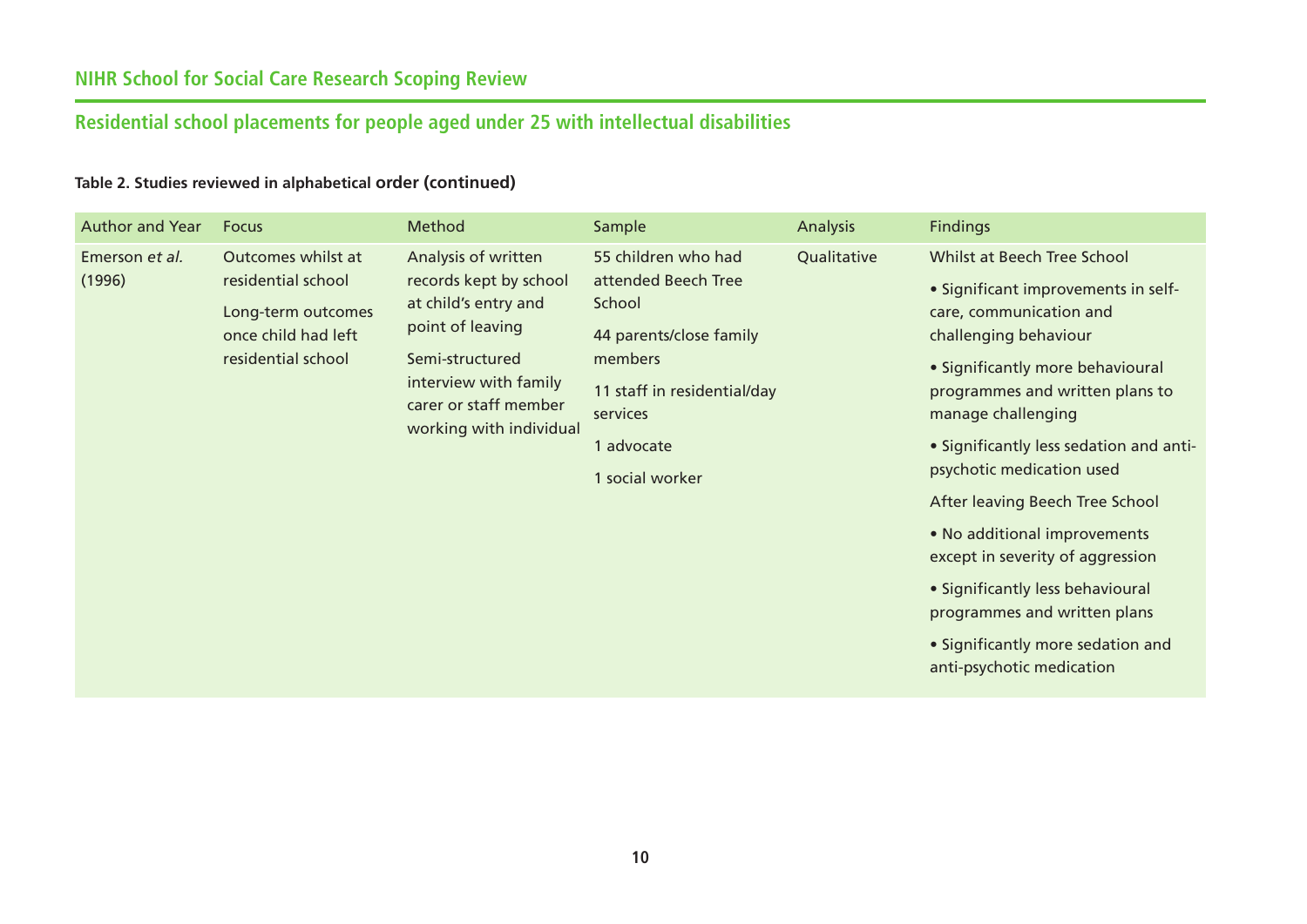| <b>Author and Year</b>      | <b>Focus</b>                                                | Method                                                             | Sample                                                                        | <b>Analysis</b>         | <b>Findings</b>                                                                                                 |
|-----------------------------|-------------------------------------------------------------|--------------------------------------------------------------------|-------------------------------------------------------------------------------|-------------------------|-----------------------------------------------------------------------------------------------------------------|
| Heslop and                  | Family perspectives of                                      | Semi structured                                                    | 13 young people with                                                          | Themes and              | 5 themes identified                                                                                             |
| Abbott (2007)               | what makes a good<br>transition pathway and                 | interviews with young<br>people, family carers,                    | intellectual disabilities in<br>their penultimate year of                     | subthemes<br>identified | • Being well connected                                                                                          |
|                             | outcome                                                     | and professionals                                                  | residential school                                                            |                         | • Being proactive                                                                                               |
|                             |                                                             |                                                                    | 16 parents                                                                    |                         | • Provision of information                                                                                      |
|                             |                                                             |                                                                    | 27 professionals                                                              |                         | • Good forward planning and time                                                                                |
|                             |                                                             |                                                                    | NB parent/professional                                                        |                         | to prepare                                                                                                      |
|                             |                                                             |                                                                    | interviews related to 15                                                      |                         | · Good outcomes                                                                                                 |
|                             |                                                             |                                                                    | young people                                                                  |                         |                                                                                                                 |
| Heslop and<br>Abbott (2008) | Experience of<br>transitioning from a<br>residential school | Semi-structured<br>interviews with young<br>people, family carers, | 13 young people in their<br>last or penultimate year<br>of residential school | Qualitative             | • Problems of transition included:<br>lack of or insufficient transition<br>plans, distance of school from home |
|                             |                                                             | and professionals; 1st<br>initial interview and a                  | 16 parents                                                                    |                         | • Views of young people themselves                                                                              |
|                             |                                                             | 2nd one year later                                                 | 29 professionals                                                              |                         | rarely taken into account                                                                                       |
|                             |                                                             |                                                                    | NB parent/professional<br>interviews related to 15                            |                         | • Most individuals moved home<br>initially                                                                      |
|                             |                                                             |                                                                    | young people                                                                  |                         | • Forward planning and good                                                                                     |
|                             |                                                             |                                                                    |                                                                               |                         | information about options needed                                                                                |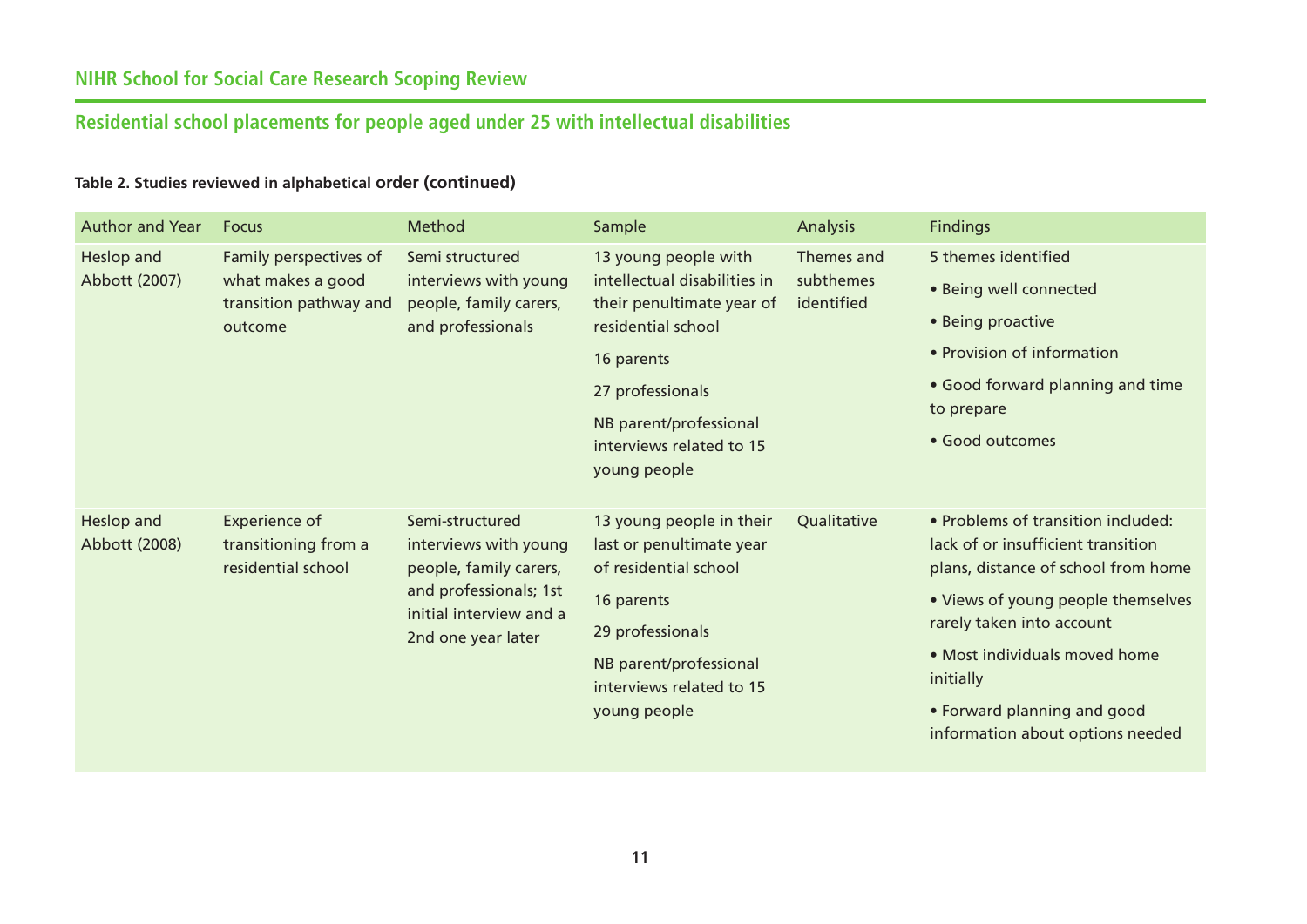| <b>Author and Year</b>  | <b>Focus</b>                                                    | Method                                                                 | Sample                                               | <b>Analysis</b>                                 | <b>Findings</b>                                                                                 |
|-------------------------|-----------------------------------------------------------------|------------------------------------------------------------------------|------------------------------------------------------|-------------------------------------------------|-------------------------------------------------------------------------------------------------|
| McGill et al.<br>(2006) | Characteristics of<br>children and families<br>before placement | Postal questionnaires<br>sent to family carers<br>Telephone interviews | 73 family carers (14 also<br>took part in interview) | <b>Mixed</b><br>quantitative<br>and qualitative | • Children were mostly male. Nearly<br>all displayed multiple forms of<br>challenging behaviour |
|                         | Experiences of<br>placement<br><b>Expectations of the</b>       | with family carers                                                     |                                                      |                                                 | • Parents dissatisfied with local<br>services due to lack of availability<br>and knowledge      |
|                         | future                                                          |                                                                        |                                                      |                                                 | • Generally positive about residential<br>school                                                |
|                         |                                                                 |                                                                        |                                                      |                                                 | • Concerns about distance of school<br>from home                                                |
|                         |                                                                 |                                                                        |                                                      |                                                 | • Concerned about future services<br>for child                                                  |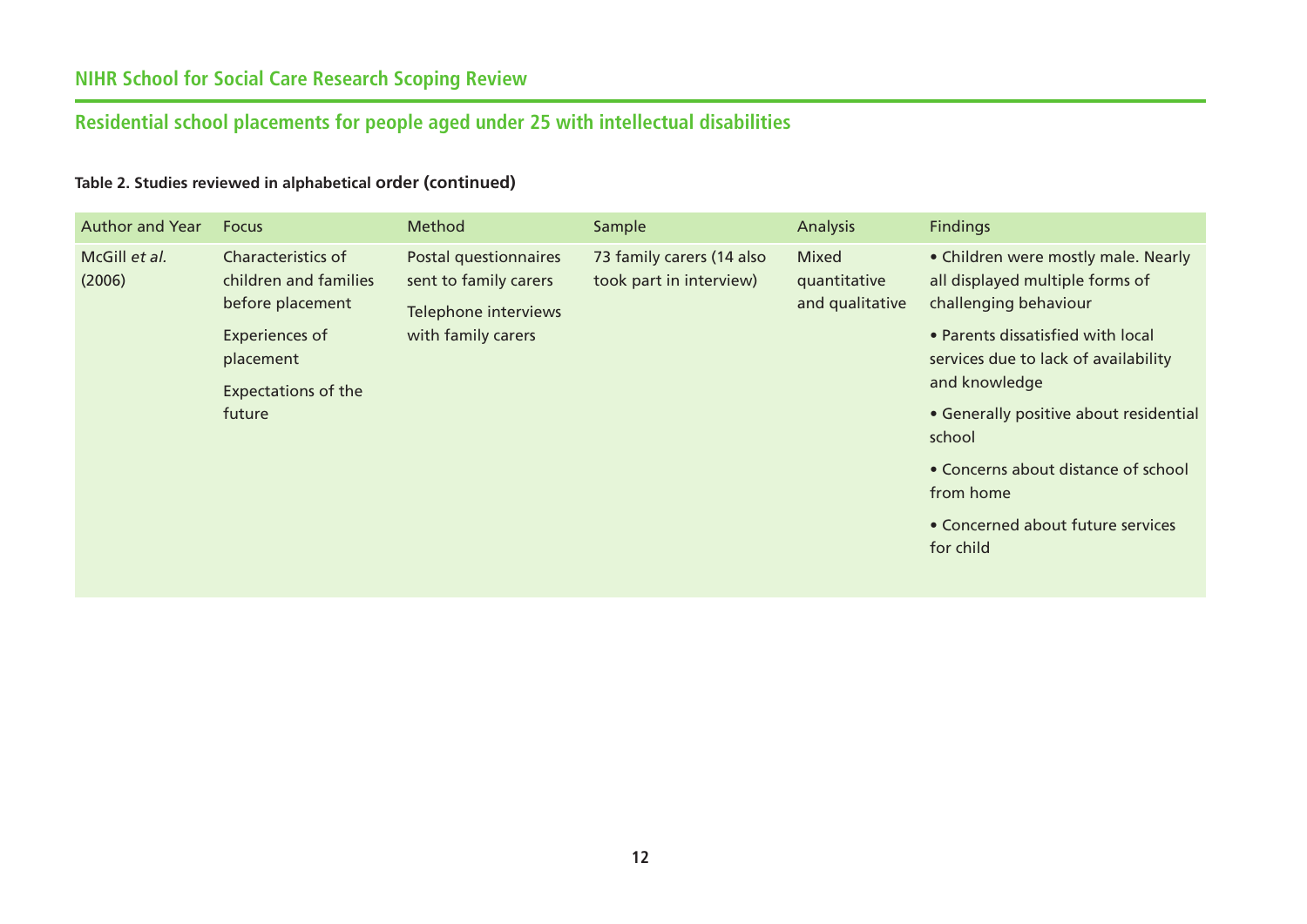| <b>Author and Year</b>  | <b>Focus</b>                                                      | Method                                                                                                                                                                                                                                                        | Sample                                                                                                                                                          | <b>Analysis</b> | <b>Findings</b>                                                                                                                                                                                                                                                                                                                                                                                                                                                                                                                                                                                                                        |
|-------------------------|-------------------------------------------------------------------|---------------------------------------------------------------------------------------------------------------------------------------------------------------------------------------------------------------------------------------------------------------|-----------------------------------------------------------------------------------------------------------------------------------------------------------------|-----------------|----------------------------------------------------------------------------------------------------------------------------------------------------------------------------------------------------------------------------------------------------------------------------------------------------------------------------------------------------------------------------------------------------------------------------------------------------------------------------------------------------------------------------------------------------------------------------------------------------------------------------------------|
| Morris et al.<br>(2002) | Process of decision<br>making for residential<br>school placement | <b>Examination of Local</b><br><b>Authority policies</b><br>relating to residential<br>school placement.<br>Observation of<br>professional panel<br>meetings.<br>Interviews with family<br>carers, professionals,<br>and teachers.<br>Observation of children | 53 interviews with<br>professionals<br>34 interviews with<br>families (representing 32<br>children, some of whom<br>did not have an<br>intellectual disability) | Qualitative     | . Wide variations in number and<br>type of residential school placements<br>made across 4 LAs<br>• Variation in how placements were<br>funded, and the demographics of<br>children who were placed across LAs<br>• Range of reasons cited by<br>professionals and parents for<br>seeking a residential placement<br>• Families felt they had to fight LA<br>to get a residential placement. Little<br>information or support given to<br>them during this process, particularly<br>in relation to choosing a school and<br>assessing if it could meet their child's<br>needs<br>• Some advantages of residential<br>schools identified |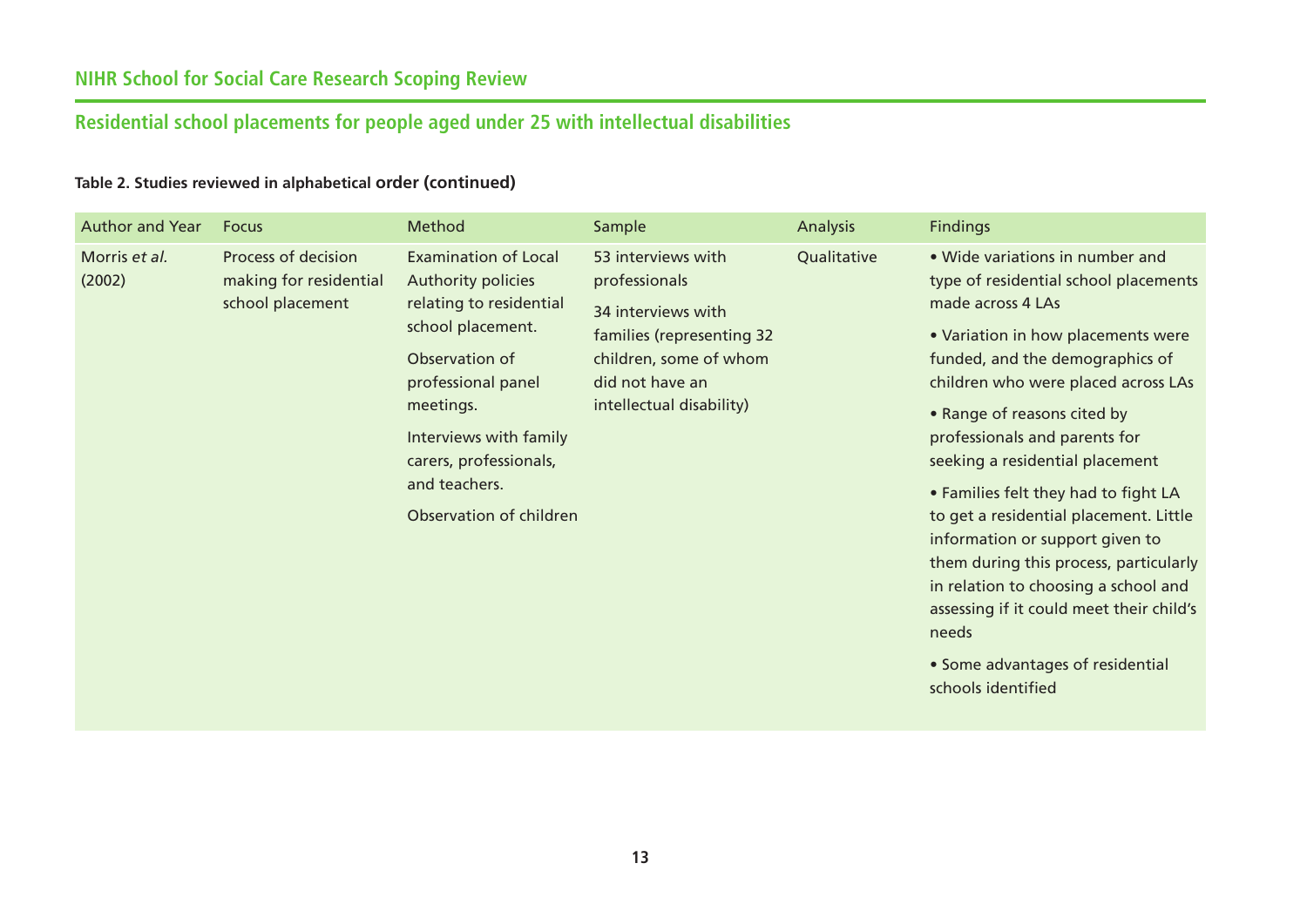| <b>Author and Year</b>   | <b>Focus</b>                                                                                                                                                                                                                          | Method                                                                                                                                                            | Sample                                                                                                                                                                                  | Analysis     | <b>Findings</b>                                                                                                                                                                                                                                                                                                                                                                                                     |
|--------------------------|---------------------------------------------------------------------------------------------------------------------------------------------------------------------------------------------------------------------------------------|-------------------------------------------------------------------------------------------------------------------------------------------------------------------|-----------------------------------------------------------------------------------------------------------------------------------------------------------------------------------------|--------------|---------------------------------------------------------------------------------------------------------------------------------------------------------------------------------------------------------------------------------------------------------------------------------------------------------------------------------------------------------------------------------------------------------------------|
| Morris et al.<br>(2003)  | Process of decision<br>making for residential<br>placement<br><b>Experiences of</b><br>residential placement                                                                                                                          | Interviews with family<br>carers and professionals<br>from local education<br>authority or social<br>services<br>Observation of<br>professional panel<br>meetings | 21 Local Authorities<br>52 interviews with<br>professionals<br>34 interviews with<br>families (representing 32<br>children, some of whom<br>did not have an<br>intellectual disability) | Qualitative  | • Families reported generally poor<br>experiences of LA's decision-making<br>process when seeking a residential<br>school<br>• Parents received little information<br>or help during process<br>• There was often little involvement<br>of social services or LEA professionals<br>once the child had been placed at a<br>residential school (and this varied<br>depending on how the placement<br>had been funded) |
| Pilling et al.<br>(2007) | <b>Identify characteristics</b><br>of children in<br>residential schools<br>Describe experiences of<br>children whilst in a<br>school<br><b>Make comparisons</b><br>with other groups of<br>children described in<br>previous studies | Questionnaire about<br>children attending the<br>School                                                                                                           | 9 participating schools<br>156 returned<br>questionnaires<br>representing 156 pupils                                                                                                    | Quantitative | • Children mostly male with ASD<br>• Nearly all displayed multiple forms<br>of challenging behaviour<br>• Most children had written plan for<br>physical interventions<br>• Seclusion/sedation used more often<br>than in day schools<br>• Accessed health care, social care,<br>and leisure activities at comparable<br>rate to children in day schools                                                            |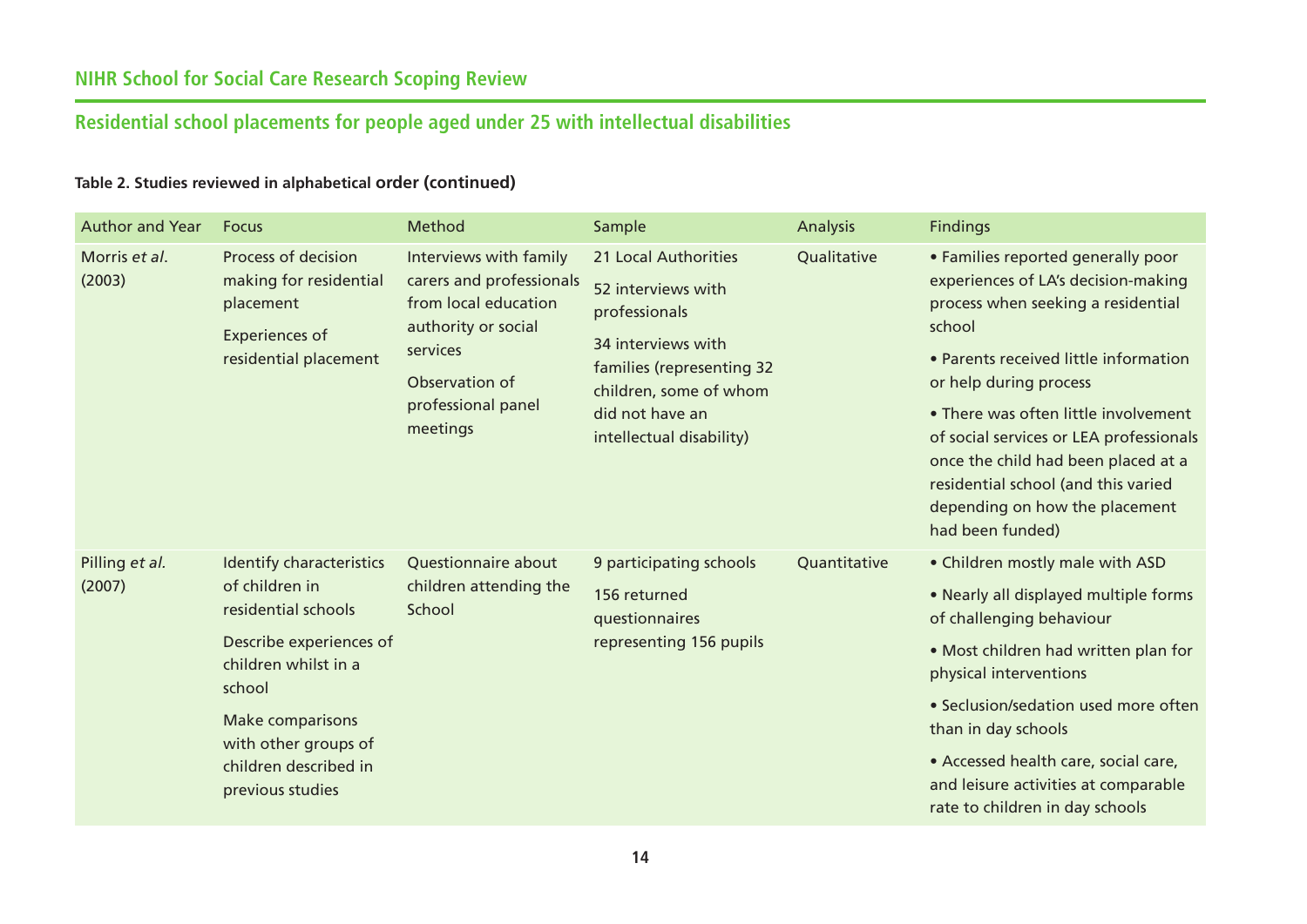| <b>Author and Year</b>     | <b>Focus</b>                                                                                         | Method                                                              | Sample                                                                                                   | <b>Analysis</b> | <b>Findings</b>                                                                                                                                                                                                                                                                                                                                                                         |
|----------------------------|------------------------------------------------------------------------------------------------------|---------------------------------------------------------------------|----------------------------------------------------------------------------------------------------------|-----------------|-----------------------------------------------------------------------------------------------------------------------------------------------------------------------------------------------------------------------------------------------------------------------------------------------------------------------------------------------------------------------------------------|
| Robertson et al.<br>(1996) | Child outcomes<br>following placement at interviews<br><b>Beech Tree School</b>                      | Semi-structured<br>Malaise questionnaire<br>for family carer stress | 44 parents or close family<br>members of children who<br>had completed placement<br>at Beech Tree School | <b>Mixed</b>    | • Significant improvements in self-<br>care, communication and<br>challenging behaviour whilst at the<br>school. Changes attributed to<br>services and support offered at<br>school<br>• Improvements continued after<br>leaving school but attributed to<br>maturity rather than service<br>• 1 in 5 parents noted that<br>challenging behaviour had got<br>worse since leaving school |
| <b>Smart (2004)</b>        | Family experience of<br>their child's transition<br>from residential school<br>and current placement | Postal questionnaires                                               | 17 parents/carers of<br>young people aged 19-23                                                          | <b>Mixed</b>    | · Wide variation in experience of<br>transition process with some families<br>citing positive experiences whilst<br>others were offered little support<br>• Families identified positive and<br>negative aspects of their<br>son/daughter's current placement<br>and concerns about the future                                                                                          |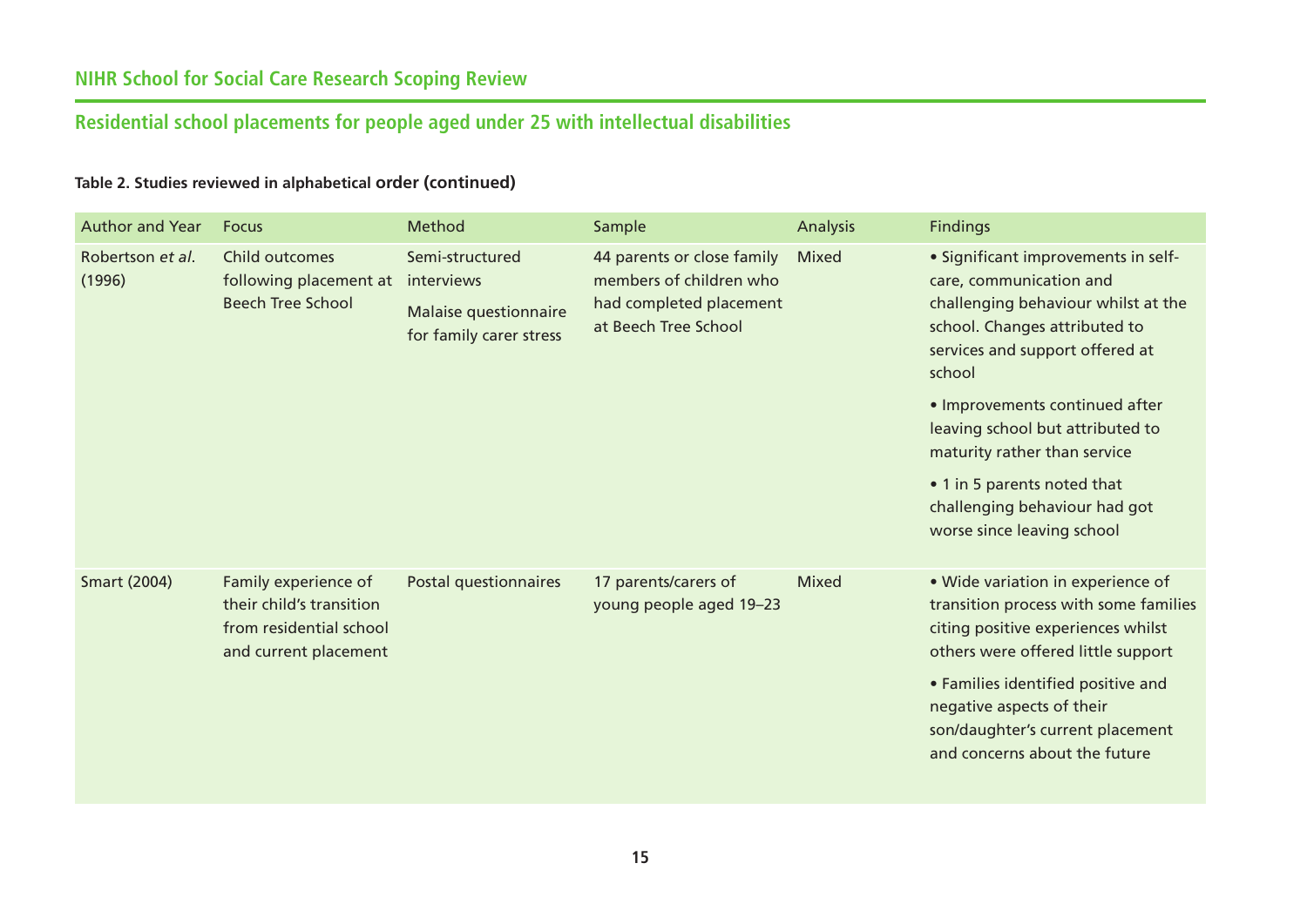# **NIHR School for Social Care Research Scoping Review**

# **Residential school placements for people aged under 25 with intellectual disabilities**

| <b>Author and Year</b> | <b>Focus</b>                                                                 | Method              | Sample                                                                        | <b>Analysis</b> | <b>Findings</b>                                                                                                                          |
|------------------------|------------------------------------------------------------------------------|---------------------|-------------------------------------------------------------------------------|-----------------|------------------------------------------------------------------------------------------------------------------------------------------|
| Smith et al.<br>(2007) | Student and staff<br>interaction and<br>behaviour at a<br>residential school | <b>Observations</b> | 23 students with<br>intellectual disabilities<br>and challenging<br>behaviour | Quantitative    | • Students constructively engaged<br>for 48.3% of the time in the main<br>building and 17% of the time in the<br>independent living unit |
|                        |                                                                              |                     |                                                                               |                 | • Most common interaction from<br>staff was other conversation (neither<br>positive nor negative interaction)                            |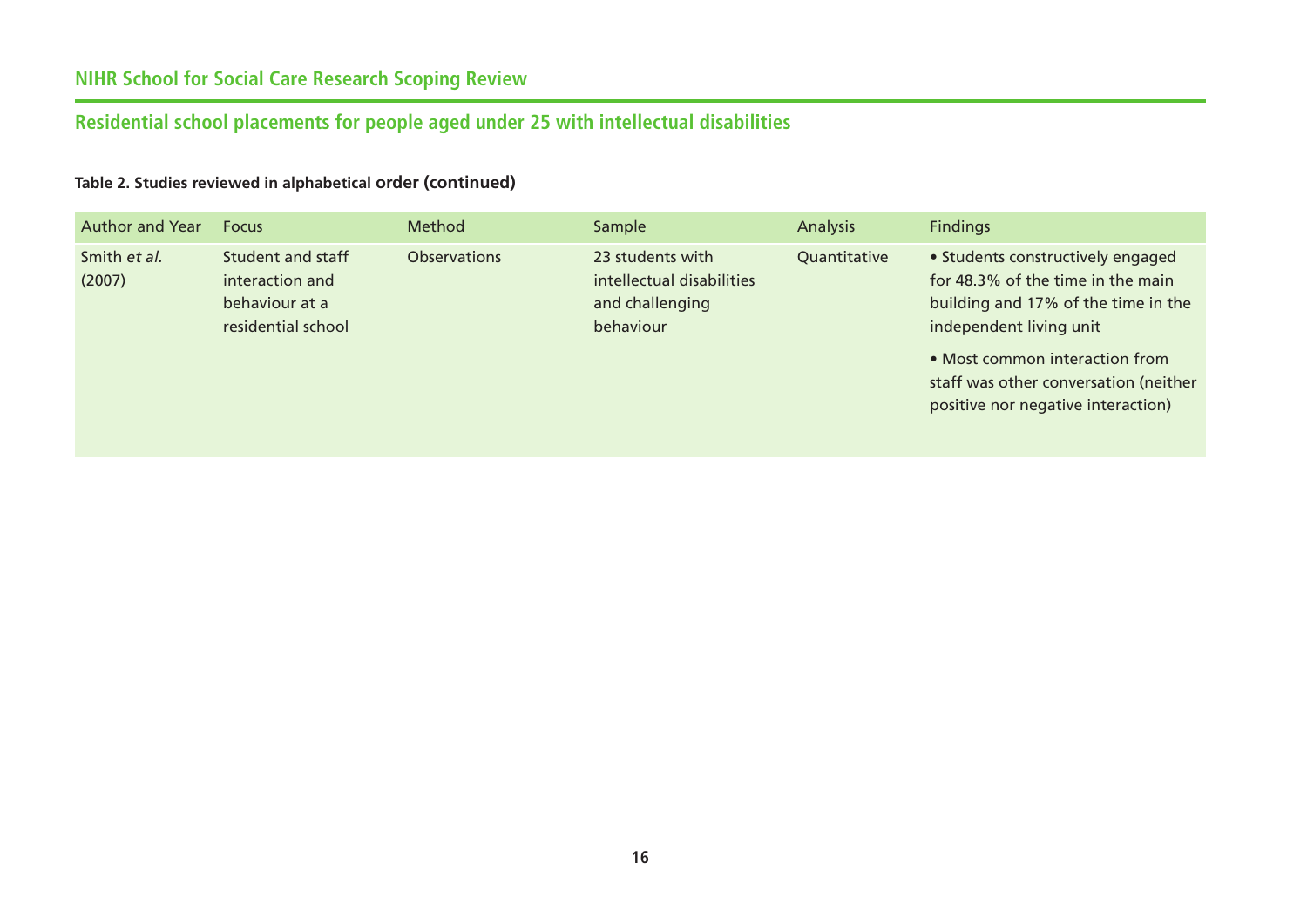## **NIHR School for Social Care Research Scoping Review**

#### **Residential school placements for people aged under 25 with intellectual disabilities**



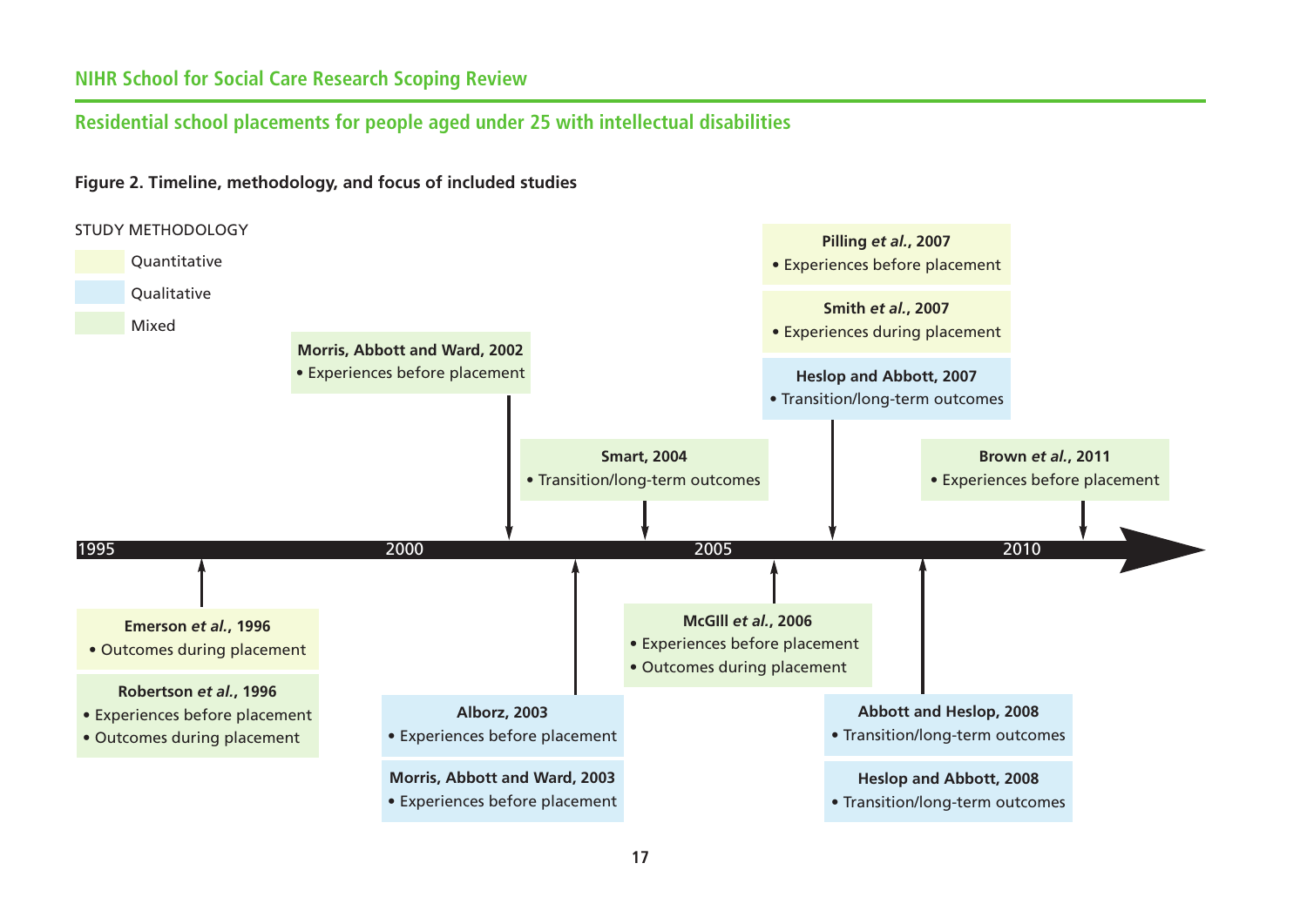#### **Representativeness of study samples**

Across the majority of the included studies, the representativeness of the study samples was low, as many of the articles presented data from related studies or from one school only. As a result, the generalizability of the findings is limited, highlighting a need for research with more representative samples. Table 3 below provides details of the sample size (of participants who met inclusion criteria for this review) and sampling strategy for each study. Studies that are related are outlined with a green border.

| Study                                                                                                          | Sample Size                                                                                                                 | <b>Sampling Strategy</b>                                                                                                                                                                                      |
|----------------------------------------------------------------------------------------------------------------|-----------------------------------------------------------------------------------------------------------------------------|---------------------------------------------------------------------------------------------------------------------------------------------------------------------------------------------------------------|
| <b>Abbott and Heslop</b><br>(2008)<br><b>Heslop and Abbott</b><br>(2007)<br><b>Heslop and Abbott</b><br>(2008) | 13 young people with<br>intellectual disabilities<br>16 parents<br>27 professionals                                         | Participants who were in their<br>penultimate year of residential<br>school/college were contacted from five<br>Local Authority areas in England.                                                             |
| Emerson et al.<br>(1996)<br>Robertson et al.<br>(1996)                                                         | 44 parents of children with<br>intellectual disabilities                                                                    | 64 families of children who had attended<br>Beech Tree school were contacted after<br>their child had left the school, 44<br>responded.                                                                       |
| Morris et al. (2002)<br>Morris et al. (2003)                                                                   | 53 professionals<br>34 parents/carers (representing<br>32 children, only some of<br>whom had an intellectual<br>disability) | Professionals and families from four Local<br>Authority areas across England (which<br>were chosen to be representative) were<br>interviewed about their experiences of<br>obtaining a residential placement. |
| Alborz (2003)                                                                                                  | Parents/carers of 3 individuals<br>with intellectual disabilities<br>aged under 18, plus 8 aged<br>between 18 and 25.       | Participants identified as part of a total<br>population survey conducted in 1988<br>relating to seven health authorities in the<br>North West health authority in the UK.                                    |
| Brown et al. (2011)                                                                                            | 26 family carers (representing<br>23 children)                                                                              | Participants were families of children who<br>were attending Camphill School.                                                                                                                                 |

#### **Table 3. Sample size, sampling strategy for each study**

Studies contained within green borders present data from related studies.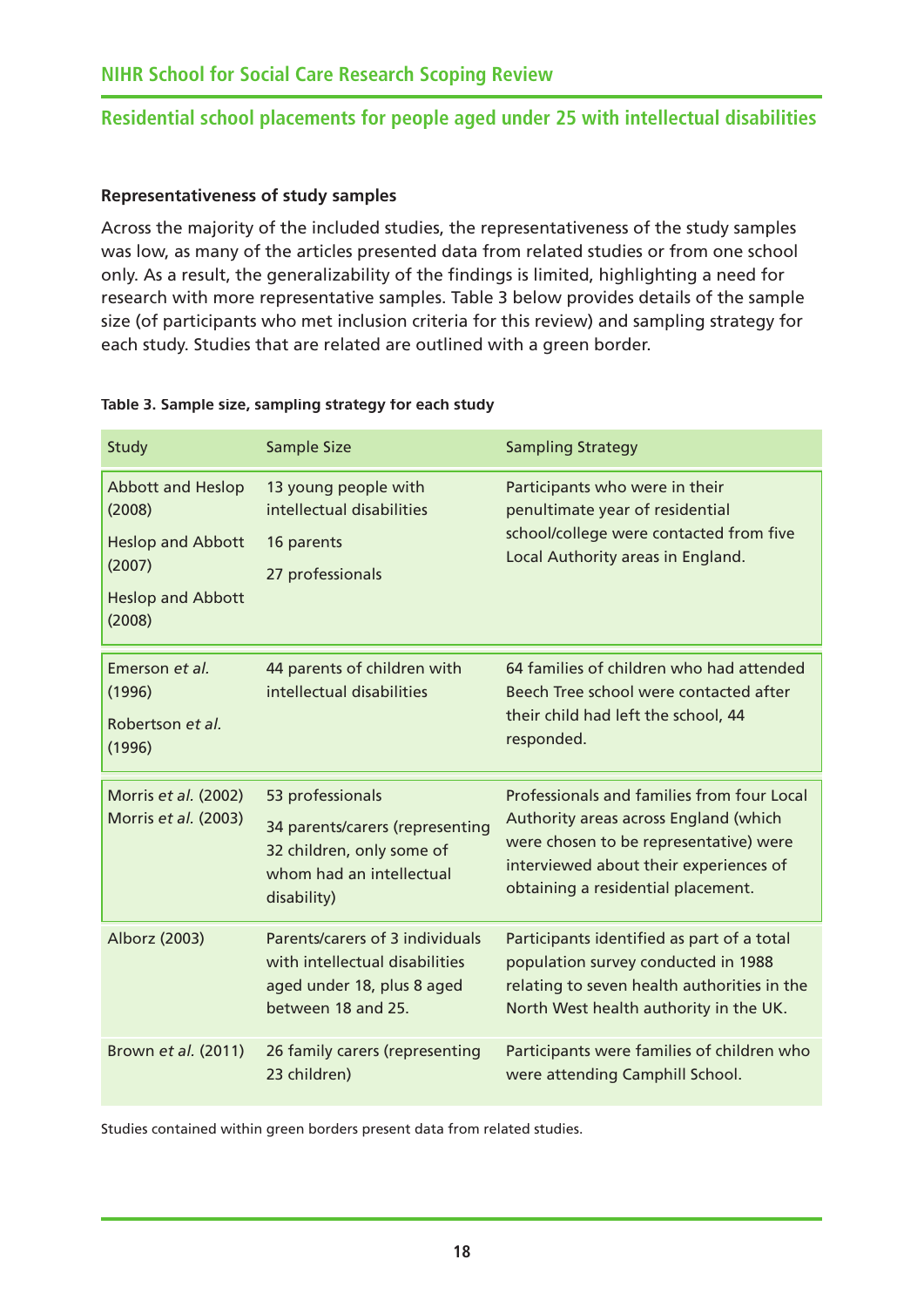| Study                 | Sample Size                                             | <b>Sampling Strategy</b>                                                                                                                                                                                                                              |
|-----------------------|---------------------------------------------------------|-------------------------------------------------------------------------------------------------------------------------------------------------------------------------------------------------------------------------------------------------------|
| McGill et al. (2006)  | 73 parents/carers                                       | All schools that provided 52 week<br>placements for children with intellectual<br>disabilities were approached, 11 agreed to<br>send out questionnaires to parents/carers<br>of the children in the school (217<br>questionnaires sent out in total). |
| Pilling et al. (2007) | 156 questionnaires returned<br>relating to 156 students | All schools providing 52 week placements<br>to children with intellectual disabilities<br>were approached; 9 agreed to participate<br>and completed questionnaires on 156<br>students.                                                                |
| <b>Smart (2004)</b>   | 17 parents/carers of young<br>people aged 19-23         | 44 families of children who had attended<br>one residential school were contacted, 17<br>responded.                                                                                                                                                   |
| Smith et al. (2007)   | 23 students with intellectual<br>disabilities           | Participants were all students at one<br>residential school and lived in one of two<br>residential units within the school.                                                                                                                           |

#### **Table 3. Sample size, sampling strategy for each study**

Only one article recruited control group participants (Alborz 2003) and in one case (Pilling *et al.* 2007) comparisons were made to known data on a sample of children from specialist day schools.

#### **Methodological quality of included articles**

As discussed above, the first two authors used the MMAT (Pluye *et al.* 2011) to rate the methodological quality of each of the included studies. The final ratings (presented as a percentage with higher percentages indicating greater methodological quality) can be seen in Table 4 below, and further details on the interpretation and rationale relating to the ratings can be found in Appendix 2. Where studies presented related data from the same research project (as outlined in Table 3), the same rating was given to each study.

The methodological quality of the qualitative and descriptive quantitative designs used by the nine sets of studies was variable. Three of the nine studies received a rating of 50% or less. Only two studies met all criteria with the remaining studies scoring between 66 and 75%.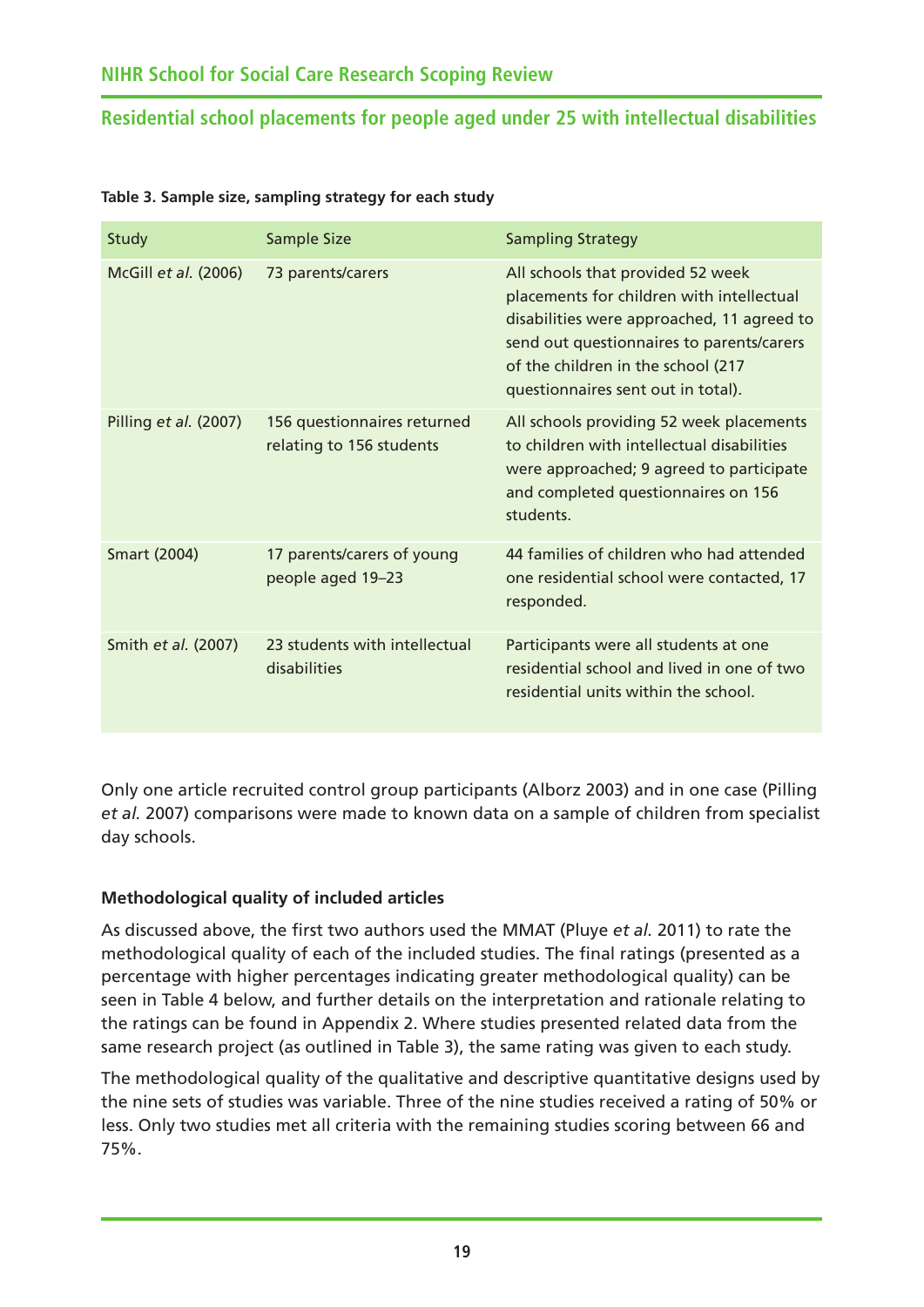| Article                                                                      | Rating |
|------------------------------------------------------------------------------|--------|
| Abbott and Heslop (2008), Heslop and Abbott (2007), Heslop and Abbott (2008) | 100%   |
| Alborz (2003)                                                                | 50%    |
| Brown et al. (2011)                                                          | 75%    |
| Emerson et al. (1996), Robertson et al. (1996)                               | 75%    |
| McGill et al. (2006)                                                         | 75%    |
| Morris et al. (2002), Morris et al. (2003)                                   | 50%    |
| Pilling et al. (2007)                                                        | 100%   |
| Smart (2004)                                                                 | 25%    |
| Smith et al. (2007)                                                          | 66%    |

#### **Table 4. MMAT ratings (expressed as a percentage) given to each included study**

#### **What leads to a child or young person being placed in a residential school?**

Seven articles provided information about factors and processes that lead to a child or young person being placed in a residential school (Alborz 2003, Brown *et al.* 2011, McGill *et al.* 2006, Morris *et al.* 2002, 2003, Pilling *et al.* 2007, Robertson *et al.* 1996). These articles examined the characteristics of children and families before the child/young person was placed in a residential school, the perceptions of family carers and professionals about the reasons for seeking a residential placement, and the decisionmaking processes of professionals. These factors are discussed below and include: the characteristics of the child/young person, the impact on the family of caring for the child and managing behaviour that challenges, factors related to resource and service needs and the process of obtaining a residential placement. None of the articles compared the experiences of families of children who were and were not subsequently placed in a residential school; therefore results presented here reflect only the experiences of families of children who were placed in a residential school.

#### *Characteristics of the child/young person*

Five studies discussed the characteristics of the child or young person who was subsequently placed in a residential school (Alborz 2003, Brown *et al.* 2011, McGill *et al.* 2006, Pilling *et al.* 2007, Robertson *et al.* 1996). Pilling and colleagues (2007) found that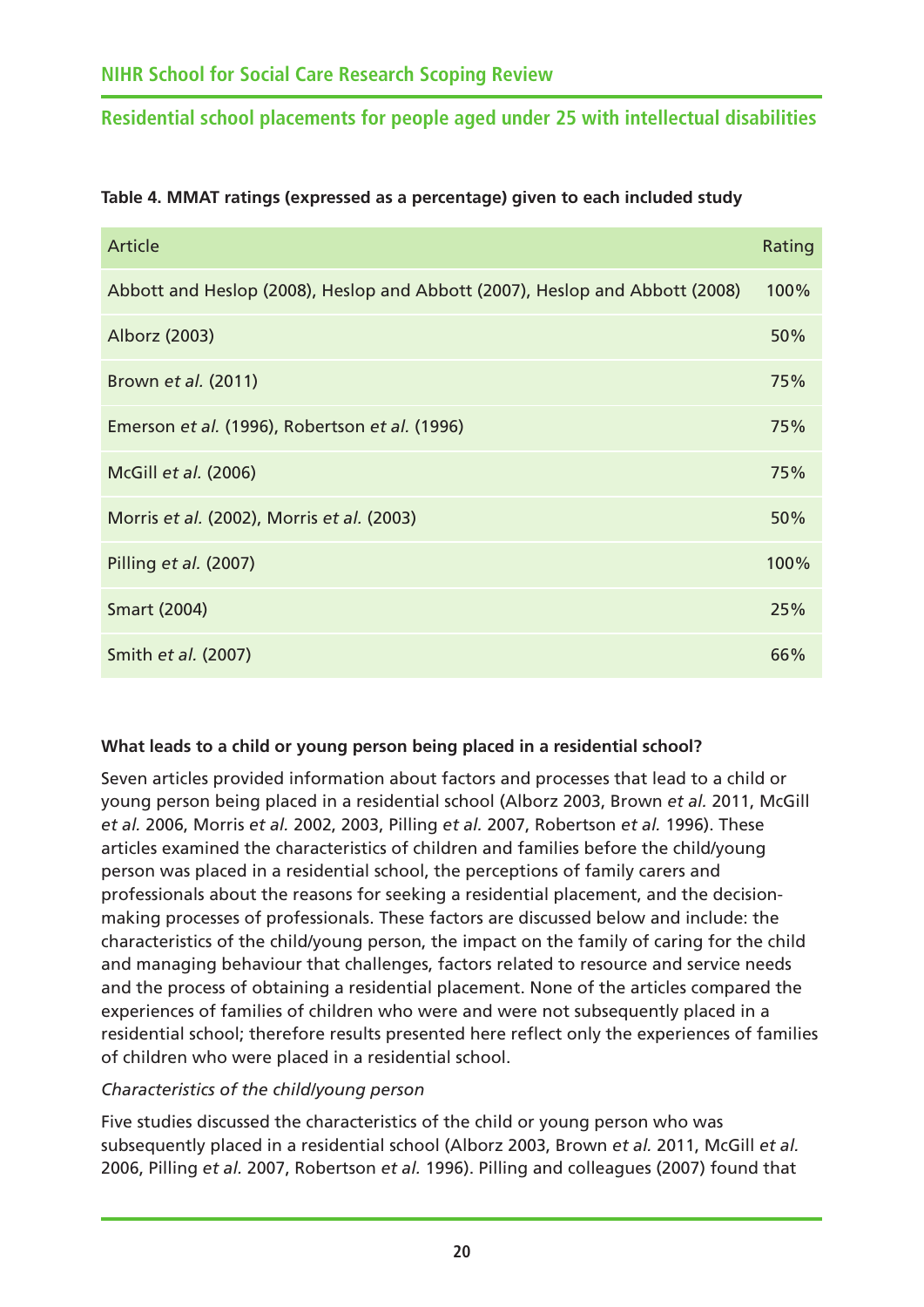children/young people who were placed in a residential school were likely to have a diagnosis of Autism Spectrum Disorder, were aged on average 15.1 years old and were more likely to be male than children/young people attending specialist day schools. This finding was supported by McGill and colleagues (2006) who found that in a sample of 63 children attending a residential school, 59% had ASD, 54 were male, and their average age was 15.2 years.

In addition to gender, age and ASD diagnosis, in some studies, behaviour that challenges was frequently mentioned by family carers and was highlighted as an important factor when seeking a residential school placement for their child. It is important to note, however, that whilst the search criteria for this review did not focus on behaviour that challenges, it was the case that some studies only focused on participants for whom these behaviours were a concern. Behaviour that challenges was therefore frequently highlighted by family carers. Studies reported that children/young people displayed multiple forms of behaviour that challenges before being placed in a residential school, including self-injury, aggression and property destruction (Brown *et al.* 2011, Pilling *et al.* 2007). Families reported that their child's behaviour was severe (Alborz 2003, McGill *et al.* 2006) and difficult to manage both at home and at school (Brown *et al.* 2011, Robertson *et al.* 1996, McGill *et al.* 2006), which contributed to their decision to seek a residential placement (Alborz 2003, McGill *et al.* 2006).

#### *Impact on the family*

Three articles highlighted impacts on the family relating to their child (Alborz 2003, Brown *et al.* 2011, Robertson *et al.* 1996). Families in some studies felt that caring for their child, both in terms of the child/young person's general wellbeing and in relation to behaviour that challenges, had significantly affected their own wellbeing. Families reported sleep difficulties as a result of the need for constant vigilance around their child and this in turn impacted upon their employment (Brown *et al.* 2011). Additionally, family carers described impacts on their emotional wellbeing, such as feeling stressed, guilty, and experiencing low self-esteem (Brown *et al.* 2011). In two studies, the Malaise Inventory stress measure was used to examine the level of stress experienced by family carers. In both cases, family carers scored highly (i.e. a score of 6 or more), indicating that they were experiencing significant distress (Alborz 2003, Robertson *et al.* 1996).

Family carers also felt that caring for their child had negatively impacted on their ability to plan for themselves, have personal goals, and take part in activities they enjoyed (Brown *et al.* 2011). They reported feeling socially isolated (e.g. due to losing friends or being unable to go out) and having little social support outside of their immediate family (Brown *et al.* 2011, Robertson *et al.* 1996). They felt that their relationships with their partners had often suffered due to having no time to spend together and frequent disagreements about how to manage their child's behaviour (Robertson *et al.* 1996). Three of the 44 family carers stated that the impact of caring for their child had directly led to divorce or separation from their partner (Robertson *et al.* 1996).

Families in some studies were also concerned about the impact of behaviour that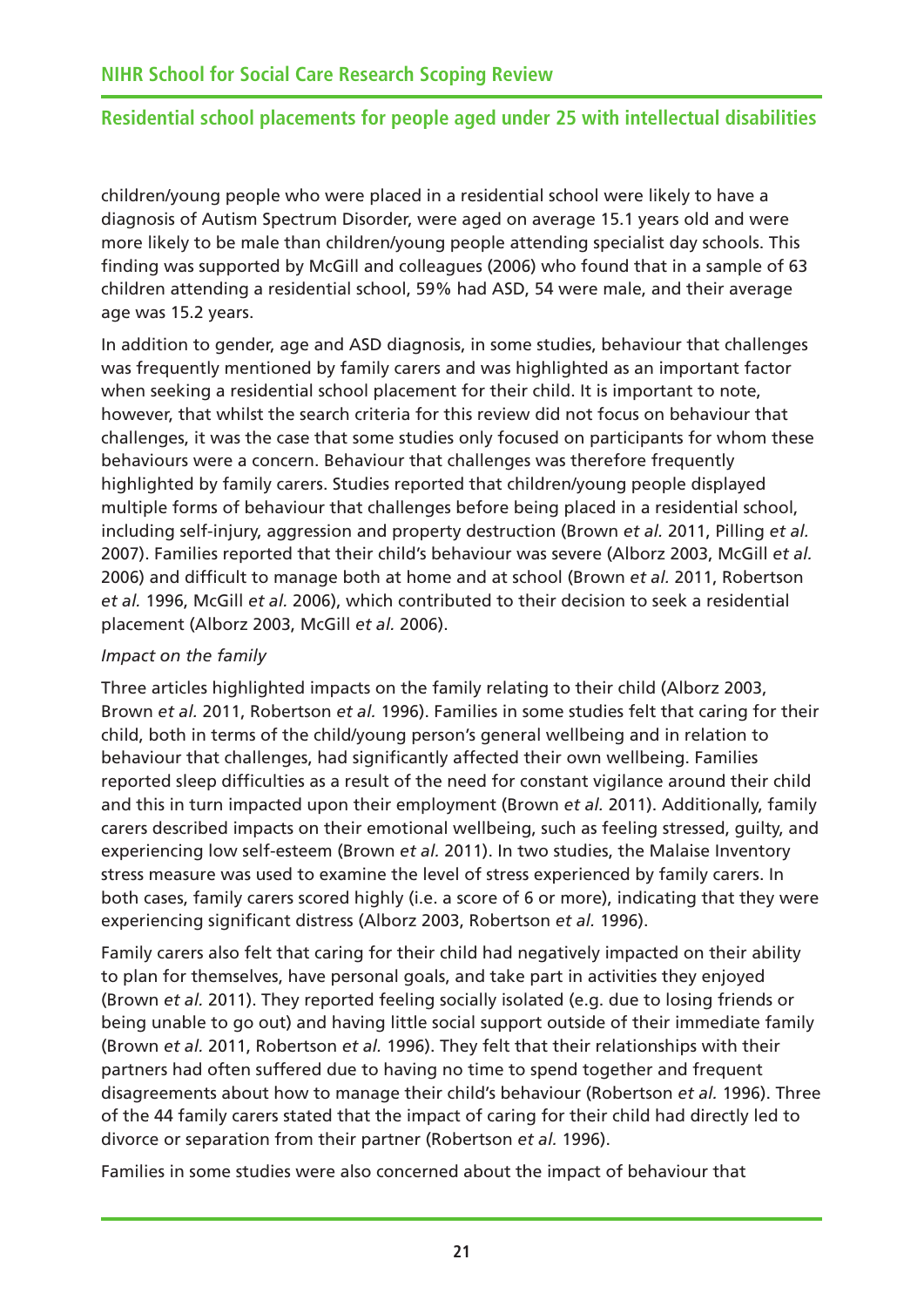challenges on other children in the family. Siblings were reported to be the victims of assault, were bullied at school and were described as being resentful of their brother or sister (Robertson *et al.* 1996). In some cases, siblings took on a caring role for their brother or sister and experienced social isolation themselves due to not being able to have friends visit (Robertson *et al.* 1996). Family carers also felt that the sibling's quality of life overall had been negatively impacted by the behaviour of their child (Brown *et al.* 2011).

#### *Resources and services*

Two studies reported that the difficulties described by family carers were often exacerbated by poor service support and a lack of resources (McGill *et al.* 2006, Robertson *et al.* 1996). In many cases, families described poor quality services (both for the family carer and their child/young person) that were characterised by a lack of professional advice and expertise about behaviour that challenges (Robertson *et al.* 1996, McGill *et al.* 2006). Furthermore, families expressed concerns about the quality of services that were provided due to high staff turnover, a lack of understanding about disability, and issues of neglect (McGill *et al.* 2006). As a result of this poor quality support, families reported that they found the process of seeking a residential placement stressful, with little support or knowledge available from professionals (McGill *et al.* 2006).

In addition, families described significant resource implications of caring for their child. They reported needing adaptations to their house (e.g. additional locks on doors), frequent repairs to items due to their child's destructive behaviour, and having to pay for services and resources themselves (e.g. adapted furniture for use at school) (McGill *et al.* 2006).

#### *Factors and processes leading to a residential school placement*

One article examined the process used by LAs to make decisions regarding whether a child or young person should be placed in a residential school in addition to families' experiences of this process (Morris *et al.* 2002). A further article by Morris *et al.* (2003) summarises findings from three related studies (including Morris *et al.* 2002) regarding the process of placing children or young people in a residential school.

Taken together, these two articles highlighted wide variation in practices across the four case-study LAs in relation to the number of placements made, the types of placements made, and the demographics of children and young people who were placed in residential schools. In addition, the perspectives of professionals and families about the reasons for seeking a residential placement were reportedly often in conflict, with families citing failure of local schools and their child's social or emotional wellbeing, whilst professionals felt that families were pushing for a placement due to not being able to cope with their child's behaviour or support needs.

The studies found that there was also variation in the placement panels held within each of the LAs. The panels commonly included professionals from education, health, and social care (however, the role of health was felt to be underdeveloped). There were often a large number of children/young people discussed in one meeting (with those discussed at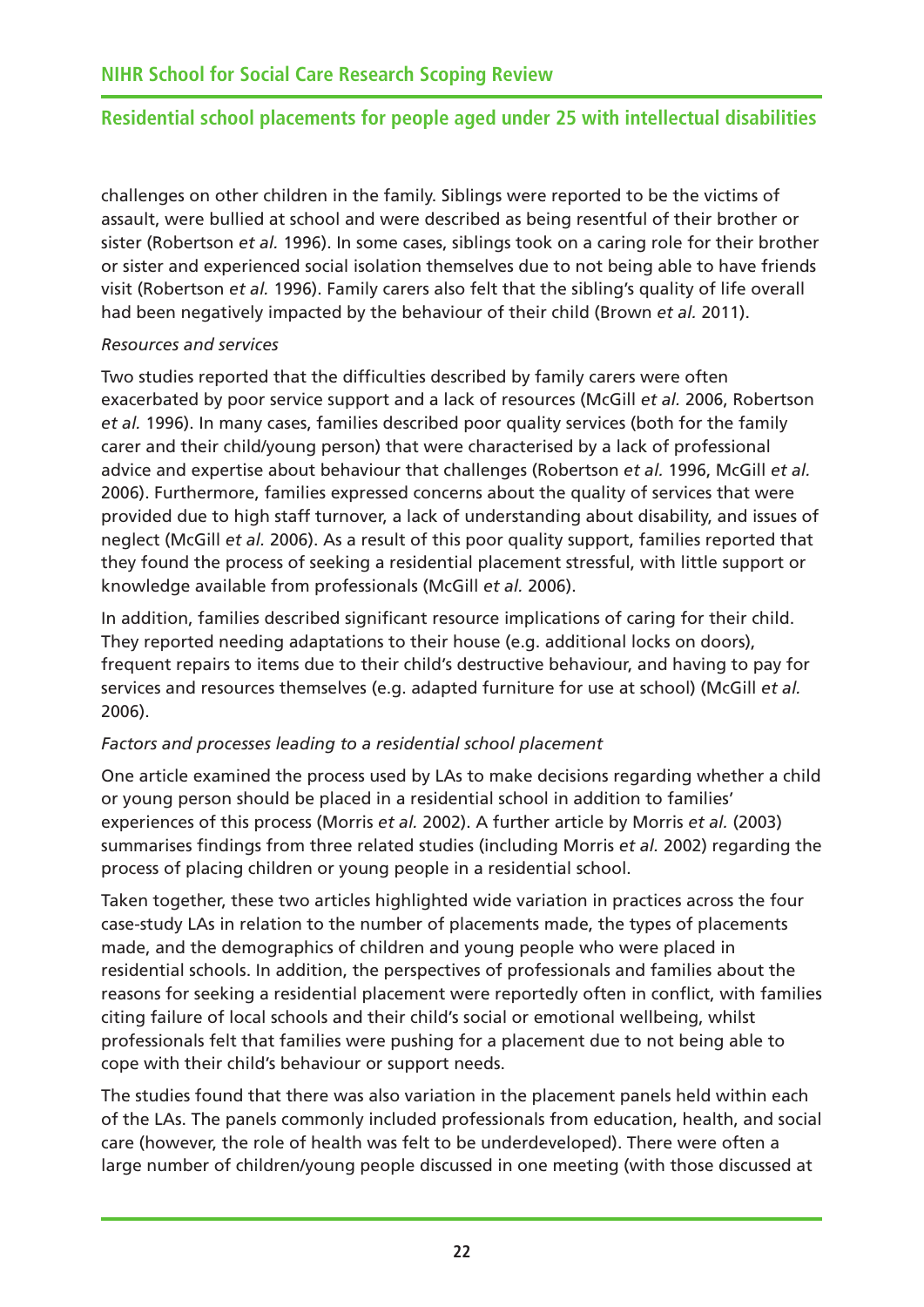the end receiving less attention than those discussed at the beginning), only incomplete assessments relating to children/young people to base decisions on, and rarely anyone on the panel who had personal involvement with and knowledge of the child and families' needs (or the needs of children and young people with disabilities more generally).

Families reported that the process of obtaining a residential placement was stressful due to receiving little information or support. They highlighted that they often had to visit and assess schools for themselves with no input from the LA. Following placement, families reported that they were offered little support to attend meetings or visit their child, and LAs were often poor at monitoring the progress and wellbeing of the child/young person, particularly if the placement had not been jointly funded by education and social services.

#### **What is the quality and experience of support received at residential schools?**

Six studies examined the experiences that children/young people and families had whilst the young person attended a residential school (Brown *et al.* 2011, Emerson *et al.* 1996, McGill *et al.* 2006, Pilling *et al.* 2007, Robertson *et al.* 1996, Smith *et al.* 2007). These studies included findings related to the child's experiences and treatment while at the school, families' perceptions of the child's experience, the impact on family life, and the outcomes for the child/young person whilst at the school. Two of these studies report findings from related studies (Emerson *et al.* 1996, Robertson *et al.* 1996).

#### *Types and quality of support received at a residential school*

Only two studies examined the type and quality of support received by the child whilst attending the residential school (Pilling *et al.* 2007, Smith *et al.* 2007). Pilling and colleagues (2007) found that of 156 children and young people who were placed in 52 week residential schools, a quarter were prescribed medication to manage their behaviour and most (but not all) had plans in place for physical interventions, although these types of restrictive interventions (e.g. seclusion, physical interventions, sedating medication) were used more frequently than in specialist day schools. Pilling and colleagues also reported that while at a 52-week residential school, children and young people had good access to frontline health and leisure services and nearly all had had a designated keyworker for over a year. Additionally, the majority of children and young people took part in class activities and received extra educational support, which was provided at a higher staff-student ratio (5.2:4.8) than in specialist day schools

One study examined the level of staff-student interaction in a residential school (in both the main building and an independent living unit (ILU)) as an indicator of the young person's experience while at the school (Smith *et al.* 2007). Interaction levels were found to be low, with total staff-student interactions encompassing 19.9% of the time in the main building and 8.7% of the time in the ILU. Students were engaged (i.e. in social, domestic, leisure or educational activities) for 48.3% of the time in the main building and 17% of the time in the ILU.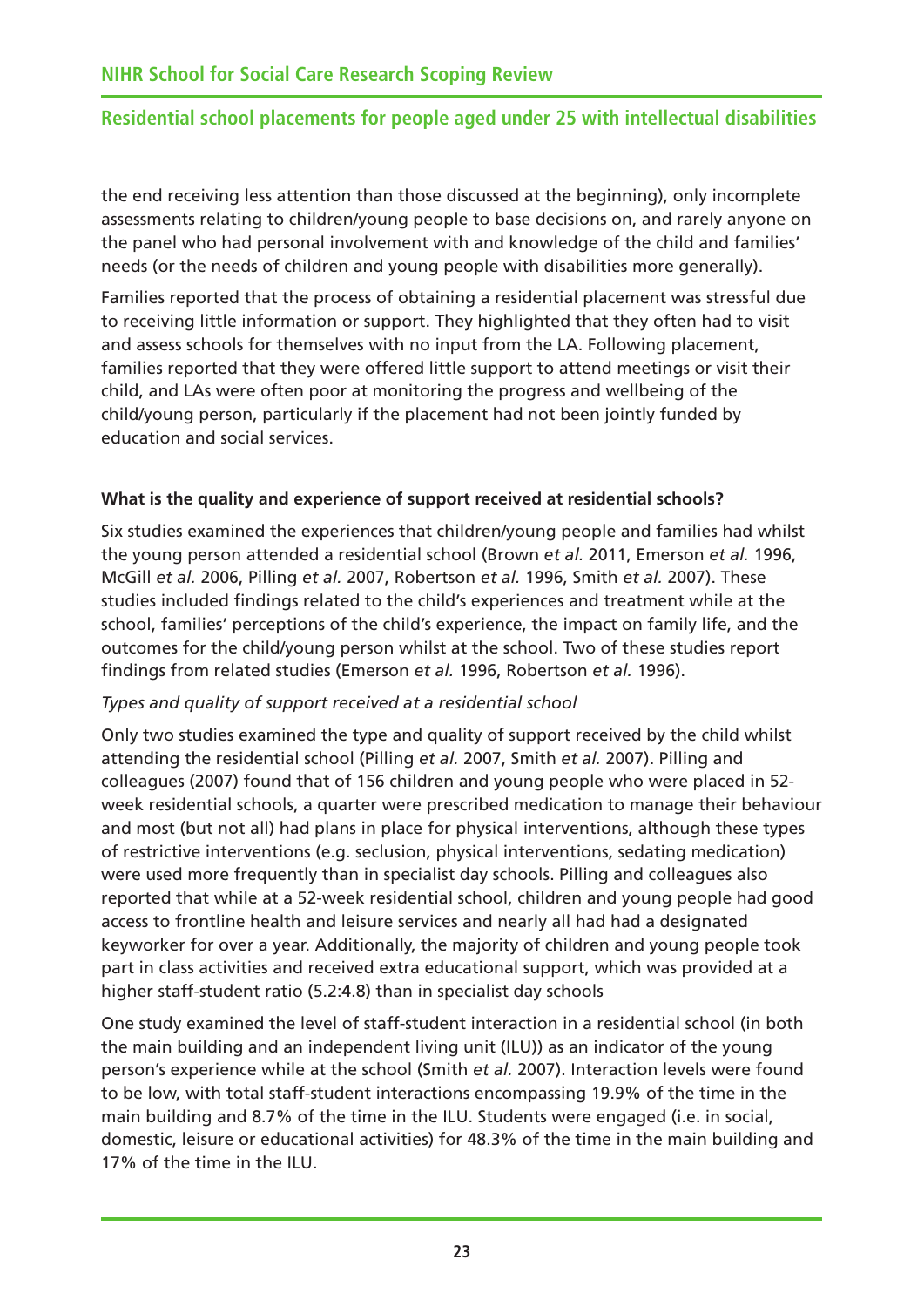#### *Family perceptions of the residential school and impact on family life*

Families involved in three studies spoke about their perceptions of the residential school and its impact on their family life (Brown *et al.* 2011, McGill *et al.* 2006, Robertson *et al.* 1996). Some families reported that they were very satisfied with the school (Robertson *et al.* 1996) and felt that the school provided a good quality of care and met their child's needs (McGill *et al.* 2006). However, others also highlighted concerns about the school. These concerns often related to the distance of the school from the family home (McGill *et al.* 2006, Robertson *et al.* 1996), which prevented family carers from visiting their child regularly due to time and cost (McGill *et al.* 2006), and the quality of the care at the school due to staff turnover, inexperienced staff, and inadequate communication between the school and family (McGill *et al.* 2006). Additionally, family carers reported that they sometimes disagreed with the methods used by the school and were concerned about their child copying behaviours from other students or being injured by them (Robertson *et al.* 1996).

One study reported that family carers perceived a range of positive impacts that their child/young person's attendance at a residential school had on the family. These included feeling relieved and more relaxed, improved family relations, positive effects on siblings, more enjoyable time spent with their child when they were home, and ease of restrictions on family life due to the child/young person's support needs (Brown *et al.* 2011)

#### *Outcomes while at the school*

Three articles examined outcomes for the child following their attendance at the residential school (Brown *et al.* 2011, Emerson *et al.* 1996, Robertson *et al.* 1996). Family carers involved in the studies reported a range of positive and negative changes in their child or young person. Many family carers felt that their child's behaviour had improved (Brown *et al.* 2011, Robertson *et al.* 1996) and was easier to manage, less damaging, less frequent, shorter, and occurred in fewer situations (Robertson *et al.* 1996). In some cases, however, the child/young person's behaviour had reportedly become more frequent or severe and the child had developed new forms of behaviour that challenges (Robertson *et al.* 1996).

In some cases, families also highlighted that their child/young person appeared more sociable, happier and calmer, and had improved communication (Brown *et al.* 2011, Robertson *et al.* 1996). Some families also thought that the child was more attentive, tolerant of change, had improved sleep or feeding (Brown *et al.* 2011), and had learnt new skills or was more willing to learn (Robertson *et al.* 1996).

One study examined records kept by a residential school upon a child's entry and at the point of leaving the school as a measure of outcome for the child/young person during their attendance at the school (Emerson *et al.* 1996). Children were found to have made significant improvements in self-care, communication and reductions in behaviour that challenges. In addition, there was a significant increase in the number of behavioural programmes and written plans used to support children and young people who displayed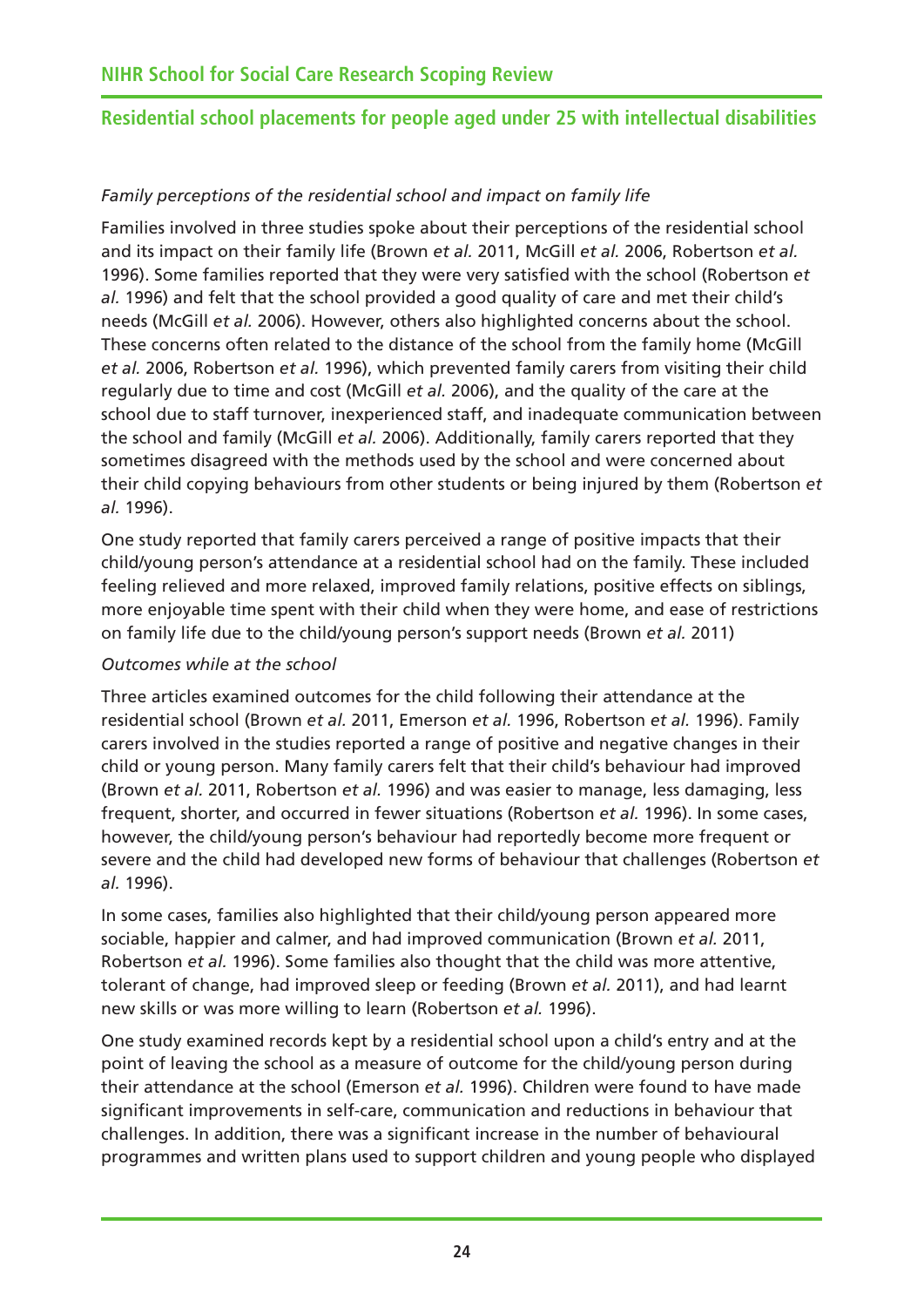behaviours that challenge and a significant reduction in the use of sedation and antipsychotic medication for individual children/young people throughout this period.

#### **What are the outcomes and experiences for children or young people during transition and following placement in a residential school?**

Five articles examined the process of transitioning from a residential school to a new placement (Abbott and Heslop 2008, Heslop and Abbott 2007, Heslop and Abbott 2008, McGill *et al.* 2006, Smart 2004). Three of these articles report findings from a series of related studies (Abbott and Heslop 2008, Heslop and Abbott 2007, 2008).

#### *Support for transition*

Five articles examined support provided to families relating to the child's transition from a residential school (Abbott and Heslop 2008, Heslop and Abbott 2007, 2008, McGill *et al.* 2006, Smart 2004). Families interviewed by McGill and colleagues (2006) highlighted anxieties about the future for their child concerning lack of adult services, placements being inappropriate or unable to meet the child/young person's needs due to funding limitations, and the possibility of the child returning to live with the family. In addition to these concerns, families reported generally poor experiences of the transition process. The transition to adult services from a residential school was often not smooth and was made more difficult by the considerable distance of the school from the family home (Abbott and Heslop 2008, Heslop and Abbott 2007, 2008). In a number of studies, families noted that their son or daughter was not given a transition plan or that these lacked detail (Abbott and Heslop 2008, Heslop and Abbott 2007, 2008, McGill *et al.* 2006); as a result, families reported that they were often left to find their child's next placement on their own. Families felt that this was exacerbated by the transition process being initiated late in the child/young person's current placement (Abbott and Heslop 2008, Heslop and Abbott 2007, 2008).

Studies also found variations in the amount of involvement the children and young people themselves had in the transition process. Families reported that their child's views were often not sought during transition planning (Abbott and Heslop 2008, Heslop and Abbott 2007, 2008, Smart 2004), and some schools lacked capacity to support the child or young person to visit future placements (Abbott and Heslop 2008, Heslop and Abbott 2007, 2008). In contrast, one study found that some students from a residential school were enabled to take part in a range of preparatory transition activities (e.g. visiting new placement, spending time with new peers etc) (Smart 2004).

Studies also highlighted mixed experiences of the transition process for families, with some feeling well prepared due to being involved in a range of ways during transition (e.g. attending meetings, visiting services etc.), while others felt that they were unprepared and unsupported by the school (Smart 2004). Additionally, some families reported that the process had been handled adequately; however, others experienced difficulties such as professional disagreements or disputes about funding, uncertainty of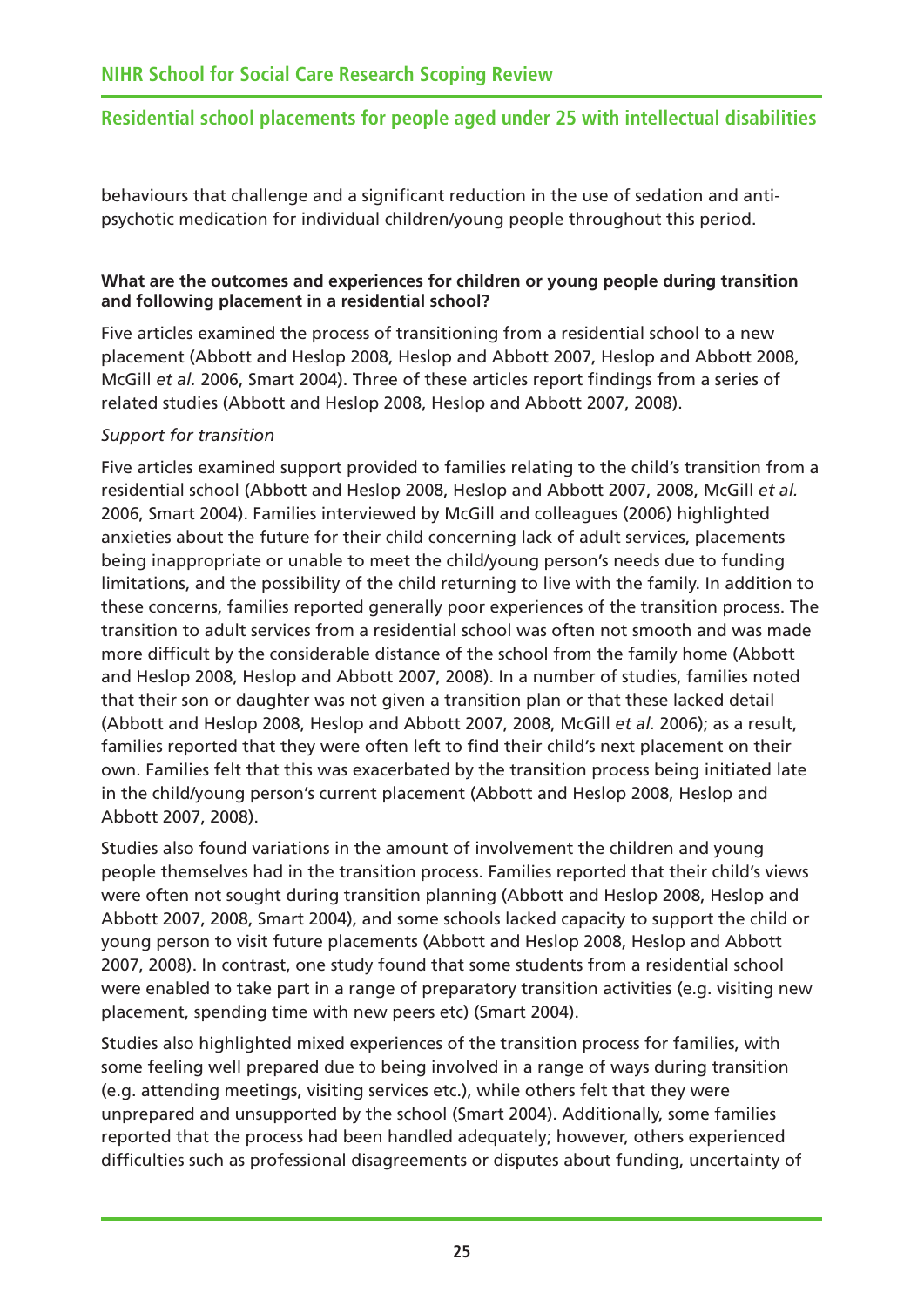placements (including delays), organisations failing to work together, inappropriate services offered, and too few planning meetings (Smart 2004). Some studies found that families felt they needed more information, for the transition process to begin earlier, and reassurances that their child would be cared for, funded, and supported through their transition (Smart 2004).

Families also identified a range of factors that they felt would contribute to a good transition. For example, being well connected with other families and professionals was seen as important for emotional support, networking, and ensuring continuity of support during the transition process. Being proactive as a parent was also seen as an important factor in facilitating a successful transition and was reported by both family carers and professionals, although family carers felt that this was not something they should have to do themselves. Family carers highlighted the importance of receiving adequate information during their son or daughter's transition period and that being able to visit and see potential placements first-hand was felt to be important in particular. Finally, forward planning and allowing time for families and young people to prepare for transitions was linked to a good experience of transition. Families suggested that the transition process should last between one and five years in order to ensure that there was adequate time to prepare and explore options, as well as to ensure that the necessary equipment and support are in place before the young person moves to their new placement (Heslop and Abbott 2007).

#### *Outcomes following transition*

Four studies examined outcomes for the child or young person following transition from their residential school (Abbott and Heslop 2008, Emerson *et al.* 1996, Robertson *et al.* 1996, Smart 2004). Nearly a quarter of individuals were placed more than 100 miles from home (Emerson *et al.* 1996) and in some studies children or young people initially moved home, onto further residential schools (due to the school only providing support for children/young people for up to 2.5 years), or to a residential placement (Abbott and Heslop 2008, Emerson *et al.* 1996). In other studies, however, nearly all students had been able to move to supported living services (Smart 2004). Despite this, individuals were reportedly very rarely able to access employment or further education following transition (Abbott and Heslop 2008, Smart 2004), and a quarter of individuals experienced subsequent placement breakdowns (Abbott and Heslop 2008, Smart 2004).

In their new placement, studies found that individuals did not make additional improvements in self-care, communication, or behaviour (the only improvement being less severe aggression), and significantly fewer behavioural programmes or written plans were in place to manage behaviours that challenge (Emerson *et al.* 1996); instead, the use of restrictive management strategies (i.e. medication or sedation) was found to be significantly increased (Emerson *et al.* 1996). Individuals reportedly still had good access to frontline health and social services but were less likely to have input from specialist services (Emerson *et al.* 1996).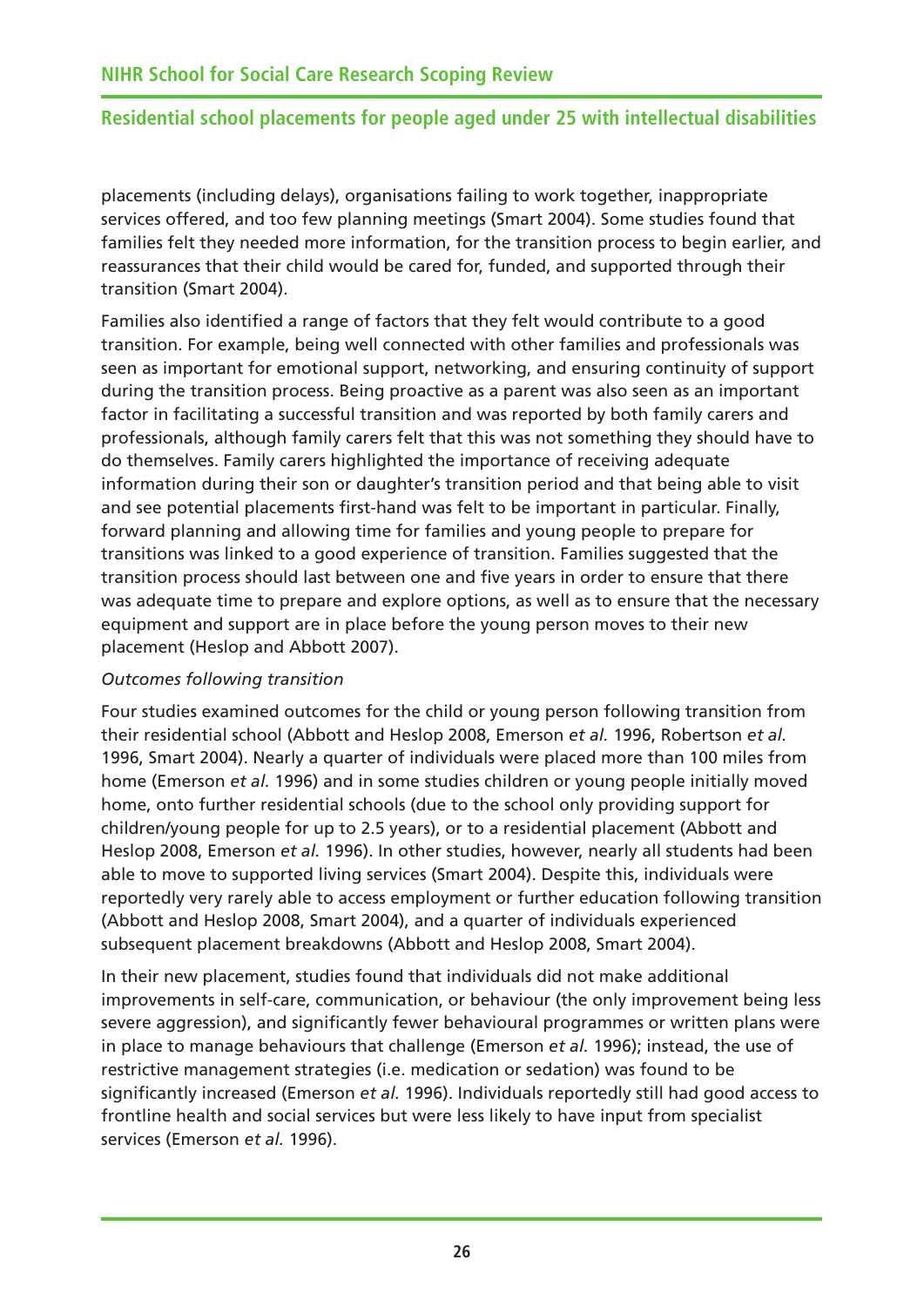<span id="page-31-0"></span>Studies also examined families' perspectives of their child/young person's new placement. Family carers in one study reported that they were happy with various aspects of the service and felt that their child was also happy (Smart 2004). They were also found to be significantly more likely to find a particular staff member or the service in general more helpful (Robertson *et al.* 1996). Despite this, some families were significantly less likely to find staff approachable, to receive training, or to have their child home than when their child was in a residential school (Robertson *et al.* 1996). Additionally, families in one study highlighted concerns similar to those raised about residential schools (e.g. the distance from the family home, staff turnover, methods used to manage behaviour) (Smart 2004).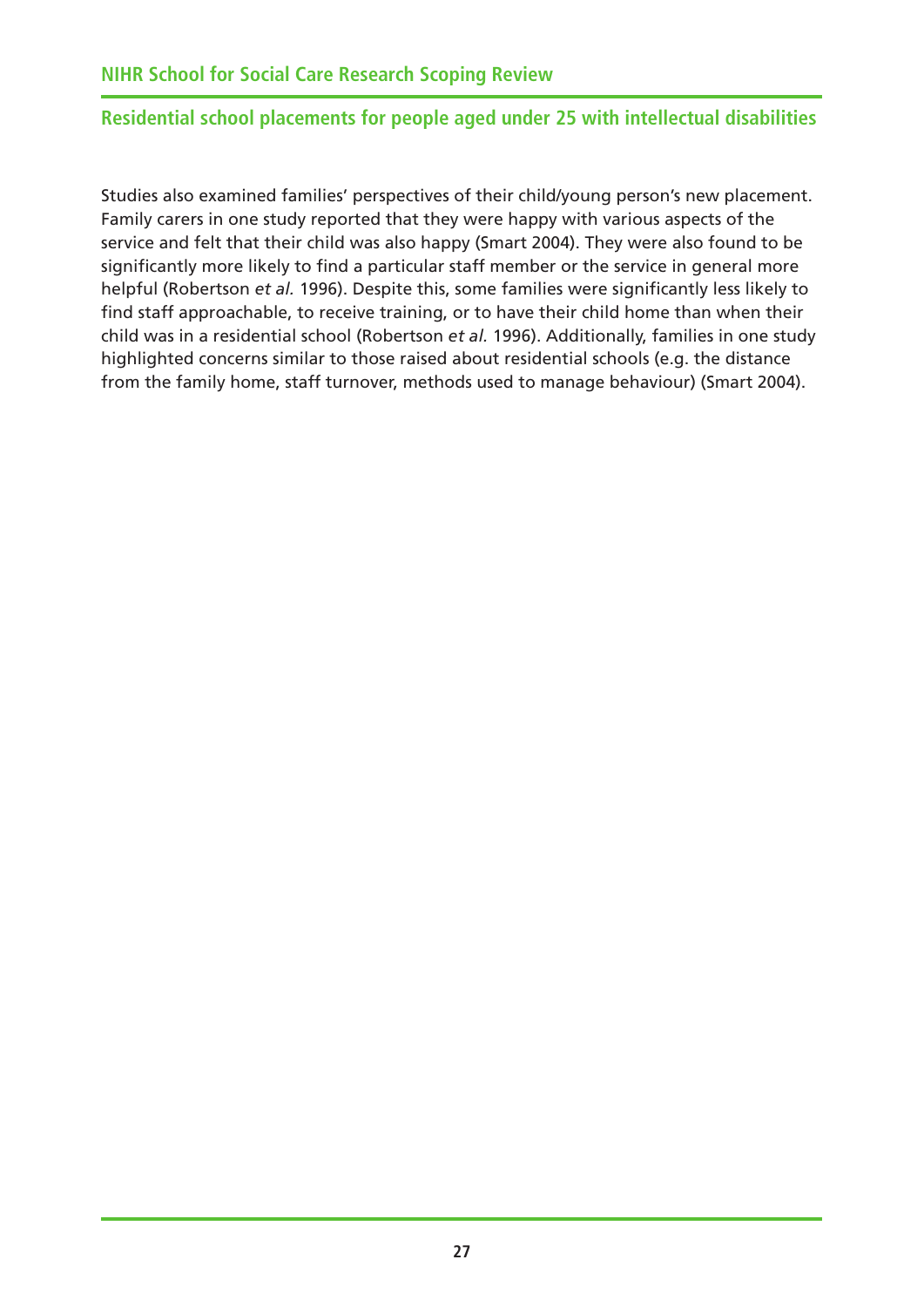# <span id="page-32-0"></span>**DISCUSSION**

Whilst for a number of decades policy and guidance has advocated reductions in out-ofarea placements for children, young people and adults with intellectual disabilities, surprisingly little research has examined the use of residential schools for this population and possible associations with placements and outcomes in adulthood. Only thirteen studies were identified by this review that examined the use of residential schooling and transition experiences for children with intellectual/developmental disabilities in the UK. All of the studies were published between 1996 and 2011, with the majority published within the last ten years. Older studies were included due to the small number of studies identified that were related to residential schooling; however, it is important to note that there may be key differences in policy and practice between studies published more recently and older studies. For example, the recognition and diagnosis of developmental disabilities (such as Autism Spectrum Disorder) has changed over time (Rutter 2007), and educational support may also have changed in line with developments in policy (see Appendix 1). Whilst still relevant, findings from older articles must be interpreted in light of these potential factors.

Many of the studies were published, however, after important policy developments asserting the right of children with disabilities to live with their families and receive local mainstream education wherever possible (such as The Children (Scotland) Act 1995, The Special Educational Needs and Disability (Northern Ireland) Order 2005, Special Educational Needs Code of Practice for Wales 2002) and the Mansell report (2007).

It is also important to note that recent policy developments may influence future placement practices (such as the Children and Families Act 2014, Special Educational Needs Code of Practice: 0 to 25 years 2014). While these developments may have the potential to influence the practice of placing children with disabilities in residential schooling, it is not yet clear to what extent this potential will be realised; therefore, the results of this review are likely to be relevant to current practices.

The majority of included studies focussed on factors that lead to a child or young person being placed in a residential school. Very few studies examined children's and families' experiences of the school and the outcomes for the child/young person whilst at the school, during or following transition. Strengths of available studies include first-hand accounts of the experiences of family members and (to a lesser degree) professionals; the identification of common characteristics of children and young people who are at risk of residential placement and some indication of the systemic complexities relating to entry to and transition from a residential school. The nature and quality of studies was, however, variable. Many relied on mainly qualitative methods of data collection, with few using quantitative methods or consulting or observing children and young people directly. Only two studies met full criteria for methodological quality of these designs and, in the vast majority of cases, data was drawn from pre-existing data or retrospective accounts of informants with a notable lack of control group comparisons. Finally, three groups of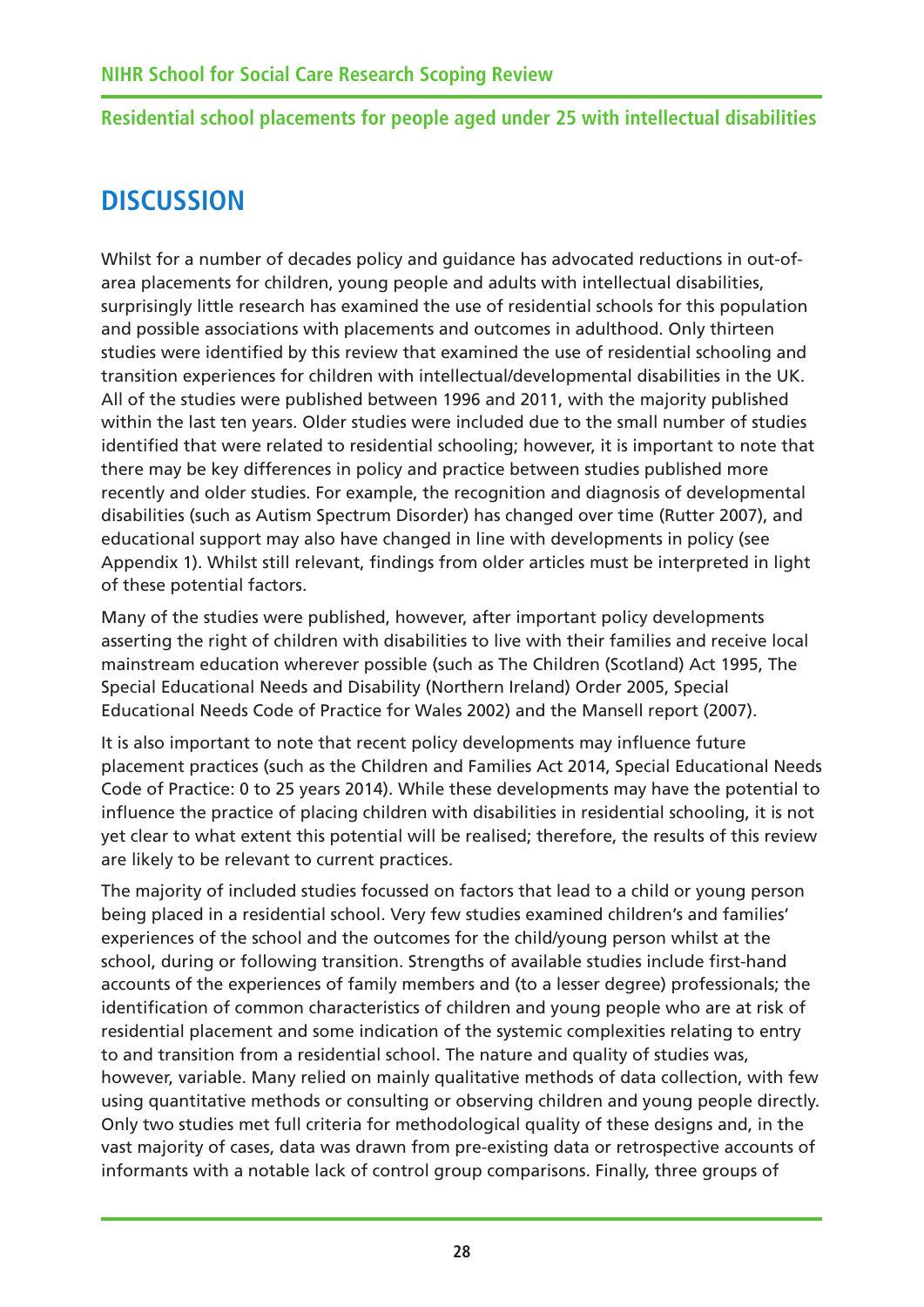<span id="page-33-0"></span>articles (seven articles in total) reported findings from related studies/data sources and/or focussed on factors related to a particular school (see Brown *et al.* 2011, Emerson *et al.* 1996, Robertson *et al.* 1996) that are therefore difficult to generalize to other settings. Due to the large number of studies (approximately half of all included studies) presenting data from related data sources or relating to one school, the applicability of the results to residential schooling more generally is limited. Conclusions are therefore made tentatively in light of the need for studies utilising more representative samples and varied methodologies.

As a result of these limitations, it is concluded that the state of evidence relating to residential schooling in the UK is very limited and more research of high quality is undoubtedly needed. While findings from the review must be interpreted with caution, tentative conclusions summarising what is known in relation to each question area are presented below:

## **What leads to a child or young person being placed in a residential school?**

Factors contributing to a child's placement in a residential school appear to include:

- A diagnosis of ASD, age (i.e. 15 years), and gender (i.e. male)
- Frequency, severity and management difficulty of behaviours that challenge and the impact of these on the family
- Non-residential schools being unable to cope with the child/young person's behaviour and the child/young person subsequently being excluded
- Lack of good quality service support and insufficient resources
- Lack of expertise from professionals about behaviours that challenge and the needs of children and young people with disabilities and their families
- Difficulties faced by the family, e.g. increased stress and negative emotions, relationship difficulties, concern for siblings, etc.

The factors and processes leading to a residential school placement appear to be characterised by:

- Poor support and a lack of expertise from professionals before placement
- Poorly co-ordinated placement panels in LAs
- A lack of support for family carers to visit their child/young person and attend reviews following placement
- A lack of adequate progress monitoring by professionals following placement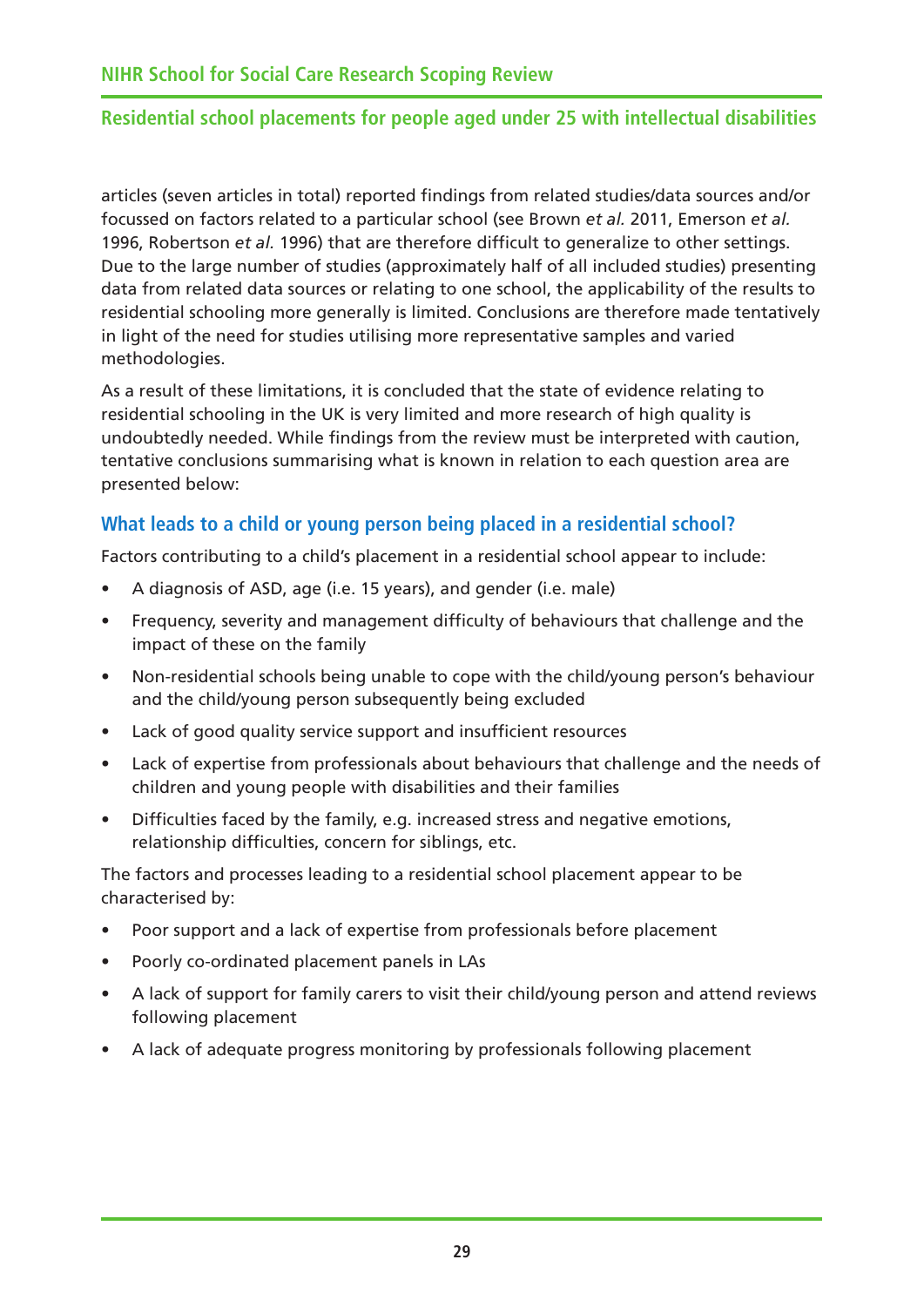# **What is the quality and experience of support received at residential schools?**

**Positive** outcomes and experiences of residential school placements may include:

- Good access to frontline health and social services
- Good access to leisure activities
- A high level of extra educational support including a higher staff-student ratio than found in day schools
- Child/young person being calmer or happier
- Improvements in the frequency, duration, or severity of behaviours that challenge
- Improved attention, communication, sleep, or physical functioning
- Child/young person learning new skills or being willing to learn

**Negative** outcomes and experiences of residential school placements may include:

- Poor levels of staff-student interaction and time spent engaged in meaningful activities
- A high use of restrictive practices (e.g. physical interventions, seclusion, and sedation)
- Dislocation from the community
- Discontinuity of care and support
- Methods used by the school that conflict with the families' wishes
- Risk of injury to child/young person from other students
- The development of new forms of behaviours that challenge
- Behaviours that challenge getting worse

# **What are the outcomes and experiences for children or young people during transition and following placement in a residential school?**

The process of transition for children and young people at residential school may raise concern for families regarding:

- A possible lack of services
- Inappropriate services being offered
- Funding limitations meaning that placements may not be able to meet their child/young person's needs
- The possibility of the child/young person moving home

Families' experience of transition may vary in relation to:

- Their involvement and involvement of their child or young person
- How much support they are offered and how well prepared they are for transition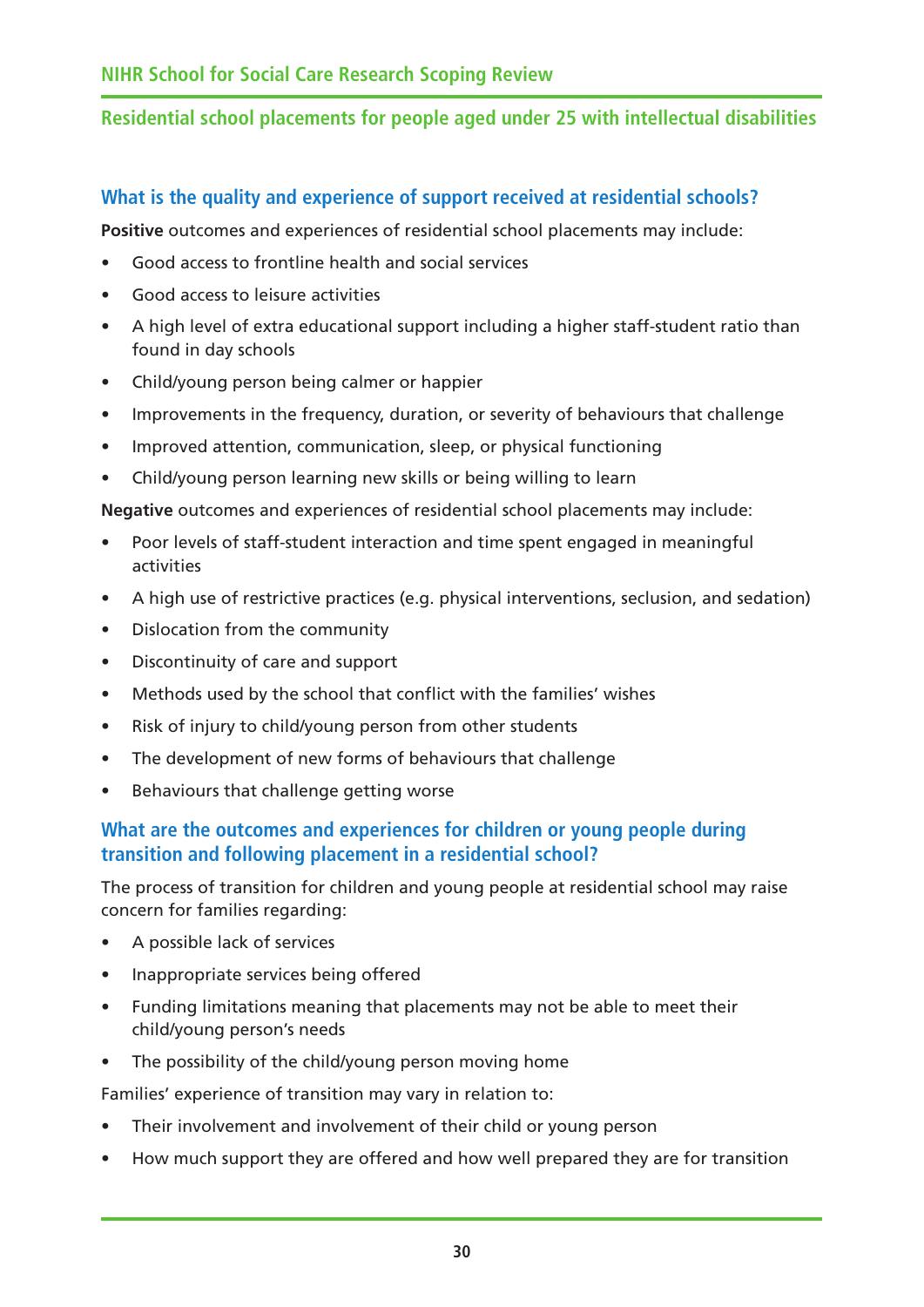<span id="page-35-0"></span>In addition, the transition process may be experienced by families as:

- Being initiated too late and not properly coordinated
- Characterised by delays and professional disagreements

A good transition experience may include:

- Being connected with other parents and professionals throughout the process
- Being proactive as a family carer
- Receiving adequate information about potential placements and the transition process
- Adequate time for the young person and family to prepare for transition (i.e. 1 to 5 years) and good forward planning to ensure that equipment and support are in place when the young person moves to their new placement

Following transition from a residential school, young people and adults may be placed in:

- Residential community settings
- Supported living settings
- A hospital based setting
- A new residential educational placement

In their new placement, individuals may experience the following **positive** outcomes:

• Good access to frontline health and social services

And the following **negative** outcomes:

- Very few opportunities to enter employment or further education
- No additional improvements in communication, self-care, or behaviours that challenge
- A reduction in good support for behaviours that challenge and increased reliance on restrictive practices
- Limited access to specialist services
- Living at distance from the family home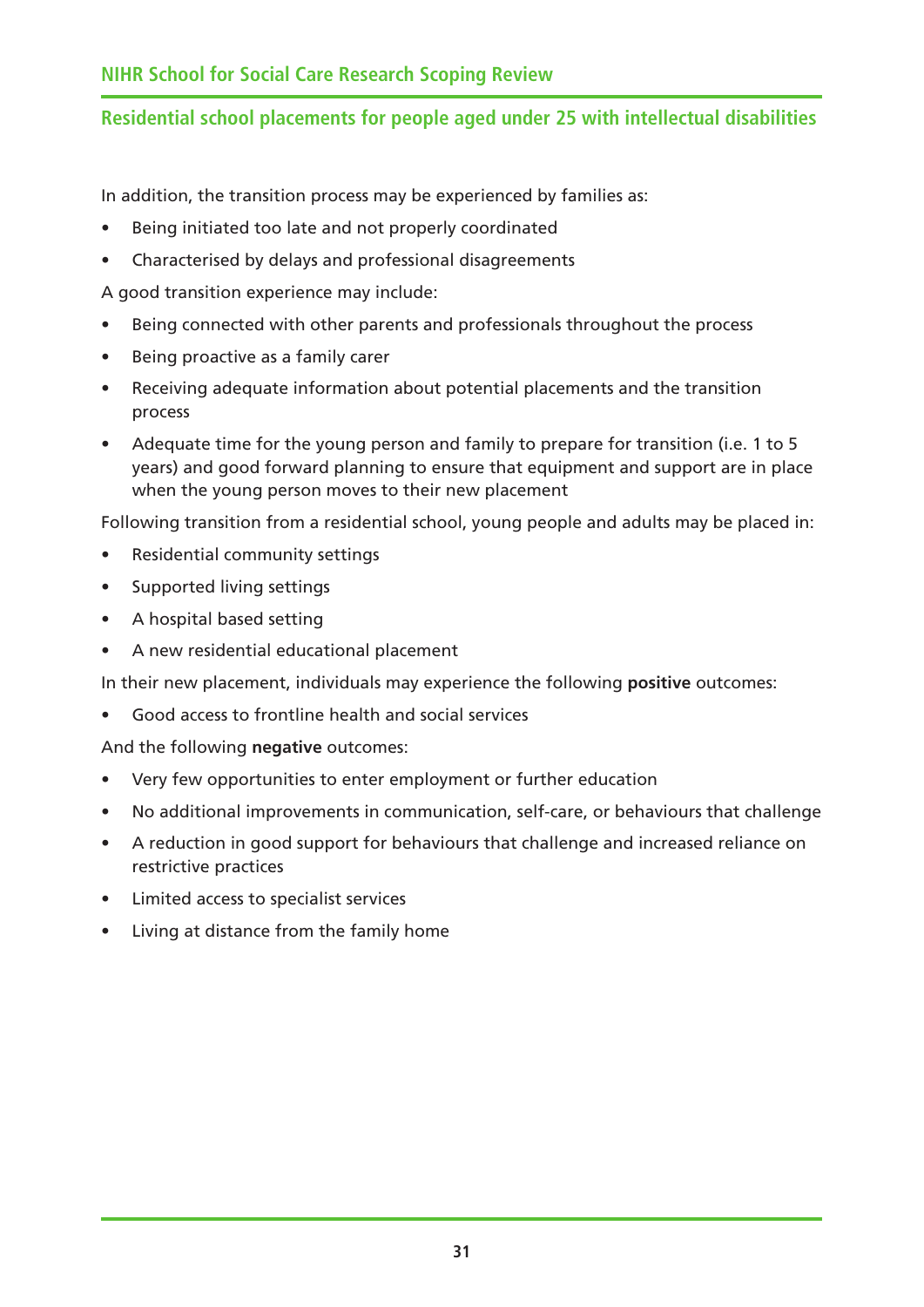# <span id="page-36-0"></span>**FUTURE QUESTIONS FOR RESEARCH**

Future questions and directions for research are presented in relation to each of the question areas approached in the review of literature. These suggestions stem from limitations and gaps in the current evidence base and focussed discussions between the authors, reflecting perspectives from clinical practice, research and policy.

## **What leads to a child being placed in a residential school?**

- 1. **What are the characteristics of children or young people who are at risk of attending a residential school?** Whilst there is a good suggestion of these characteristics from available research, these need to be confirmed (and potentially expanded) by studies that employ a larger sample size. Whilst this may in part be done by making use of existing data and records, prospective studies are also required.
- 2. **What are the early indicators for risk of attending residential school placement?** To date, those studies that have considered characteristics of children and young people at risk of residential placement have done so based primarily on the presentation of the child/young person just prior to attendance of the school. More research is required to identify the characteristics and needs of children and young people at an earlier stage to support early intervention and preventative service developments.
- 3. **What are the systemic factors and system failings that lead to a residential school placement?** Relatively little research has examined in detail processes of professional decision-making that precede placement in a residential school or how professionals, commissioners and families have drawn upon available guidance and policy to explore an alternative to such a placement. Furthermore, variation in placement practices between LAs was highlighted in the literature and the reasons for this could be explored by further research. These areas may be usefully (though in no way exclusively) approached via action research methodologies.
- 4. **What are the alternatives to residential school placements?** There is a major need to identify alternative forms of local support for children and young people who might be at risk of out-of-area residential placement. Appendix 3 provides an overview of intensive support teams in the UK as examples of emerging good practice. While in no way providing the complete solution to early prevention of out-of-area placement, these services suggest particular promise in preventing use of residential-school placement for those who are at imminent risk. The clinical effectiveness, cost-benefit and development of services of this nature might therefore usefully be considered in future research. At a further level, interventions and service supports that reduce risk of later residential placement from an even early stage (i.e. during preschool years and early childhood) need development and investigation.
- 5. **What supports resilience amongst family carers who support children and young people at risk of placement in a residential school?** High rates of emotional difficulty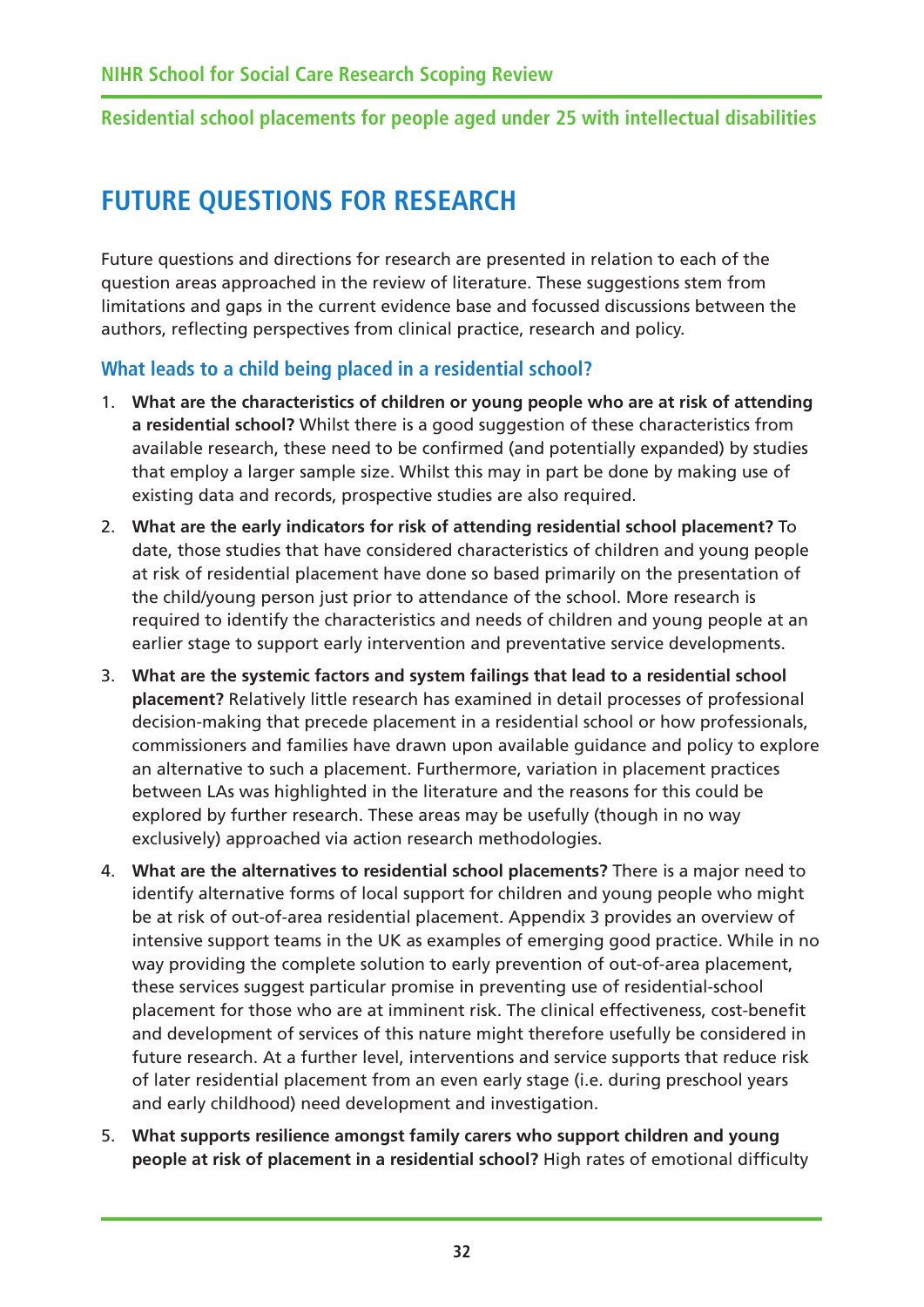<span id="page-37-0"></span>and the impact of supporting a child or young person who presents with behaviour that challenges were reported by many family carers within studies in the current review. Further research is however required to consider factors that relate to the resilience of families facing such challenges and the support required to maintain such resilience if alternatives to residential school placements are to be sustained. Where families have been able to maintain a home placement for their child/young person, what has facilitated this and supported them to do so?

## **What is the quality and experience of support received at residential schools?**

- 1. W**hat is the quality of support available to children and young people attending residential schools?** Despite the high costs of residential school placements, very few studies overall have examined the quality of support provided. Future studies in this area need to consider a range of domains, including best practice approaches for supporting behaviour that challenges, educational attainment and skills acquisition, support for family contact and quality of life more broadly across representative samples of schools and colleges in the UK. Comparisons should be considered between children and young people who present with similar levels of complexity in both local and out-of-area school placements.
- 2. **How effective are residential schools in supporting positive outcomes for the children and young people they support?** Related to the above research question, there is a paucity of research examining the extent to which residential schools actually achieve positive outcomes for children/young people in relation to behaviour that challenges, educational attainment and skill development and quality of life. Again, studies should ensure adequate sample sizes and incorporate comparisons to children/young people supported in alternative settings.
- 3. **What are the direct experiences of children and young people attending residential schools?** The direct involvement of children and young people with disabilities should be considered as a priority for future studies either through accessible interview and focus groups or direct observation.
- 4. **How do families experience life and support following residential school placement for their child?** While there has been some research examining life for families during this period, more detailed studies are required to determine the impact of such placements on family functioning, relationships with the child/young person, experience of contact and support offered by the local and out of area service.
- 5. **How might transitions from residential school best be supported?** A more detailed and comprehensive account of transition is needed. Studies should examine transition procedures and practices in place across a range of residential schools and the experience of families, young people and professionals during the period of transition and how quality of transition planning relates to outcomes and support for young people and adults longer term.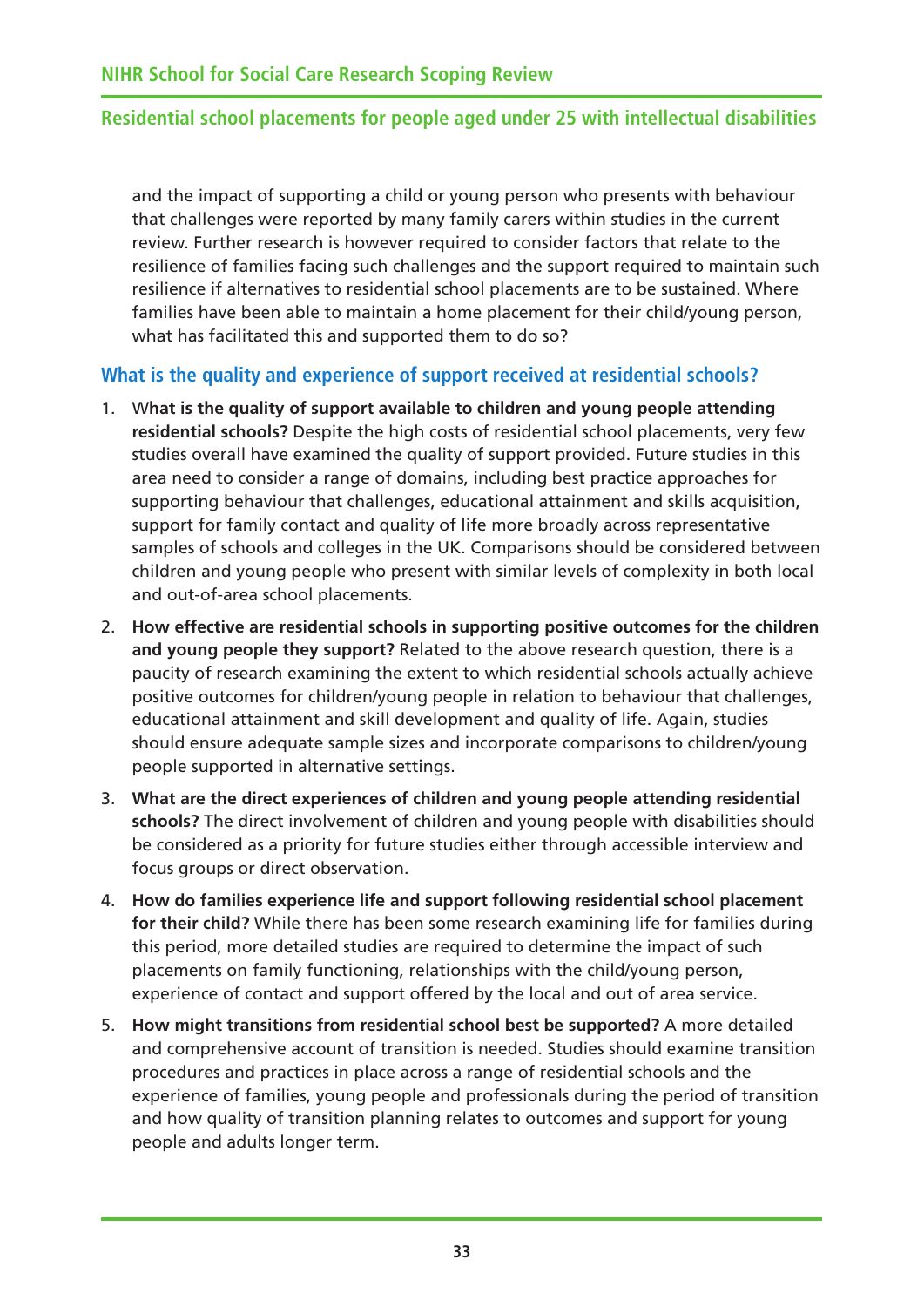## <span id="page-38-0"></span>**What are the outcomes for children and young people following residential schools?**

- 1. **What are the long term outcomes for individuals who have attended a residential out-of-area placement?** There have been very few follow up investigations of individuals who have attended a residential school following transition to adult services. Future studies in this area should ideally track school leavers to assess outcomes over time but may also identify individuals in adulthood who attended a residential school in the past. Key outcomes should include cost, quality and locality of adult service, indicators of emotional, behavioural and physical wellbeing and a range of quality of life variables more broadly.
- 2. **What are the long term outcomes for individuals with complex needs who are supported by a local alternative to residential schooling?** Where alternatives to the use of residential school placements are identified (for instance via intensive support teams) the longer term outcomes for individuals and their families need to be assessed as they transition into adulthood. Again variables here should consider service quality and effectiveness, individual and family wellbeing and quality of life.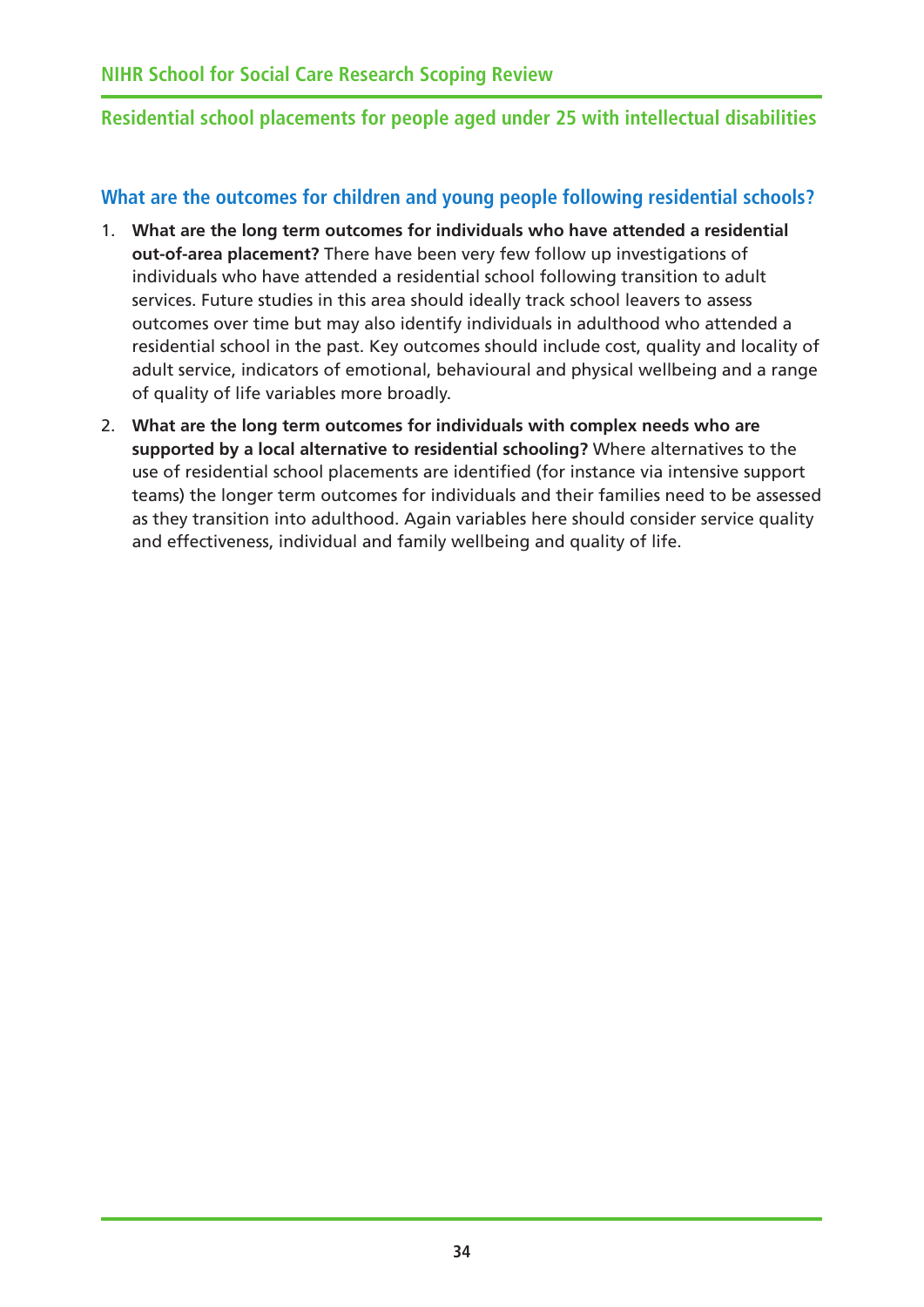# **APPENDIX 1: OVERVIEW OF POLICY AND GUIDANCE**

This Appendix provides an overview of key policy and guidance related to local alternatives to out-of-area residential placements at an early stage of the life course. Although this summary is inclusive of policy relevant to England, Wales, Northern Ireland, and Scotland, it is not intended to be a comprehensive overview of policy and guidance in each of these countries.

The Children Act 1989 defined children with disabilities as "Children in Need" with Local Authorities given a duty to "promote the upbringing of such children by their families, by providing a range and level of services appropriate to those children's needs". Subsequent policy and legislation under successive Governments, and, since devolution, across England, Scotland, Wales and Northern Ireland, has been consistent with the principle underlying this duty.

In 1993, the Department of Health published 'Services for People with Learning Disabilities and Challenging Behaviour or Mental Health Needs', a review chaired by Professor Jim Mansell, which set out a number of key areas for improvement in the provision of support for children, young people, and adults with learning disabilities. This report was updated in 2007 and found that challenging behaviour may be an important factor in the placement of children in residential schools. The report also highlighted that these placements "are often disruptive of ties with family and community, so that families face particular problems getting local services which can provide the level of support needed when responsibility passes from children's to adult services". The report recommended that "continued use of residential special schools away from people's homes needs to be re-examined in the light of these problems, to expand the provision of local services which offer at least as good education and care".

In 1997, a committee of The Mental Health Foundation published 'Don't Forget Us: Children with Learning Disabilities and Severe Challenging Behaviour'. The report provided an overview of provision in the UK, made recommendations for the future development of services, highlighted the need for children to be viewed as 'children first', and emphasised that families require access to child focussed services. The report describes the need for a comprehensive, co-ordinated range of services including very specialist interventions and suggests that, without this provision, children and young people with learning disabilities and severe challenging behaviour risk exclusion from local services, schools, playgroups, play and leisure activities, and family life itself. 'Valuing People: A New Strategy for Learning Disability for the 21st Century' (2001) aimed to transform the delivery of support for people with learning disabilities by outlining four key principles of rights, independence, choice and inclusion. These principles, aligned with the practical changes set out in standard eight of the National Service Framework (2004), focused on children and young people with disabilities and those with complex needs. This ten-year strategy promoted the development of "appropriate local educational support and provision so that parental requests for residential education are not made on the basis of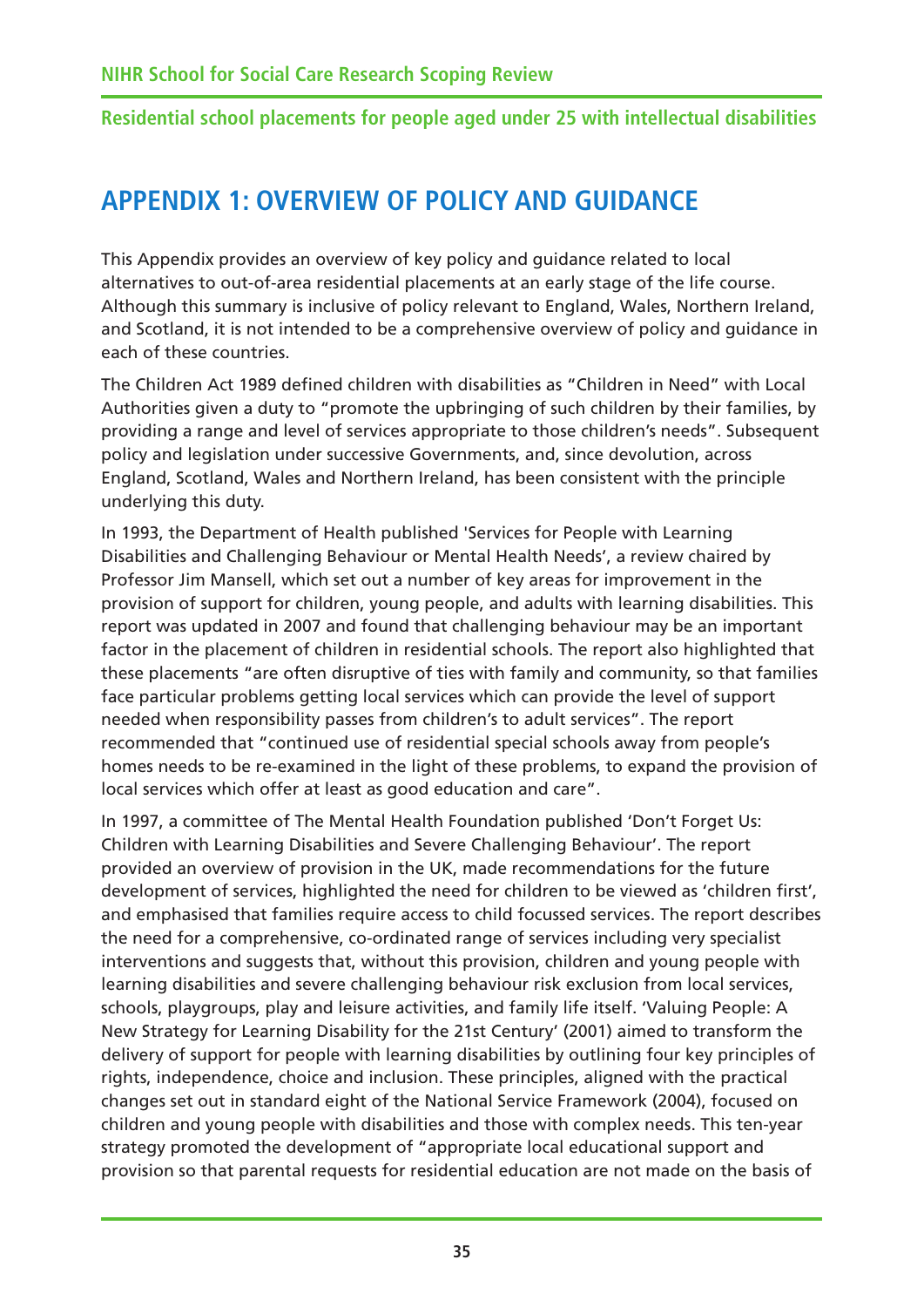lack of support and practical help in their community."

In line with this, across England, Scotland, Wales and Northern Ireland, parents of children or young people with a statement of special educational needs have the right to express their preference for a school. The local authority must comply with this "unless the school is unsuitable to the child's age, ability, aptitude or special educational needs, or the placement would be incompatible with the efficient education of the other children with whom the child would be educated, or with the efficient use of resource." (SEN Code of Practice 2001). In Scotland, the concept of additional support needs was introduced in the Education (Additional Support for Learning) (Scotland) Act (2004; revised in 2009) and aimed to clarify procedures for families to seek assessments, make requests relating to their child's school placement, resolve disputes and access tribunals. Furthermore, the right to local mainstream education for children with disabilities is enshrined in policy and guidance across England, Wales, Ireland, and Scotland (e.g. The Children (Scotland) Act 1995, The Special Educational Needs and Disability (Northern Ireland) Order 2005, Special Educational Needs Code of Practice for Wales 2002, Children and Families Act 2014).

In response to this, The Education and Skills Select Committee held an inquiry on the special educational needs system in 2006, which examined decisions about admissions to school and parental choice. The committee found that, in reality, families felt that they did not have a choice about where the child/young person was educated, highlighting that if appropriate services are not available, it is not possible for parents to choose or express a preference for them.

Despite this, reforms over the past ten years have significantly changed the system of support for children and young people with disabilities with a focus on better integrated local support. Removing Barriers to Achievement (2004) reformed the special educational needs system and encouraged more joint working between mainstream and special schools in support of greater inclusion. It highlighted a need for "joint investment by local authorities and other agencies in the development of specialist provision that can provide outreach and tailored packages of support for children".

Aiming High for Disabled Children (2007) demonstrated a clear commitment to making better local support a reality with a £340m investment underpinning reforms, including funding for short breaks, better early intervention, more responsive services and timely support underpinned by good quality data about disabled children and young people. 'Valuing People Now' (2009), the three year delivery strategy for the Valuing People commitments, proposed opening up mainstream services so that people with learning disabilities should have the same opportunities as other people to lead full and active lives and should receive the support needed to make this possible.

The report of the World Health Organisation - Better health, better lives: children and young people with intellectual disabilities and their families (2010) identified ten priorities for action which need to be addressed in order for children and young people with intellectual disabilities and their families to live healthy, fulfilled lives. These priorities include enabling children/young people to grow up in a family environment, transferring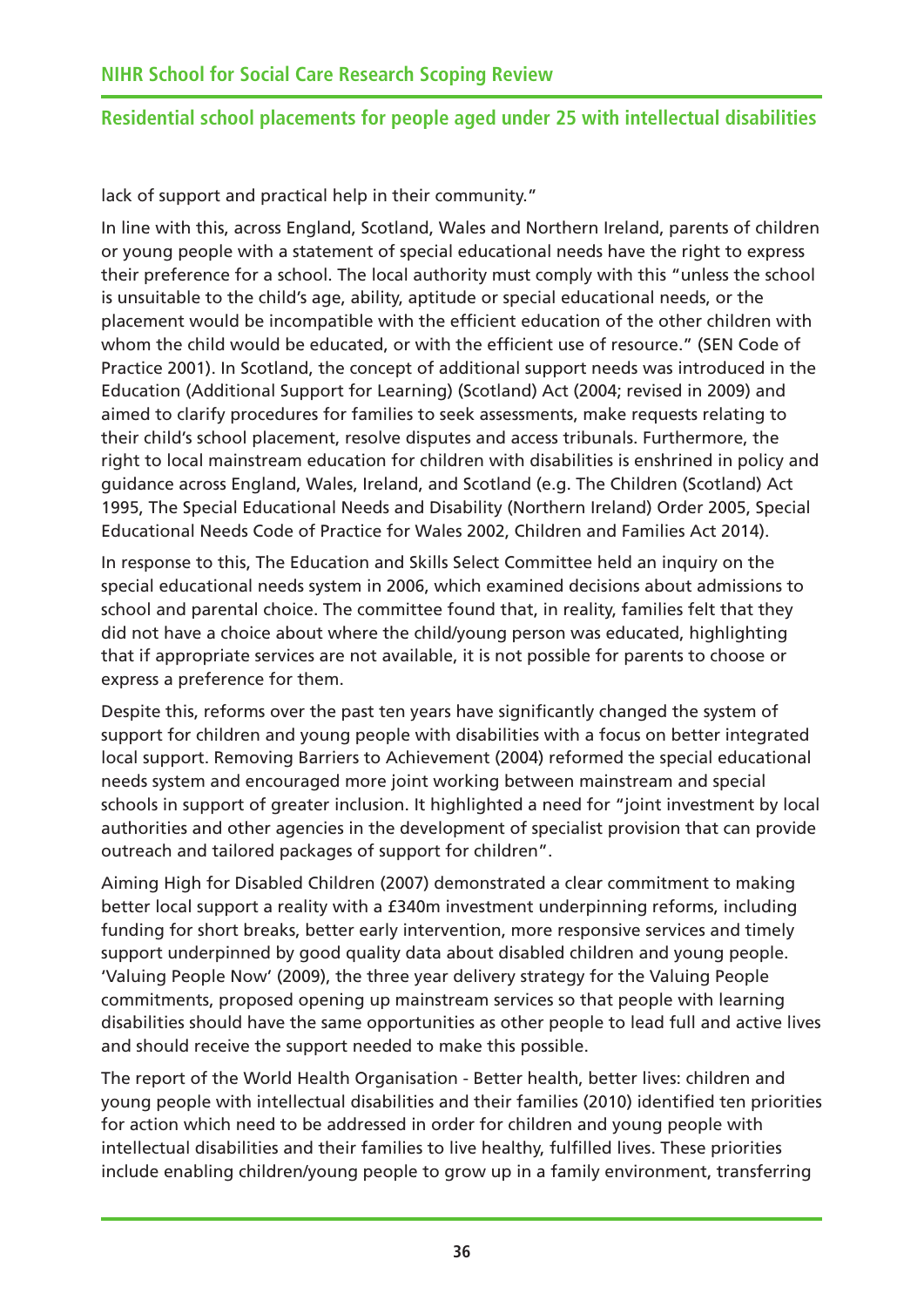care from institutions to the community and ensuring good quality mental and physical care is co-ordinated and sustained.

Despite these longstanding commitments from Government and significant reforms to the system, a recent Department of Health Review (2012), following the abuse of people with learning disabilities and behaviours that challenge at Winterbourne View hospital, found "a widespread failure to design, commission and provide services which give people the support they need close to home, and which are in line with well-established best practice."

In 2011, DfE published a Green Paper *Support and Aspiration: A New Approach to Special Educational Needs and Disability* (2011) to consult on a radical transformation of the SEN system. The progress and next steps document (2012) acknowledged that it is still the case that:

too many children and young people who are disabled or identified as having special educational needs (SEN) have poor outcomes in life and they and their families can struggle to get the support they need.

The subsequent Children and Families Act (2014) now provides an opportunity for fundamental change in commissioning practice. The Act aims to reform the system of support across health, education and social care to ensure that services are organised with the needs and preferences of the family and their child firmly at the centre. The Act replaces statements with Education, Health and Care plans which set out how services will work together to meet outcomes. The Act includes a duty for local authorities to set out the provision that should be available in a "Local Offer" and introduces joint commissioning arrangements designed to improve outcomes, secure assessment and provision and agree personal budgets. The Act also requires local partners to identify any gaps in provision that need to be addressed. Similar legislation in Scotland (i.e. the Children and Young People (Scotland) Act 2014, linked to Getting it Right for Every Child) also aims to promote partnership working and a stepped care approach for supporting children and young people across universal, specialist, and target services.

The reforms introduced by the Children and Families Act in England provide a vehicle for local authorities, health commissioners and their partners to deliver on the commitments to improve support for children with learning disabilities whose behaviours challenge, as set out in the Transforming Care Concordat (2012). Alongside the revised SEN and Disability Code of Practice for England (2014), key guidance for local areas includes the LGA and NHS England publication *Ensuring quality services: Core principles for the commissioning of services for children, young people, adults and older people with learning disabilities and/or autism who display or are at risk of displaying behaviour that challenges* (2014). This guidance is based on a Positive Behavioural Support (PBS) approach and sets out principles that provide a foundation for commissioners to review services and develop more detailed local plans and specifications for future service delivery. Further advice for local areas is provided in *Market facilitation: guidelines for children and young people's services*, published by the Children's Improvement Board in 2011.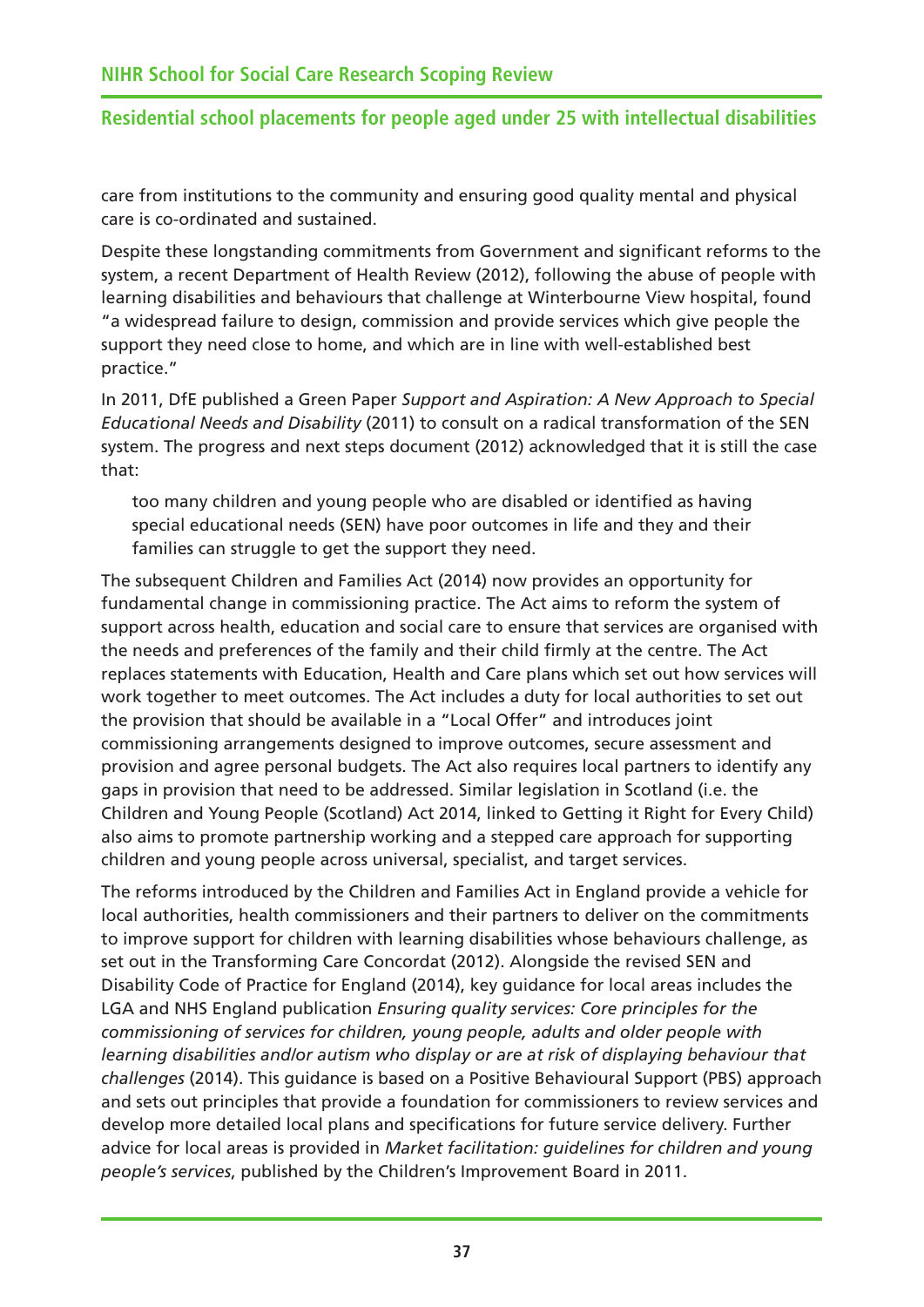# **APPENDIX 2: METHODOLOGICAL QUALITY APPRAISAL**

As discussed above, all of the articles were categorised as either qualitative or quantitative-descriptive in methodology (based on their dominant methodology) for the purposes of methodological review. The relevant MMAT (Pluye *et al.* 2011) items for these methodologies can be seen in Table A1 (below) with notes relating to how the item was interpreted for the purposes of the review. All of the items were interpreted in relation to the aims of the current review (e.g. questions on representativeness of the sample were interpreted in relation to the representativeness of children with intellectual disabilities who attend residential schools), however it is important to note that the aims of the original studies may been different (e.g. the sample may be representative of the population which was targeted in the study, but not of the population for the current review). As a result, these ratings can be used only for the purposes of this review and do not reflect the methodological quality of the articles more generally.

| <b>MMAT</b> domain     | <b>Item</b>                                                                                                                                                   | Interpretation                                                                                                                                                                                            |
|------------------------|---------------------------------------------------------------------------------------------------------------------------------------------------------------|-----------------------------------------------------------------------------------------------------------------------------------------------------------------------------------------------------------|
| Screening<br>questions | Are there clear qualitative and<br>quantitative research questions (or<br>objectives), or a clear mixed<br>methods question (or objective)?                   | N/A                                                                                                                                                                                                       |
|                        | Do the collected data address the<br>research questions (or objective)?                                                                                       | N/A                                                                                                                                                                                                       |
|                        | 1.1 Are the sources of qualitative<br>data (archives, documents,<br>informants, observations) relevant<br>to address the research question (or<br>objective)? | Studies scored yes on this question if<br>their sample was thought to be<br>representative (e.g. inclusive of both<br>genders, a range of ability/<br>communication levels, varying aetiologies<br>etc.). |
| Qualitative            | 1.2 Is the process for analysing<br>qualitative data relevant to address<br>the research question (or objective)?                                             | Studies scored no on this item if the<br>method for analysis was not described.                                                                                                                           |
|                        | 1.3 Is appropriate consideration<br>given to how findings relate to the<br>context, e.g. the setting, in which<br>the data were collected?                    | Studies scored yes on this question if<br>sufficient detail was given about the<br>context within which the data was<br>collected (e.g. the specific school).                                             |

#### **Table A1: MMAT domain items and interpretation used for current review**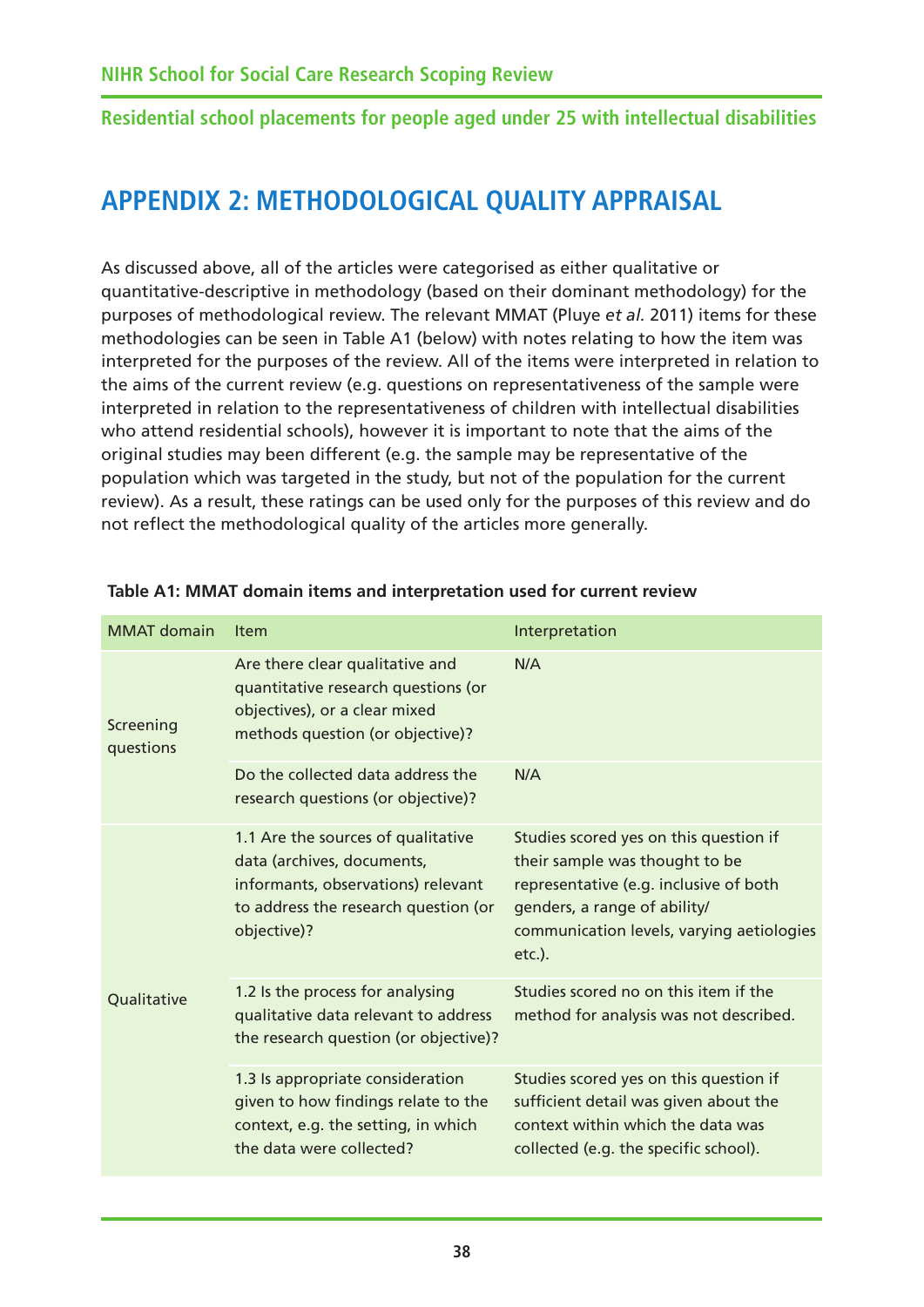| <b>MMAT</b> domain           | Item                                                                                                                                                    | Interpretation                                                                                                                                                                                                                                                                                              |
|------------------------------|---------------------------------------------------------------------------------------------------------------------------------------------------------|-------------------------------------------------------------------------------------------------------------------------------------------------------------------------------------------------------------------------------------------------------------------------------------------------------------|
| Qualitative                  | 1.4 Is appropriate consideration<br>given to how findings relate to the<br>researchers' influence, e.g. through<br>their interaction with participants? | Studies scored yes on this question if<br>there was evidence of: two separate<br>individuals contributing to analysis of the<br>results, reflexivity if only one individual<br>analysed results, or an independent<br>individual (i.e. not the same person who<br>collected the data) analysed the results. |
|                              | 4.1 Is the sampling strategy relevant<br>to address the quantitative research<br>question?                                                              | Studies scored no on this question if their<br>sample was too small or had been taken<br>from only one source (i.e. one school).                                                                                                                                                                            |
| Quantitative-<br>descriptive | 4.2 Is the sample representative of<br>the population under study?                                                                                      | Studies scored yes on this question if<br>there was no evidence of bias in their<br>sampling strategy (i.e. no inappropriate<br>exclusion of participants) or in the final<br>sample obtained.                                                                                                              |
|                              | 4.3 Are measurements appropriate<br>(clear origin, or validity known, or<br>standard instrument)?                                                       | Studies scored yes on this question if they<br>described where the measures had been<br>obtained, or if the measures were<br>standardised/tested for validity.                                                                                                                                              |
|                              | 4.4 Is there an acceptable response<br>rate (60% or above)?                                                                                             | Studies scored yes on this question if<br>their response rate was above 60%.                                                                                                                                                                                                                                |

#### **Table A1: MMAT domain items and interpretation used for current review**

Table A2 displays the scores given to each study by individual item, and, where studies scored no, the reasons for this scoring. All studies scored yes on both screening questions.

| Table A2: Ratings given to each study by item and reason (if study scored no) |  |  |  |  |  |
|-------------------------------------------------------------------------------|--|--|--|--|--|
|-------------------------------------------------------------------------------|--|--|--|--|--|

| Study                       | Domain used | <b>Item</b> | Score      | Reason |
|-----------------------------|-------------|-------------|------------|--------|
| Abbott and                  |             | 1.1         | <b>Yes</b> | N/A    |
| <b>Heslop (2008)</b>        |             | 1.2         | <b>Yes</b> | N/A    |
| Heslop and<br>Abbott (2007) | Qualitative | 1.3         | Yes        | N/A    |
| Heslop and<br>Abbott (2008) |             | 1.4         | Yes        | N/A    |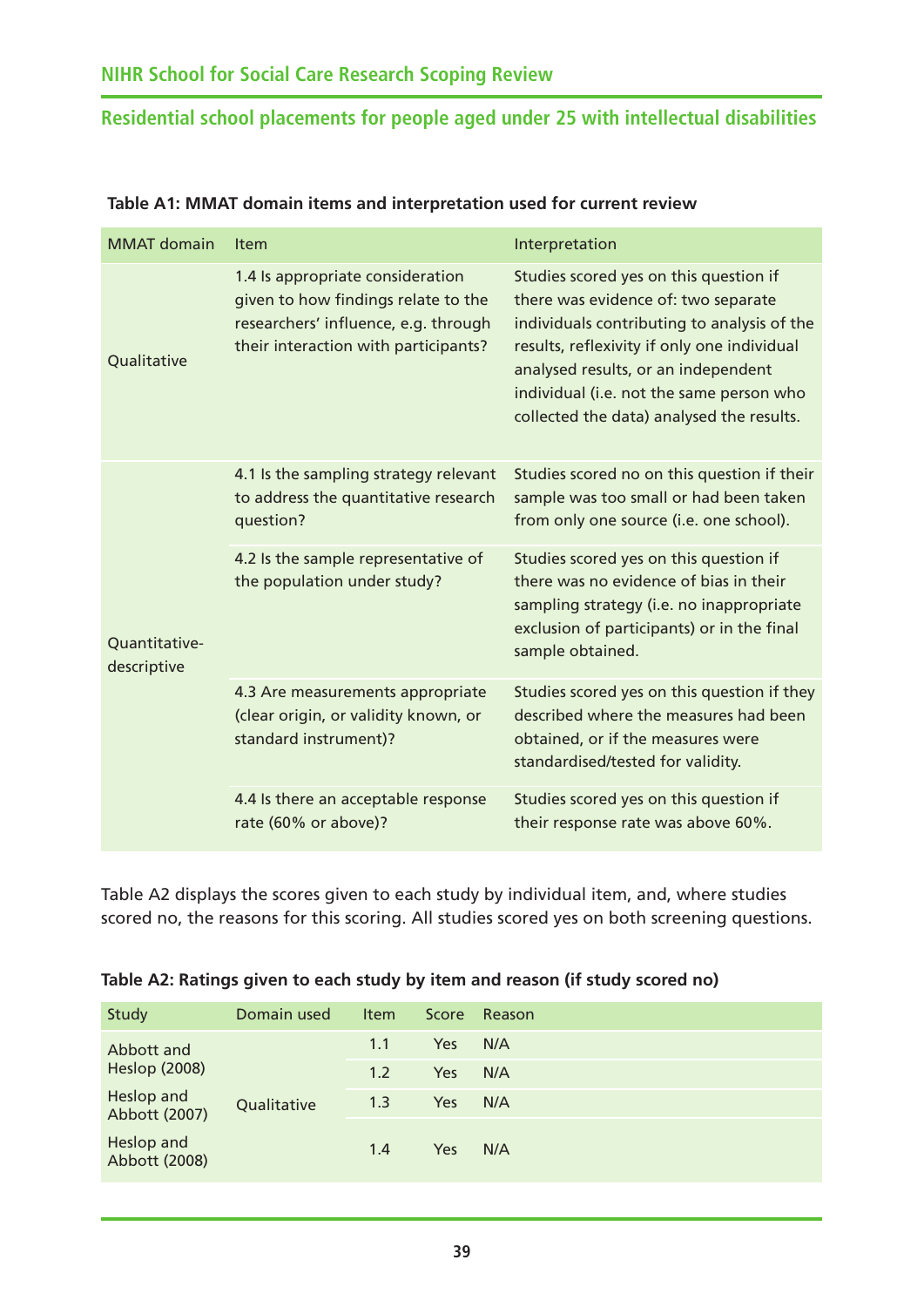| Small sample of participants who met                                      |
|---------------------------------------------------------------------------|
| Unable to separate results for participants<br>who met inclusion criteria |
|                                                                           |
|                                                                           |
| Participants taken from one school only                                   |
|                                                                           |
|                                                                           |
|                                                                           |
| Participants taken from one school only                                   |
|                                                                           |
|                                                                           |
|                                                                           |
|                                                                           |
|                                                                           |
|                                                                           |
|                                                                           |
|                                                                           |
|                                                                           |
|                                                                           |
|                                                                           |
| Participants taken from one school only, and                              |
|                                                                           |
| Not enough detail given on measures                                       |
|                                                                           |
| Participants taken from one school only                                   |
|                                                                           |
|                                                                           |
| Item not applicable to the methodology used                               |
|                                                                           |

#### <span id="page-44-0"></span>**Table A2: Ratings given to each study by item and reason (if study scored no)**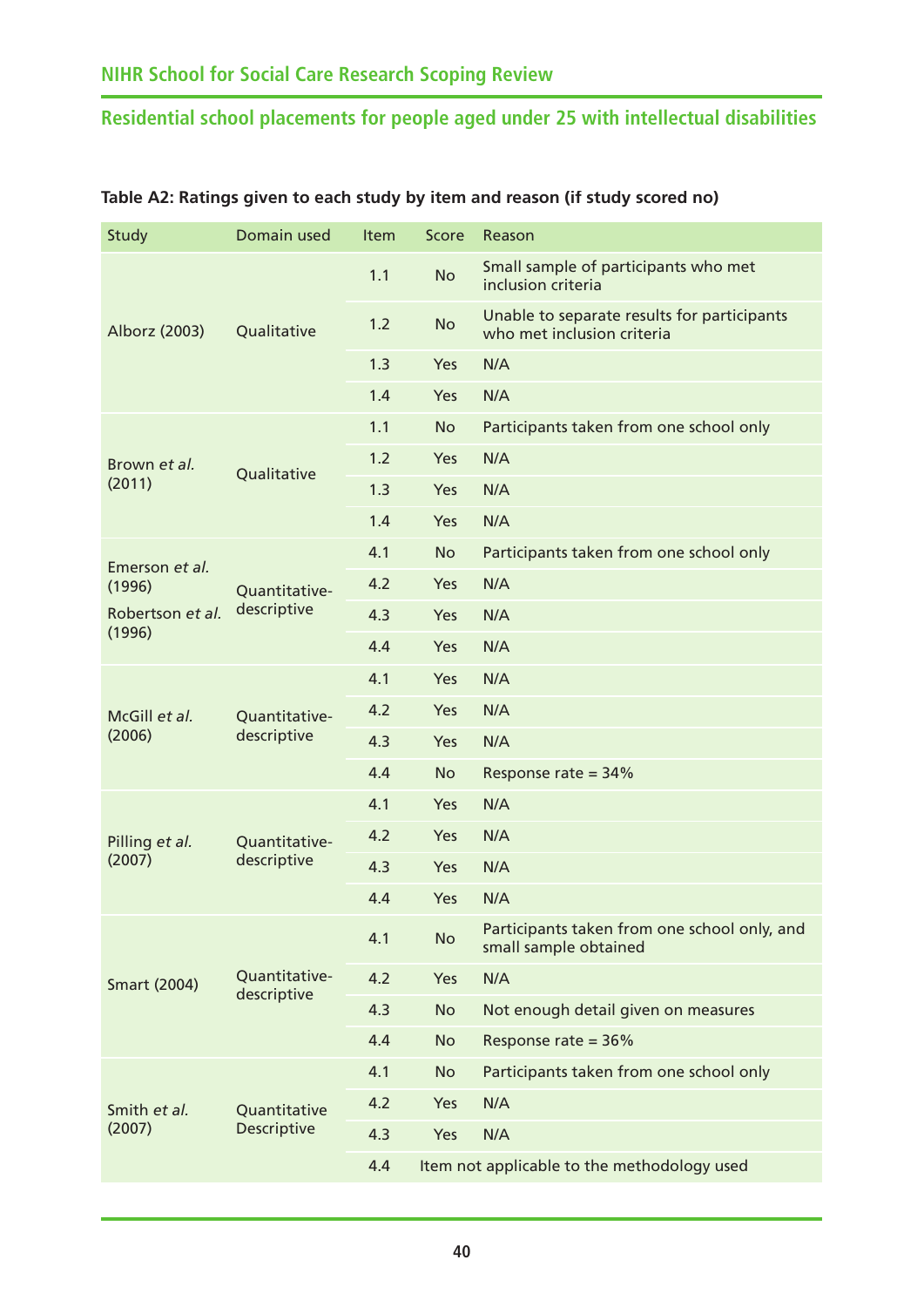# **APPENDIX 3: ALTERNATIVE FORMS OF SUPPORT IN CLINICAL PRACTICE**

This Appendix provides service examples of alternative support for children and young people at risk of placement in a residential school due to behaviour that challenges. In recent years, Intensive Support Teams have been highlighted as best practice examples (Reid *et al.* 2013, DoH Concordant on WV 2012b) for supporting children and young people with behaviour that challenges who are at imminent risk of such a placement due to family or school breakdown. Examples of services based on this model of practice are provided below. The systems and factors related to residential school placement are, however, multiple and complex and it is stressed that, whilst promising, such services are likely to relate to only one possible aspect of preventative or alternative support. Early intervention is also needed to support families based on known risk factors in order to prevent a crisis from occurring and to reduce the need for specialist support.

#### **Intensive Support Teams**

The following services incorporate values, processes and approaches that are consistent with components of Positive Behavioural Support (Carr *et al.* 1999), a multi-component framework for providing evidence-based support to people who display behaviour that challenges (see Gore *et al.* 2013). This includes partnership working with stakeholders (e.g. involving families in assessment and intervention procedures and providing direct therapeutic and training support to families), the use of holistic functional assessments (i.e. structured assessments that highlight how behaviours that challenge allow the focal person to get their needs met or to exert some control over their environment) to develop constructive, proactive and non-punitive supports (i.e. interventions that focus primarily on increasing quality of life) and to support wider systems development (e.g. via training and mentoring to other professionals).

These teams were developed primarily to work with children and young people with disabilities (and their families) at high risk of residential placement (either as a specific service or as an aspect of a broader service) with the aim of providing a local alternative. In the majority of cases, these teams adopt an intensive model, working with a small number of families at any given time but with a high frequency of contact. In addition to the use of PBS, the teams typically also facilitate short break provision for children and young people in the local community.

The teams are generally small, and in most cases, professionals have worked in partnership with commissioners to develop and maintain the service. Evidence for the effectiveness of these teams currently exists in relation to a small number of practicerelated publications and outcome data routinely collected in the service pathway.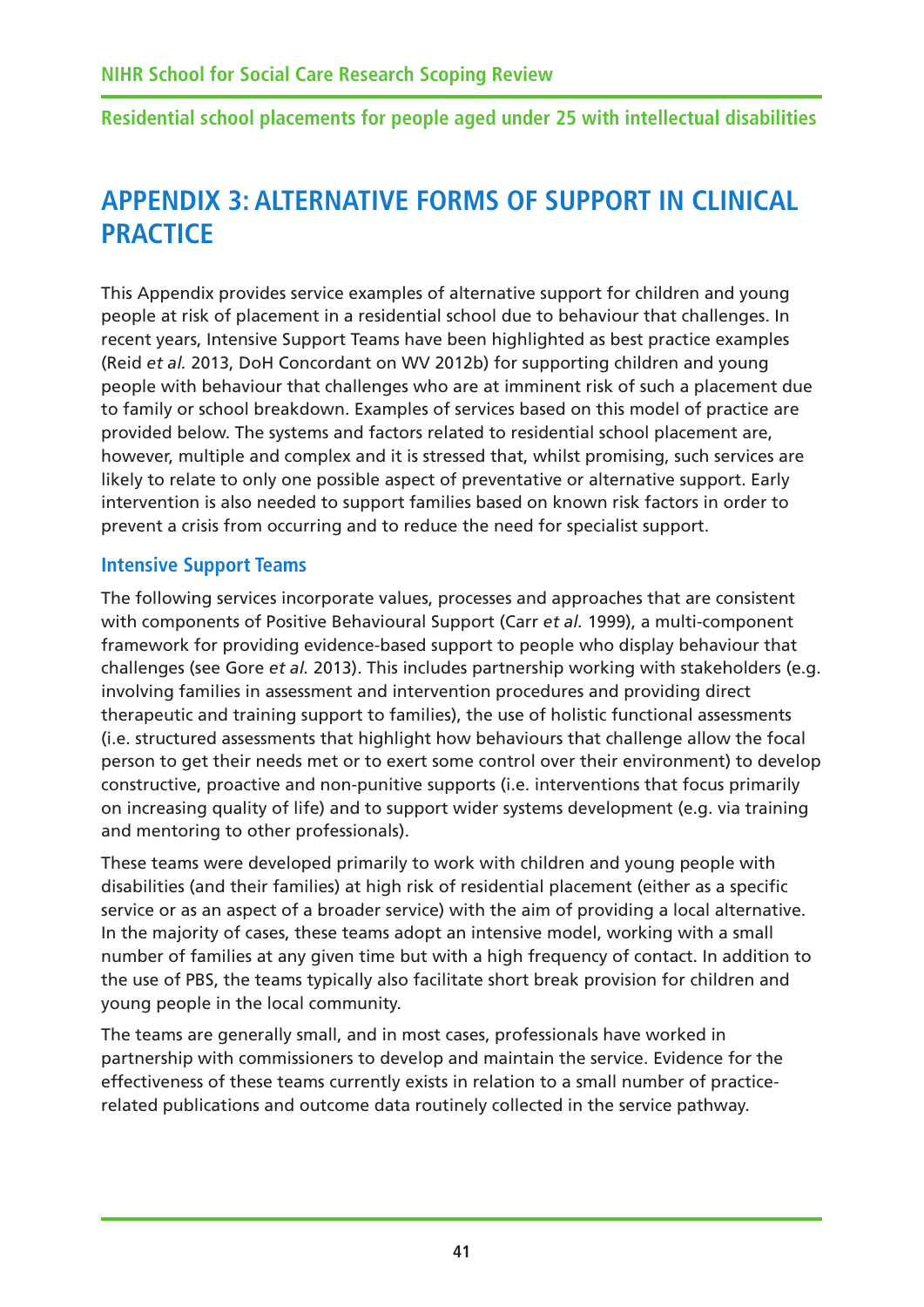#### **Ealing Intensive Therapeutic and Short Break Service (ITSBS), Ealing, London**

| Development<br>and aims                                  | In the summer of 2008, approximately 7 young people in the London Borough of<br>Ealing with severe learning disabilities who displayed behaviour that challenges<br>were placed in residential placements. This number was significant and raised<br>concerns with both commissioners and clinicians. The Ealing CAMHS-LD service<br>offered to pilot an 'intensive' service for one young person at risk of family<br>placement breakdown and their family. After demonstrating success in working<br>at a more intensive level and providing an extended therapeutic break (3 weeks)<br>in a local respite setting, commissioners agreed to fund the ITSBS. Since 2009, the<br>service has grown each year with increases in staffing and numbers of young<br>people seen. |
|----------------------------------------------------------|------------------------------------------------------------------------------------------------------------------------------------------------------------------------------------------------------------------------------------------------------------------------------------------------------------------------------------------------------------------------------------------------------------------------------------------------------------------------------------------------------------------------------------------------------------------------------------------------------------------------------------------------------------------------------------------------------------------------------------------------------------------------------|
|                                                          | The service aims to prevent family placement breakdown and a move to<br>residential placements for young people with moderate to severe learning<br>disabilities and/or autism who display behaviours that challenge. The service aims<br>to support 8 new young people each year. Typically there are 2-4 young people<br>each year that require more longer-term intervention (but less intensive and<br>more on a monitoring level offering consultation and training to the network)<br>and therefore a typical service caseload is 10-12 individuals. The service also aims<br>to develop skills in local short-break staff to ensure high quality short breaks can<br>be provided locally to support young people and their families within Ealing.                    |
| Team                                                     | Band 8a Clinical Psychologist 0.6wte                                                                                                                                                                                                                                                                                                                                                                                                                                                                                                                                                                                                                                                                                                                                         |
| members                                                  | <b>Band 7 Clinical Psychologist 0.4wte</b>                                                                                                                                                                                                                                                                                                                                                                                                                                                                                                                                                                                                                                                                                                                                   |
|                                                          | <b>Band 5 Assistant Psychologist 1.0wte</b>                                                                                                                                                                                                                                                                                                                                                                                                                                                                                                                                                                                                                                                                                                                                  |
|                                                          | Social Worker 1.0wte                                                                                                                                                                                                                                                                                                                                                                                                                                                                                                                                                                                                                                                                                                                                                         |
|                                                          | (From May 2014 - Band 7 Occupational Therapist 0.2wte)                                                                                                                                                                                                                                                                                                                                                                                                                                                                                                                                                                                                                                                                                                                       |
|                                                          | ITSBS staff members are nested within the CAMHS-LD team which consist of<br>Psychology (2.2wte), LD Nursing (1.4wte) and Psychiatry (0.1wte).                                                                                                                                                                                                                                                                                                                                                                                                                                                                                                                                                                                                                                |
| <b>Outcomes</b><br>and<br>indicators of<br>effectiveness | Since setting up, 27 young people have been referred to the service, 19 of whom<br>met intake criteria and were supported. To date, all young people seen in the<br>service are still living at home with their families (except one who is in a 38 week<br>residential school placement in Ealing). Early service outcomes are described by<br>Reid et al. (2013).                                                                                                                                                                                                                                                                                                                                                                                                          |
|                                                          | The service currently implements the following outcome measures at intake and<br>repeats some of these at 3 month intervals and point of discharge:                                                                                                                                                                                                                                                                                                                                                                                                                                                                                                                                                                                                                          |
|                                                          | - Developmental Behaviour Checklist (for parents, carers and teachers) (Einfeld<br>and Tonge 2002)                                                                                                                                                                                                                                                                                                                                                                                                                                                                                                                                                                                                                                                                           |
|                                                          | - Three Concerns (goal based measure)                                                                                                                                                                                                                                                                                                                                                                                                                                                                                                                                                                                                                                                                                                                                        |
|                                                          | - Emotional Reaction to Challenging Behaviour Scale (Mitchell and Hastings<br>1998)                                                                                                                                                                                                                                                                                                                                                                                                                                                                                                                                                                                                                                                                                          |
|                                                          | Attitudes towards Challenging Behaviour Scale (CHABA) (Hastings 1997)                                                                                                                                                                                                                                                                                                                                                                                                                                                                                                                                                                                                                                                                                                        |
|                                                          | Beech Centre Family Quality of Life Scale (Park et al. 2003)                                                                                                                                                                                                                                                                                                                                                                                                                                                                                                                                                                                                                                                                                                                 |
|                                                          | - GHQ-12 (Goldberg 1972)                                                                                                                                                                                                                                                                                                                                                                                                                                                                                                                                                                                                                                                                                                                                                     |
|                                                          |                                                                                                                                                                                                                                                                                                                                                                                                                                                                                                                                                                                                                                                                                                                                                                              |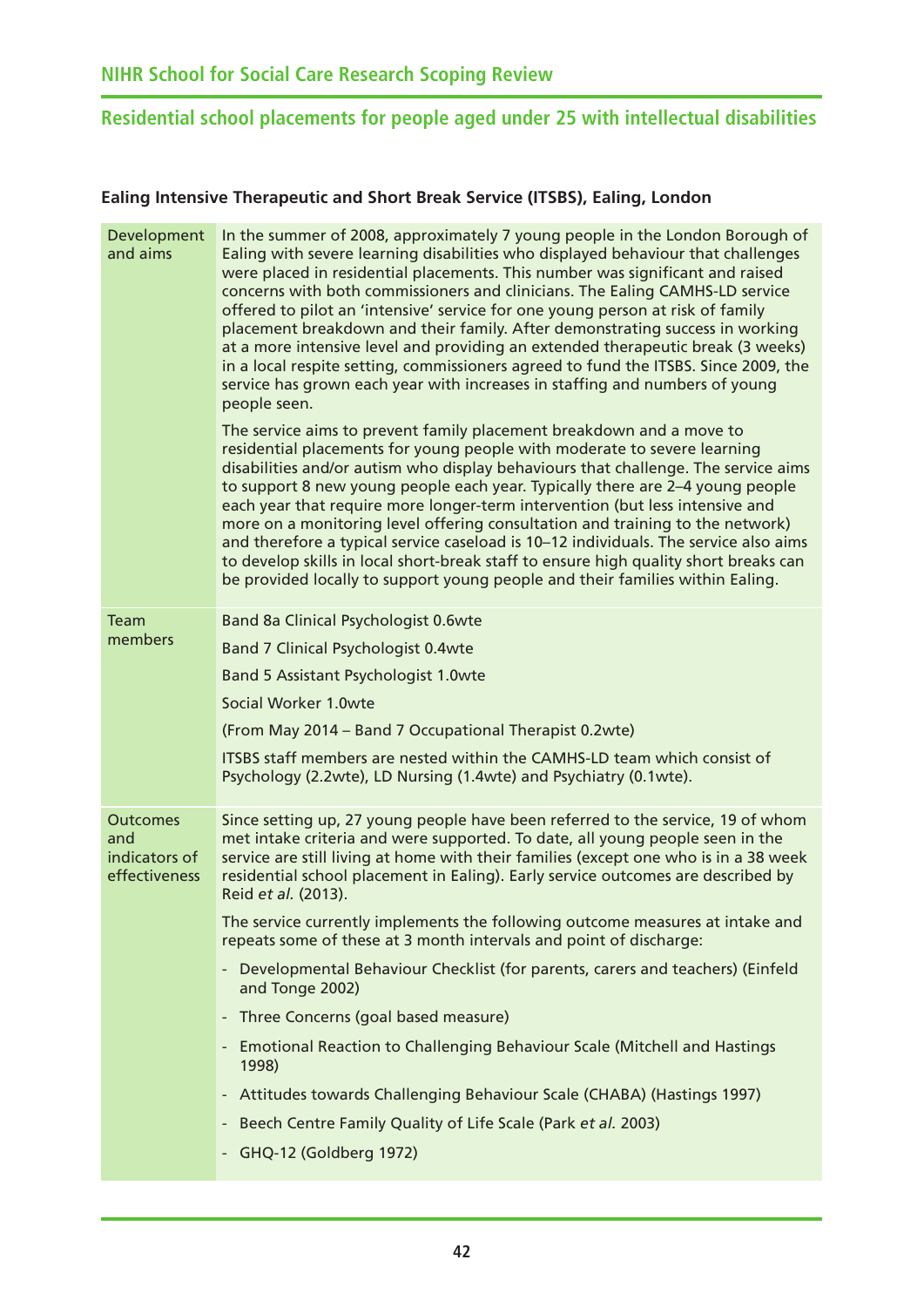#### **Ealing Intensive Therapeutic and Short Break Service (ITSBS), Ealing, London (continued)**

| <b>Outcomes</b><br>and<br>indicators of<br>effectiveness | The service also collects data to inform cost-benefit analysis, including:<br>- Services accessed by this group of young people<br>- Number of young people in Ealing placed in residential care since 2006 and<br>reasons for this<br>- Population of young people in Ealing with mod-severe LD who either are on<br>school action plus or have a statement of SEN. |
|----------------------------------------------------------|----------------------------------------------------------------------------------------------------------------------------------------------------------------------------------------------------------------------------------------------------------------------------------------------------------------------------------------------------------------------|
| Contact                                                  | Dr Caroline Reid: caroline.reid1@nhs.net                                                                                                                                                                                                                                                                                                                             |

#### **Positive Behaviour Support Service (PBSS) Bristol**

| Development<br>and aims | The service was initially commissioned as a single intervention programme in<br>response to a crisis. In 2005, an 11-year-old child with severe learning disabilities<br>had been excluded from school due to high levels of aggressive behaviour. At this<br>point there were no other local educational provisions able to offer a placement<br>and an Out of Authority residential placement was being considered. In response<br>to the family's request for a local alternative, the school made a referral to the<br>community NHS learning disability clinical psychology service to assess the child's<br>needs and consider the viability of a support programme. |
|-------------------------|----------------------------------------------------------------------------------------------------------------------------------------------------------------------------------------------------------------------------------------------------------------------------------------------------------------------------------------------------------------------------------------------------------------------------------------------------------------------------------------------------------------------------------------------------------------------------------------------------------------------------------------------------------------------------|
|                         | The initial assessment (including a functional analysis) indicated a PBS programme<br>was viable and the Local Authority agreed to fund a three month trial period.<br>Two graduate assistant psychologists were recruited to work under the direction<br>of a senior clinical psychologist and the young person was successfully supported<br>to remain living at home. Following the success of the initial PBS programme, the<br>Primary Care Trust (PCT) and Local Authority jointly funded an extended service<br>and the PBSS was formed.                                                                                                                            |
|                         | The PBSS's purpose remains to support school placements at risk of breakdown by<br>developing and enhancing pro-social, independence and educational skills. In<br>addition the service supports school and family systems and provides training to<br>relevant professionals. The service has capacity to work with four children at any<br>one point in time.                                                                                                                                                                                                                                                                                                            |
| <b>Team</b><br>members  | The PBSS is hosted with the Specialist Service for Children with Learning<br>Disabilities (SSCLD), the community team for supporting children with learning<br>disabilities and families. There are also close links with special schools and<br>disabled children's social workers.                                                                                                                                                                                                                                                                                                                                                                                       |
|                         | The PBSS is led by a 0.7 full-time equivalent clinical psychologist. The clinical<br>psychologist is responsible for designing, implementing and evaluating the<br>intervention programmes. The clinical psychologist recruits, trains and supervises<br>graduate assistant psychologists to deliver the programmes on a case by case<br>basis. As the number of children referred to the PBSS varies from year to year, the<br>number of assistant psychology staff also varies. For instance, some children<br>require a 2:1 staff ratio throughout the day and other children need only 1:1<br>support for part of the day.                                             |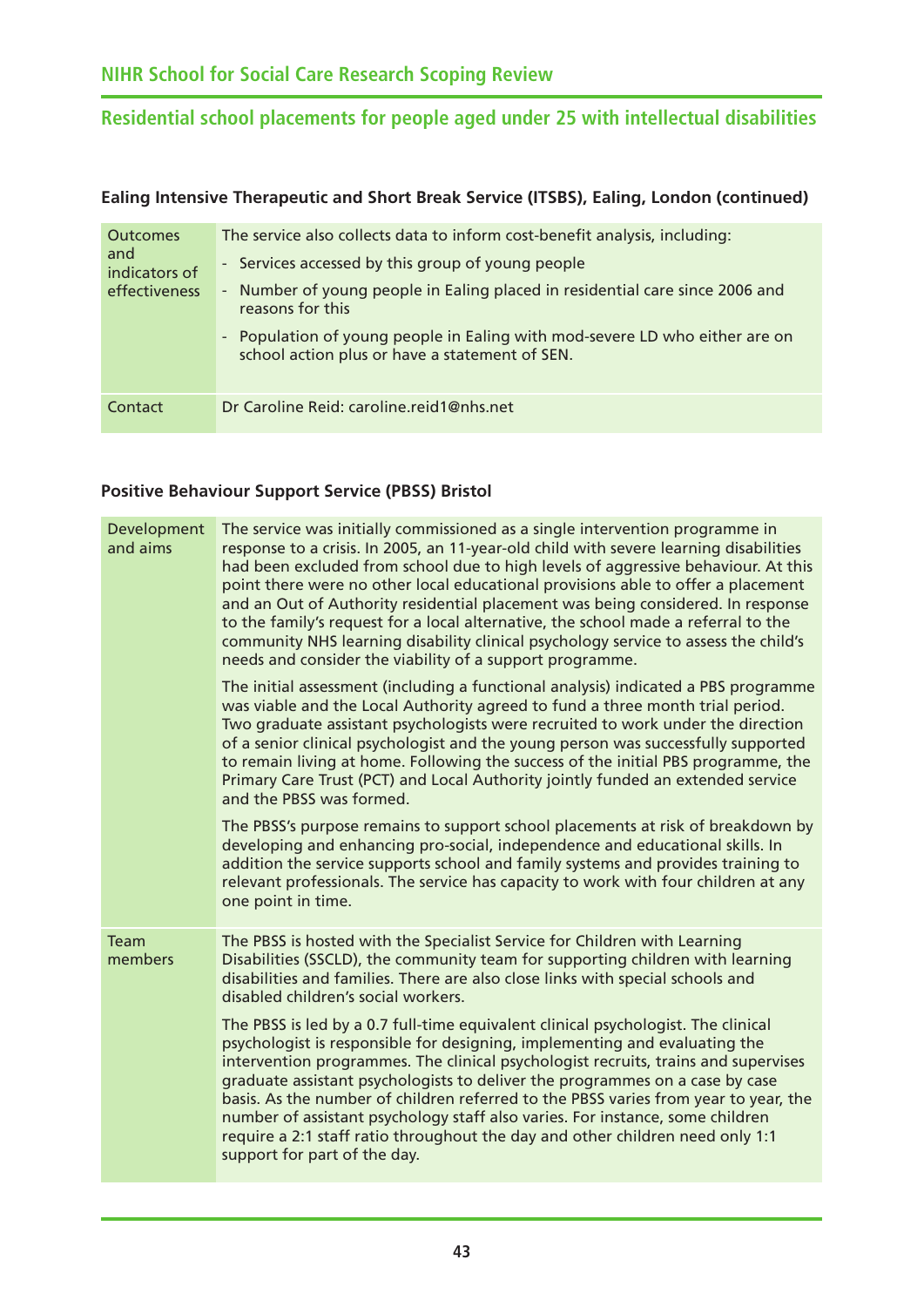#### **Positive Behaviour Support Service (PBSS) Bristol (continued)**

| <b>Outcomes</b><br>and<br>indicators of<br>effectiveness | Over 8 years the PBSS has worked with 12 children and supported 10 of them to<br>stay in their local community and school<br>The service routinely delivers the following outcome measures<br>- VB- MAPP (Sundberg 2008) for child development data<br>- Vineland Adaptive Behaviour Scale (Sparrow et al. 1984)<br>- Discrete Behaviour recording for behaviours of interest e.g. aggression, SIB,<br>class participation<br>The service also gathers data to support cost-benefit analysis and has produced a<br>number of case studies for publication (Jackson-Brown and Brown 2012, Jackson-<br>Brown et al. 2014, Jackson-Brown and Peace 2011, Jackson-Brown 2006). |
|----------------------------------------------------------|----------------------------------------------------------------------------------------------------------------------------------------------------------------------------------------------------------------------------------------------------------------------------------------------------------------------------------------------------------------------------------------------------------------------------------------------------------------------------------------------------------------------------------------------------------------------------------------------------------------------------------------------------------------------------|
| Contact                                                  | Dr Freddy Jackson-Brown: freddy.jacksonbrown@nbt.nhs.uk                                                                                                                                                                                                                                                                                                                                                                                                                                                                                                                                                                                                                    |

#### **Family Intervention Rapid Support Team (FIRST),York**

| A major trigger for FIRST was a young person needing to access a hospital<br>placement over 100 miles away from home. It was felt that this could have been<br>avoided if intensive support could have been placed into the family home.<br>Clinicians within York CAMHS-LD initially trialled an intensive form of support to<br>prevent residential support for one young person. A sub-group of clinicians in the                                                                                                                                                                                               |
|--------------------------------------------------------------------------------------------------------------------------------------------------------------------------------------------------------------------------------------------------------------------------------------------------------------------------------------------------------------------------------------------------------------------------------------------------------------------------------------------------------------------------------------------------------------------------------------------------------------------|
| team made special arrangements (clearing all other appointments) and were able<br>to support the young person to remain living at home. This success was presented<br>to local commissioners.                                                                                                                                                                                                                                                                                                                                                                                                                      |
| Funding from Aiming Higher was later used to secure a one year pilot service.<br>This involved the recruitment of one Consultant Clinical Psychologist (August<br>2011) who would be responsible for developing and leading the pilot service. It<br>was agreed that outcomes from the pilot would be used to determine whether<br>the service should be extended. To date the FIRST service provision has been<br>extended twice; one extension of 6 months (to February 2013) and one of three<br>years (February 2016). The service has capacity to work with between 6 and 10<br>young people at any one time. |
| In addition to aiming to reduce the need for out of area residential and hospital<br>placements for young people who present with behaviour that challenges, the<br>service also aims to increase multi-agency working and holistic support and                                                                                                                                                                                                                                                                                                                                                                    |
|                                                                                                                                                                                                                                                                                                                                                                                                                                                                                                                                                                                                                    |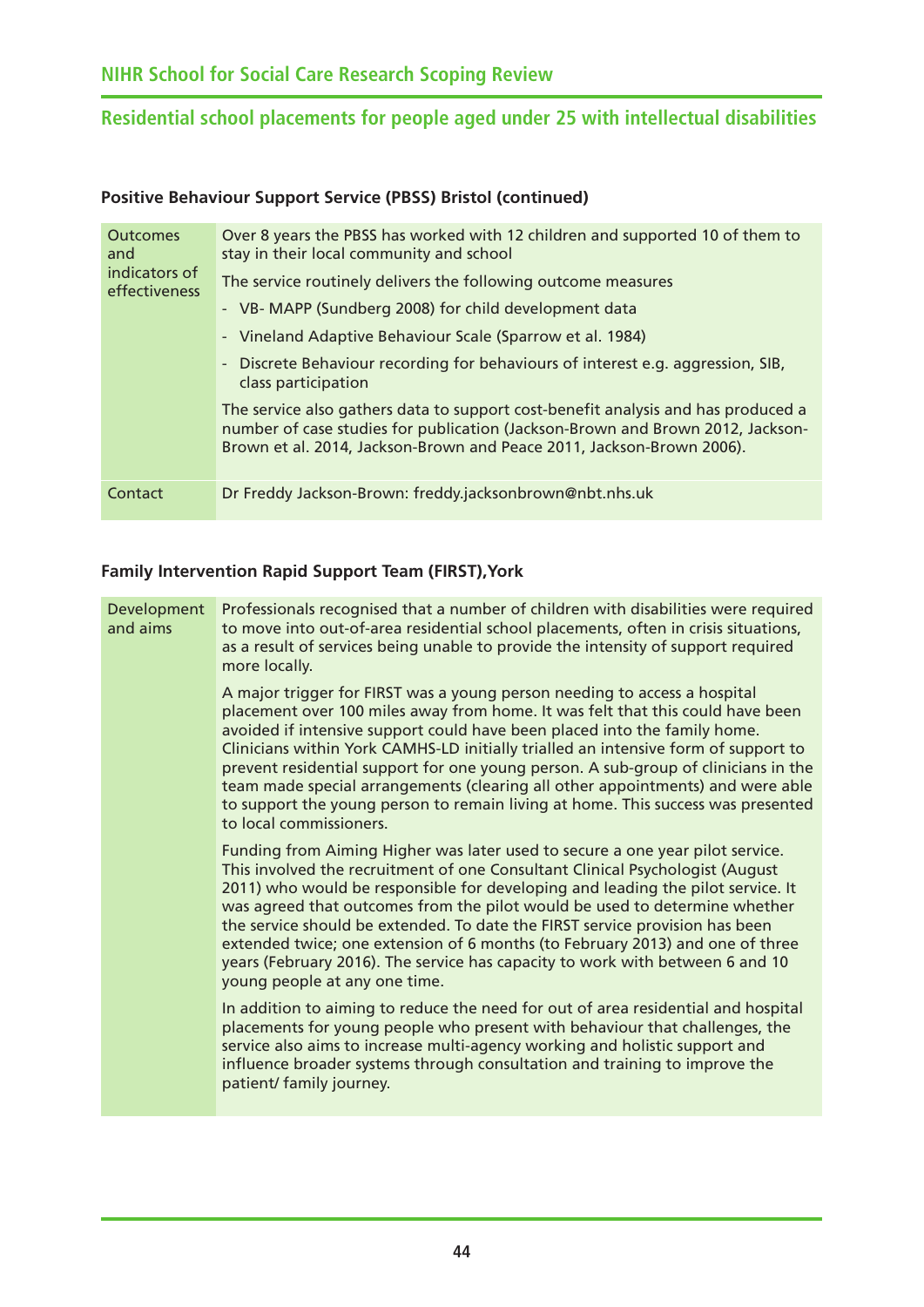#### **Family Intervention Rapid Support Team (FIRST),York (continued)**

| Team<br>members                                          | The service is physically based within the Child and Family Unit alongside the<br>CAMHS team. The Consultant Clinical Psychologist also has strong connections to<br>the Child Development Centre, the Children's Health and Disability Team, as well<br>as local education services. This is through FIRST inclusion on a number of local<br>panels, as well as multi-agency working with tier-one professionals<br>- One whole time Consultant Clinical Psychologist<br>Currently recruiting a full time Child Behaviour Support Worker (Band 3), this<br>post will predominantly be for supporting the implementation of FIRST<br>interventions. |
|----------------------------------------------------------|-----------------------------------------------------------------------------------------------------------------------------------------------------------------------------------------------------------------------------------------------------------------------------------------------------------------------------------------------------------------------------------------------------------------------------------------------------------------------------------------------------------------------------------------------------------------------------------------------------------------------------------------------------|
| <b>Outcomes</b><br>and<br>indicators of<br>effectiveness | Since development of the service, only one hospital stay and temporary<br>residential placement has been required for young people supported. In addition,<br>two young people have been supported to return to York from out of area<br>residential placements in their transition to adult services.                                                                                                                                                                                                                                                                                                                                              |
|                                                          | The service routinely attempts to deliver the following outcome measures pre and<br>post intervention:                                                                                                                                                                                                                                                                                                                                                                                                                                                                                                                                              |
|                                                          | Developmental Behaviour Checklist (Einfeld and Tonge 2002)                                                                                                                                                                                                                                                                                                                                                                                                                                                                                                                                                                                          |
|                                                          | - Parenting Stress Index (Abidin 1990)                                                                                                                                                                                                                                                                                                                                                                                                                                                                                                                                                                                                              |
|                                                          | - Children's Global Assessment (Shaffer et al. 1983)                                                                                                                                                                                                                                                                                                                                                                                                                                                                                                                                                                                                |
| Contact                                                  | Dr Alexander Legge: a.legge@nhs.net                                                                                                                                                                                                                                                                                                                                                                                                                                                                                                                                                                                                                 |

#### **Child and Adolescent Mental Health Service – Learning Disability/Family Intensive Support Service (East Sussex)**

| Development<br>and aims | A proposal for a small demonstration project to work with children with severe<br>learning disabilities and their families where the child was displaying challenging<br>behaviour was made in 1996. The proposal focussed on maintaining children in<br>their families and communities and preventing residential placement. A local<br>commissioner used the proposal to apply for Challenge Fund monies that up until<br>then had only been used to prevent residential placement in older people.<br>Funding was identified for three years to set up a specialist team and<br>demonstrate that children and families could be supported to remain living with<br>their family and local community. After three years, substantive funding was<br>secured from the Primary Care Trust to provide to the West of East Sussex; in<br>2008, the service was reviewed and achieved further funding to expand to deliver<br>to the whole of East Sussex. |
|-------------------------|---------------------------------------------------------------------------------------------------------------------------------------------------------------------------------------------------------------------------------------------------------------------------------------------------------------------------------------------------------------------------------------------------------------------------------------------------------------------------------------------------------------------------------------------------------------------------------------------------------------------------------------------------------------------------------------------------------------------------------------------------------------------------------------------------------------------------------------------------------------------------------------------------------------------------------------------------------|
|                         | Whilst the service initially had a specific remit to support young people at<br>imminent risk of residential placement, the service has since evolved to provide<br>support to children and young people with disabilities and their families more<br>broadly. The service has however maintained a commitment to preventing<br>residential placements both within and out of area by responding to the needs of<br>children and family proactively. The wider remit of this service is reflected in a<br>higher capacity than other services described here (the service typically hold a<br>caseload of over 100 and provides support to families for an average of 4.5 years).                                                                                                                                                                                                                                                                       |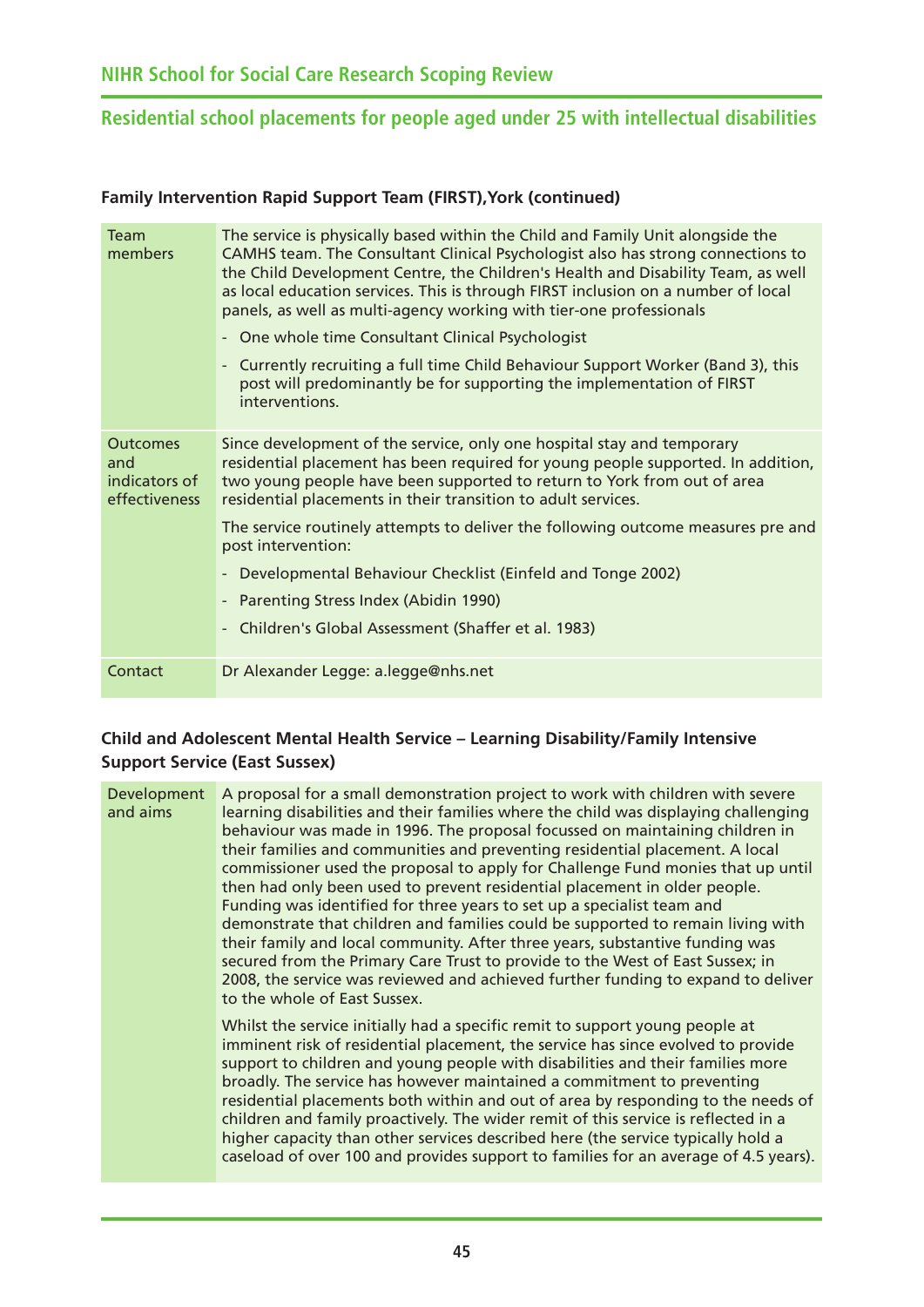#### <span id="page-50-0"></span>**Child and Adolescent Mental Health Service – Learning Disability/Family Intensive Support Service (East Sussex)**

| Team<br>members                                          | The service are a specialist team within Community Adolescent Mental Health<br>Services (CAMHS), and have strong links with other CAMHS teams colleagues, the<br>Early Years Care Co-ordination Scheme, the local social care disability teams and<br>local special schools. The team consists of:                            |
|----------------------------------------------------------|-------------------------------------------------------------------------------------------------------------------------------------------------------------------------------------------------------------------------------------------------------------------------------------------------------------------------------|
|                                                          | - Team Leader (Social work): 0.8 wte                                                                                                                                                                                                                                                                                          |
|                                                          | Clinical Psychologists: 3.2 wte                                                                                                                                                                                                                                                                                               |
|                                                          | <b>Assistant Psychologist 1.0 wte</b>                                                                                                                                                                                                                                                                                         |
|                                                          | Speech and Language Therapy: 2.4 wte                                                                                                                                                                                                                                                                                          |
|                                                          | <b>Family Support Workers: 2.8 wte</b>                                                                                                                                                                                                                                                                                        |
|                                                          |                                                                                                                                                                                                                                                                                                                               |
| <b>Outcomes</b><br>and<br>indicators of<br>effectiveness | The service estimate that they support a high number of children and young<br>people who are at risk of out of area residential placement but have been<br>supported to maintain a local alternative. In the last 5 years only one child<br>worked with is believed to have been placed in an out of area residential school. |
|                                                          | The service routinely deliver the following outcome measures throughout the<br>care pathway:                                                                                                                                                                                                                                  |
|                                                          | Strengths and Difficulties Questionnaire (Goodman, 1997)                                                                                                                                                                                                                                                                      |
|                                                          | Developmental Behaviour Checklist (Sparrow et al., 1984)                                                                                                                                                                                                                                                                      |
|                                                          | Alliance tool                                                                                                                                                                                                                                                                                                                 |
|                                                          | <b>Behaviour Grids</b>                                                                                                                                                                                                                                                                                                        |
|                                                          | <b>Session Rating Scale</b>                                                                                                                                                                                                                                                                                                   |
|                                                          | Outcomes for the service have been published by Mulligan et al. (2014).                                                                                                                                                                                                                                                       |
| Contact                                                  | Dr Rosey Singh: Rosey.Singh@sussexpartnership.nhs.uk                                                                                                                                                                                                                                                                          |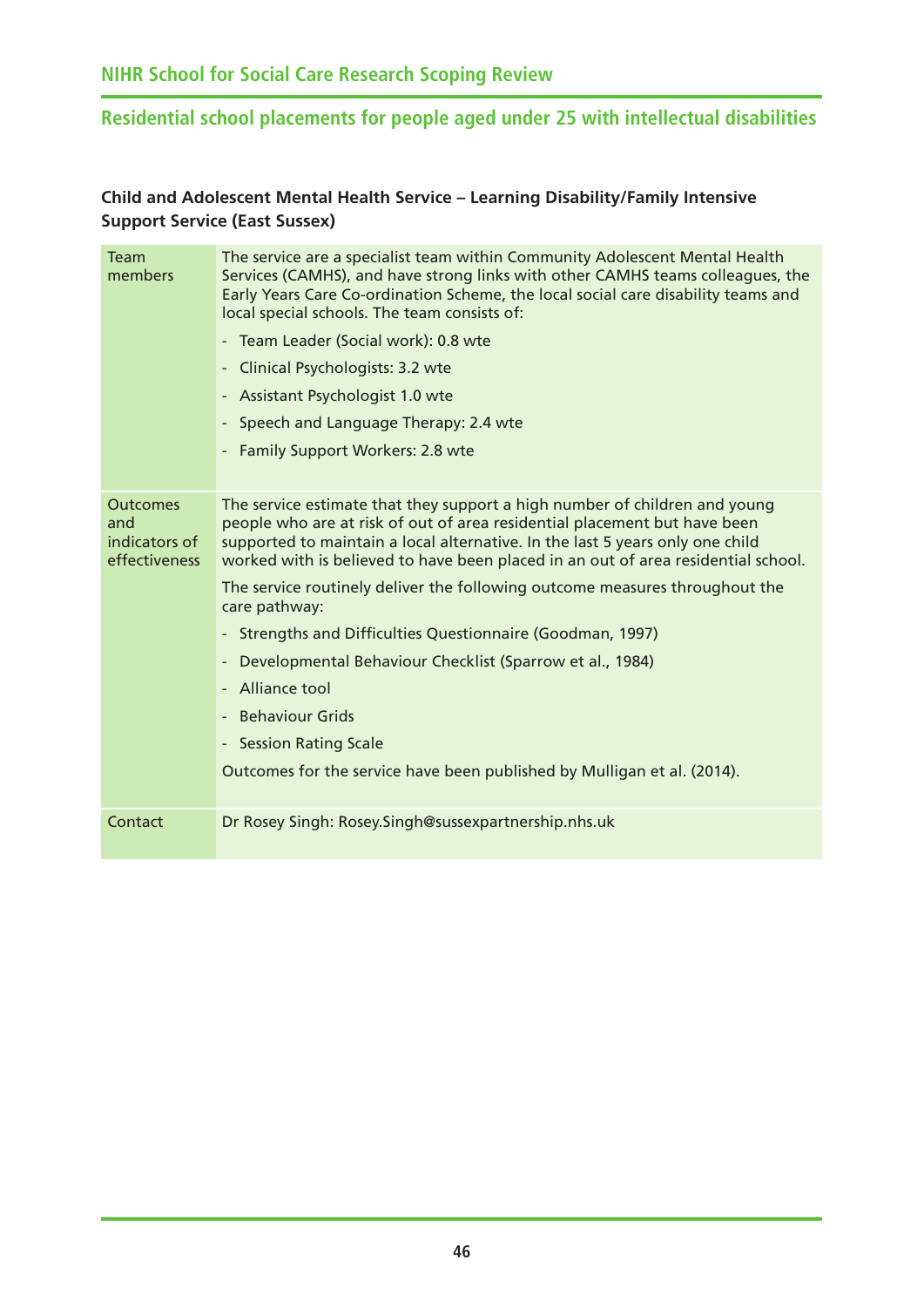# **REFERENCES**

Abbott D, Heslop P (2008) Where next? Transition pathways for young people with learning difficulties in U.K. residential schools and colleges, *Journal on Developmental Disabilities,* 14, 1, 52–58.

Abidin RR (1990) *Parenting Stress Index (3rd Ed.),* Pediatric Psychology Press, Charlottesville, VA.

\*Alborz A (2003) Transitions: Placing a son or daughter with intellectual disability and challenging behaviour in alternative residential provision, *Journal of Applied Research in Intellectual Disabilities,* 16, 1, 75–88.

Allen D, Hawkins S, Cooper V (2006) Parents' use of physical interventions in the management of their children's severe challenging behaviour, *Journal of Applied Research in Intellectual Disabilities*, 19, 4*,* 356–363.

Baker BL, McIntyre II, Blacher J, Crnic K, Edelbrock C, Low C (2003) Pre-school children with and without developmental delay: behaviour problems and parenting stress over time, *Journal of Intellectual Disability Research,* 47, 4–5, 217–230.

Barron DA, Hassiotis A, Paschos D (2011) Out-of-area provision for adults with intellectual disabilities and challenging behaviour in England: Policy perspectives and clinical reality, *Journal of Intellectual Disability Research,* 55, 9, 832–843.

Beadle-Brown J, Mansell JL., Whelton B, Hutchinson A, Skidmore C (2006) People with learning disabilities in 'out-of-area' residential placements: 2. Reasons for and effects of placement, *Journal of Intellectual Disability Research*, 50, 11, 845–856.

\*Brown RI, Geider S, Primrose A, Jokinen NS (2011) Family life and the impact of previous and present residential and day care support for children with major cognitive and behavioural challenges: A dilemma for services and policy, *Journal of Intellectual Disability Research*, 55, 9, 904–917.

Carr EG, Horner RH, Turnbull AP, Marquis K, Magito-McLaughlin D, McAfee ML, Doolabh A (1999) *Positive Behavior Support for People with Developmental Disabilities: A Research Synthesis,* American Association on Mental Retardation, Washington, DC.

Children's Improvement Board (2012) *Market Facilitation: Guidelines for Children and Young People's Services*, Children's Improvement Board, London.

Cooper V (1999) My son with learning disabilities and challenging behaviour: Adapting to meet his needs, *Tizard Learning Disability Review*, 4, 3, 13–18.

Clifford J, Theobald C (2012) *Summary of Findings: Extension of the 2011 Cost Comparison Methodology to a Wider Sample.* Retrieved from <http://www.nasschools.org.uk/>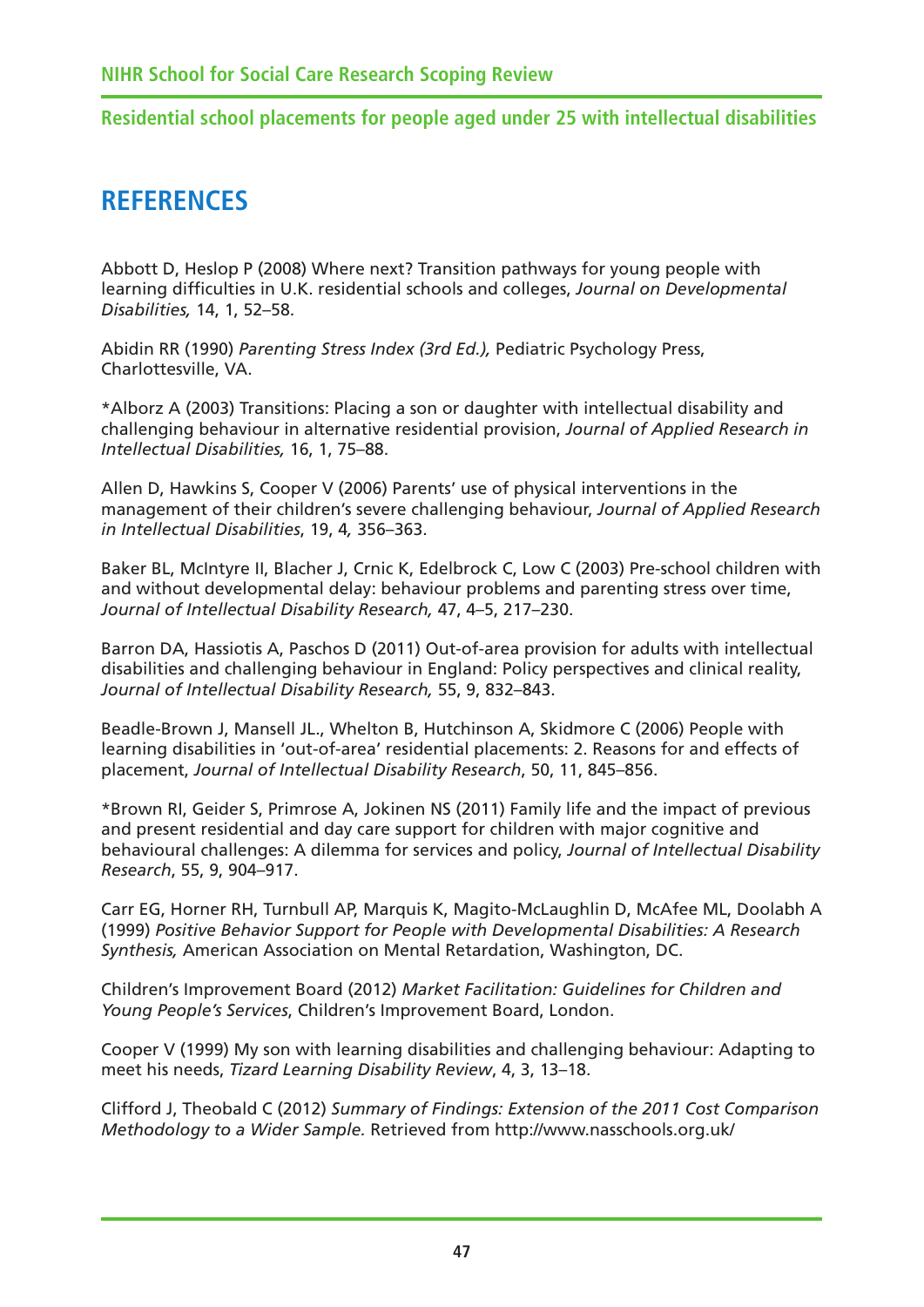Department for Education (2011) *Support and Aspiration: A New Approach to Special Educational Needs and* Disability, Department for Education, London.

Department for Education (2012) *Support and Aspiration: A New Approach to Special Educational Needs and Disability: Progress and Next Steps*, Department for Education, London.

Department for Education and Department of Health (2014) *Special Educational Needs and Disability Code of Practice: 0 to 25 Years.* Retrieved from [www.gov.uk/government/uploads/system/uploads/attachment\\_data/file/342440/SEND\\_Code](http://www.gov.uk/government/uploads/system/uploads/attachment_data/file/342440/SEND_Code_of_Practice_approved_by_Parliament_29.07.14.pdf) \_of\_Practice\_approved\_by\_Parliament\_29.07.14.pdf

Department for Education and Skills (2001) *Special Educational Needs Code of Practice*, Department for Education and Skills, London.

Department for Education and Skills (2004) *Removing Barriers to Achievement: The Government's Strategy for SEN*, Department for Education and Skills, London.

Department for Education and Skills (2007) *Aiming High for Disabled Children: Better Support for Families*, Department for Education and Skills, London.

Department of Health (2001) *Valuing People: A New Strategy for Learning Disability for the 21*st *Century*, Department of Health, London.

Department of Health (2004) *National Service Framework for Children, Young People and Maternity Services*, Department of Health, London.

Department of Health (2009) *Valuing People Now: A New Three Year Strategy for People with Learning Disabilities*, Department of Health, London.

Department of Health (2012a) *Transforming Care: A National Response to Winterbourne View Hospital*, Department of Health, London.

Department of Health (2012b) *DH Winterbourne View Review: Concordat: Programme of Action*, Department of Health, London.

Einfeld SL, Tonge BJ (2002) *Manual for the Developmental Behaviour Checklist: Primary Carer Version (DBC-P) and Teacher Version (DBC-T)* (2nd Ed.), Monash University Centre for Developmental Psychiatry and Psychology, Clayton, Melbourne.

Emerson E, Einfeld S (2011) *Challenging Behaviour* (3rd Ed), Cambridge University Press, Cambridge.

Emerson E, Robertson J (2008) *Commissioning Person-Centred, Cost-Effective, Local Support for People with Learning Disabilities,* Social Care Institute of Excellence, London.

\*Emerson E, Robertson J, Fowler S, Letchford S, Jones M (1996) The long-term effects of behavioural residential special education on children with severely challenging behaviours: Changes in behaviour and skills, *Journal of Applied Research in Intellectual Disabilities*, 9, 3, 240–255.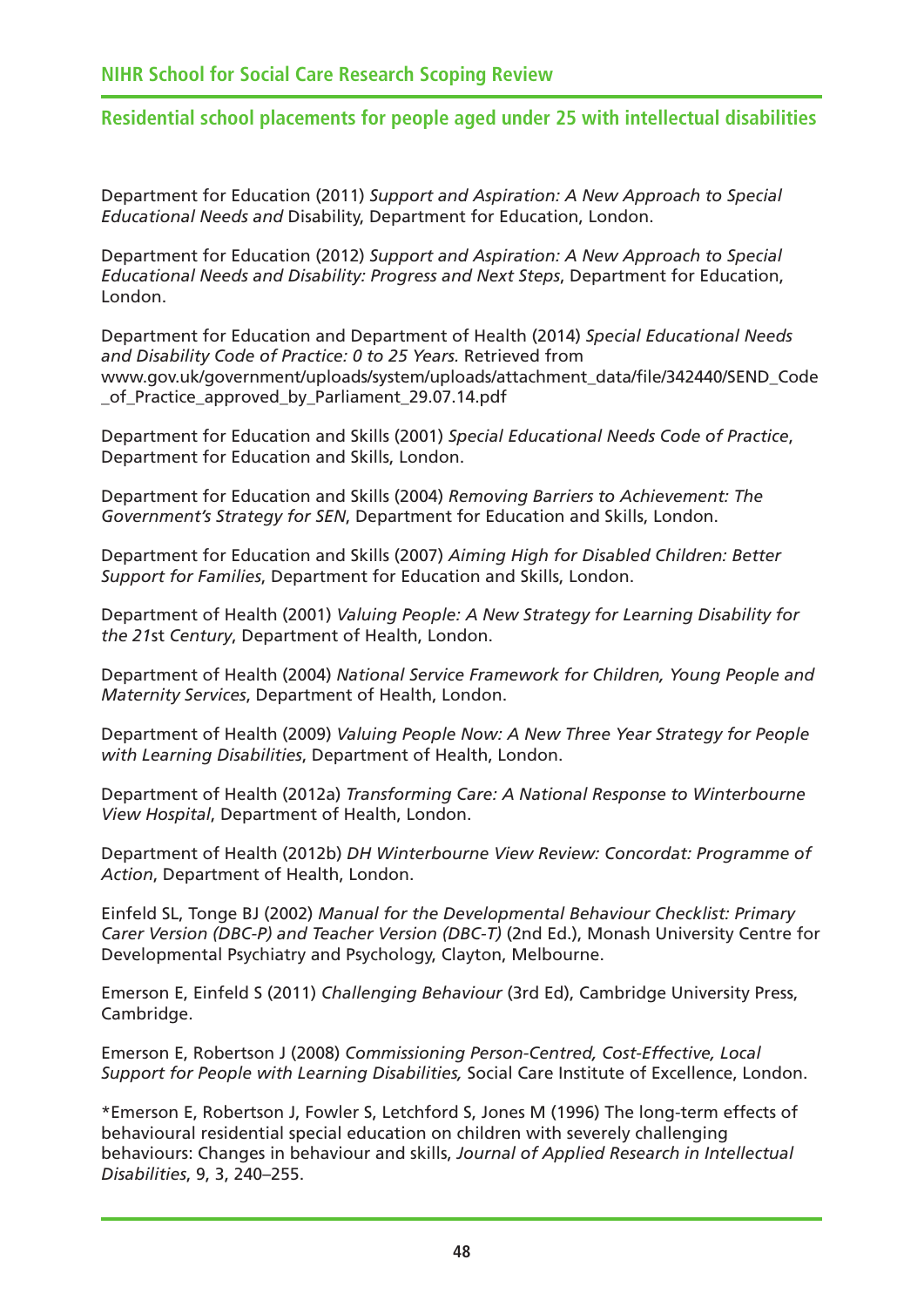Foundation for People with Learning Disabilities (1997) *Don't Forget Us: Children with Learning Disabilities and Severe Challenging Behaviour*, Mental Health Foundation, London, UK.

Gore NJ, McGill P, Toogood S, Allen D, Hughes JC., Baker P, Hastings RP, Noone SJ, Denn LD (2013) Definition and scope for positive behavioural support, *International Journal of Positive Behavioural Support, 3*, 2, 14–23

Goldberg D (1972) The Detection of Psychiatric Illness by Questionnaire: A Technique for the Identification and Assessment of Non-psychotic Psychiatric Illness, Oxford University Press, London, New York.

Goodman R (1997) The strengths and difficulties questionnaire: A research note, *Journal of Child Psychology and Psychiatry*, 38, 581–586.

Hastings RP (1997) Measuring staff perceptions of challenging behaviour: The Challenging Behaviour Attribution Scale (CHABA), *Journal of Intellectual Disability Research*, 41, 6, 495–501.

Hastings RP (2002) Parental stress and behaviour problems of children with developmental disability, *Journal of Intellectual and Developmental Disability*, 27, 3, 149–160.

Health and Social Care Information Centre (2013) *Learning Disabilities Census Report*, Retrieved from<http://www.hscic.gov.uk/catalogue/PUB13149>

\*Heslop P, Abbott D (2007) School's out: Pathways for young people with intellectual disabilities from out-of-area residential schools or colleges, *Journal of Intellectual Disability Research*, 51, 7, 489–496.

\*Heslop P, Abbott D (2008) Help to move on – but to what? Young people with learning difficulties moving on from out-of-area residential schools or colleges, *British Journal of Learning Disabilities*, 37, 1, 12–20.

Jackson-Brown F (2006) Maintaining long-term therapeutic programmes: a qualitative case study, *British Journal of Learning Disabilities*, 34, 117–121.

Jackson-Brown F, Brown M (2012) Increasing spontaneous requests using a time delay procedure with a learning disabled child with challenging behaviour, *International Journal of Positive Behavioural Support*, 2, 19–25.

Jackson-Brown F, Pearce N (2011) Teaching a child with challenging behaviour to use the toilet: A clinical case study, *British Journal of Learning Disabilities*, 39, 321–326.

Jackson-Brown F, Gillard D, Brown M, Anderson A Stewart J (2014) Supporting special school placements at risk of breakdown: behavioural and financial outcome, *International Journal of Positive Behavioural Support*, *4*, 24–37.

Local Government Association and NHS England (2014) *Ensuring Quality Services,* Local Government Association, London.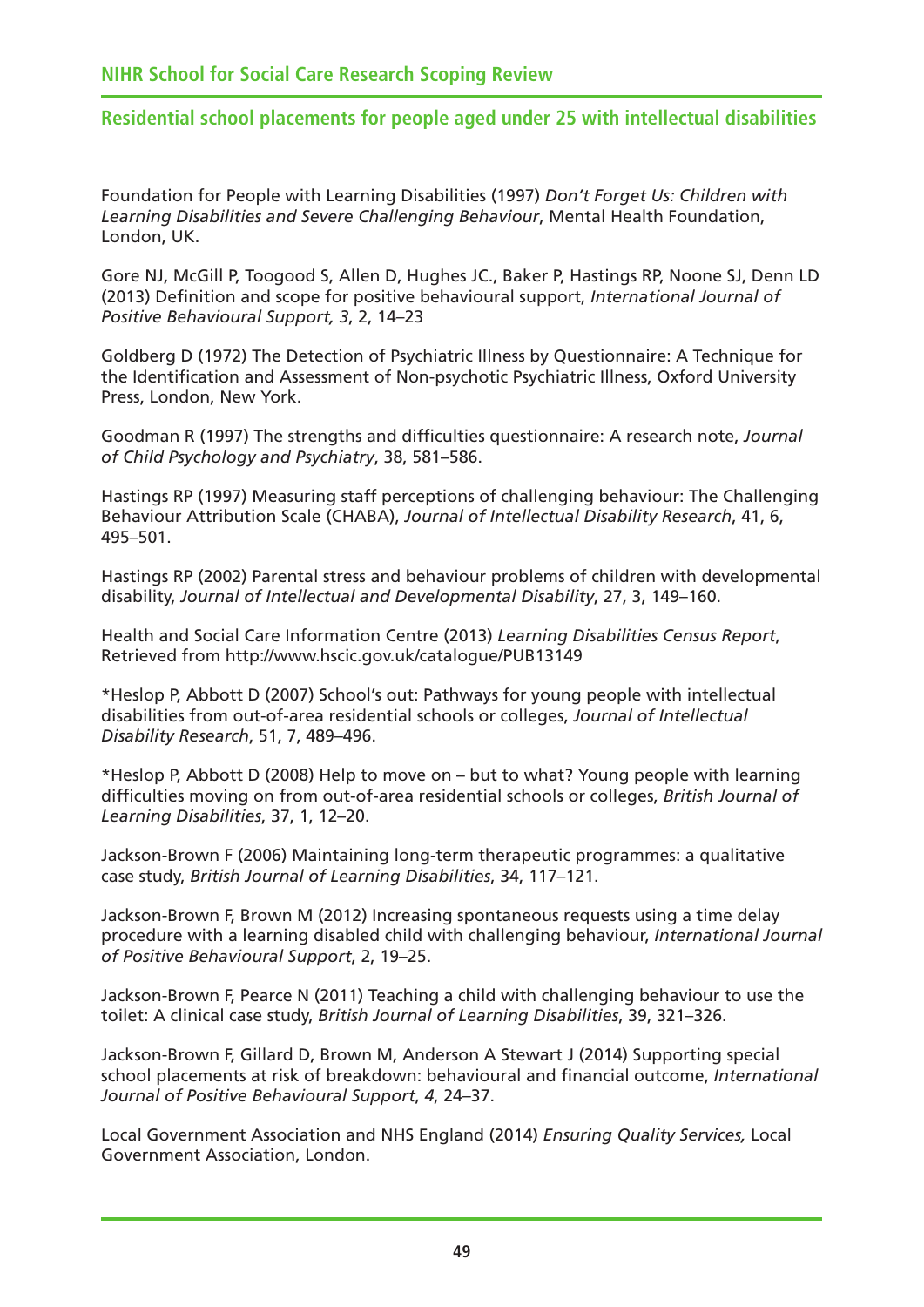Male DB (1998) Who goes to SLD schools? *Journal of Applied Research in Intellectual Disabilities*, 9, 4, 307–323.

Mansell JL (1993) *Services for People with Learning Disabilities and Challenging Behaviour or Mental Health Needs: Report of a Project Group*, Department of Health, London.

Mansell JL (2007) *Services for People with Learning Disabilities and Challenging Behaviour or Mental Health Need*, Department of Health, London.

McGill P, Cooper V, Honeyman G (2010) *Developing Better Commissioning for Individuals with Behaviour that Challenges Services – A Scoping Exercise*, Tizard Centre/Challenging Behaviour Foundation, Canterbury/Chatham.

\*McGill P, Tennyson A, Cooper V (2006) Parents whose children with learning disabilities and challenging behaviour attend 52-week residential schools: Their perceptions of services received and expectations of the future, *British Journal of Social Work*, 36, 4, 597– 616.

Mitchell G, Hastings RP (1998) Learning disability care staff's emotional reactions to aggressive challenging behaviours: development of a measurement tool, *British Journal of Clinical Psychology*, 37, 441–449.

\*Morris J, Abbott D, Ward L (2002) Residential school placements and disabled children: the contrasting views of local education authorities and of parents, *Journal of Research in Special Educational Needs*, 2.

\*Morris J, Abbott D, Ward L (2003) Disabled children and residential schools: the implications for local education professionals, *British Journal of Special Education*, 30, 2, 70–75.

Murphy G, Beadle-Brown J, Wing L, Gould J, Shah A, Holmes N (2005). Chronicity of challenging behaviours in people with severe intellectual disabilities and or autism: A total population sample, *Journal of Autism and Developmental Disorders,* 35, 4, 405–418.

Mulligan B, John M, Coombes R, Singh R (2014) Developing outcome measures for a Family Intensive Support Service for Children presenting with challenging behaviours, *British Journal of Learning Disabilities*, published online.

National Development Group for the Mentally Handicapped (1977) *Mentally Handicapped Children: A Plan for Action*, HMSO, London.

Naylor A, Prescott P (2004) Invisible children? The need for support groups for siblings of disabled children, *British Journal of Special Education*, 31, 4, 199–206.

Pace R, Pluye P, Bartlett G, Macaulay AC, Salsberg J, Jagosh J, Seller R (2012) Testing the reliability and efficiency of the pilot Mixed Methods Appraisal Tool (MMAT) for systematic mixed studies review, *International Journal of Nursing Studies,* 49, 1, 47–53.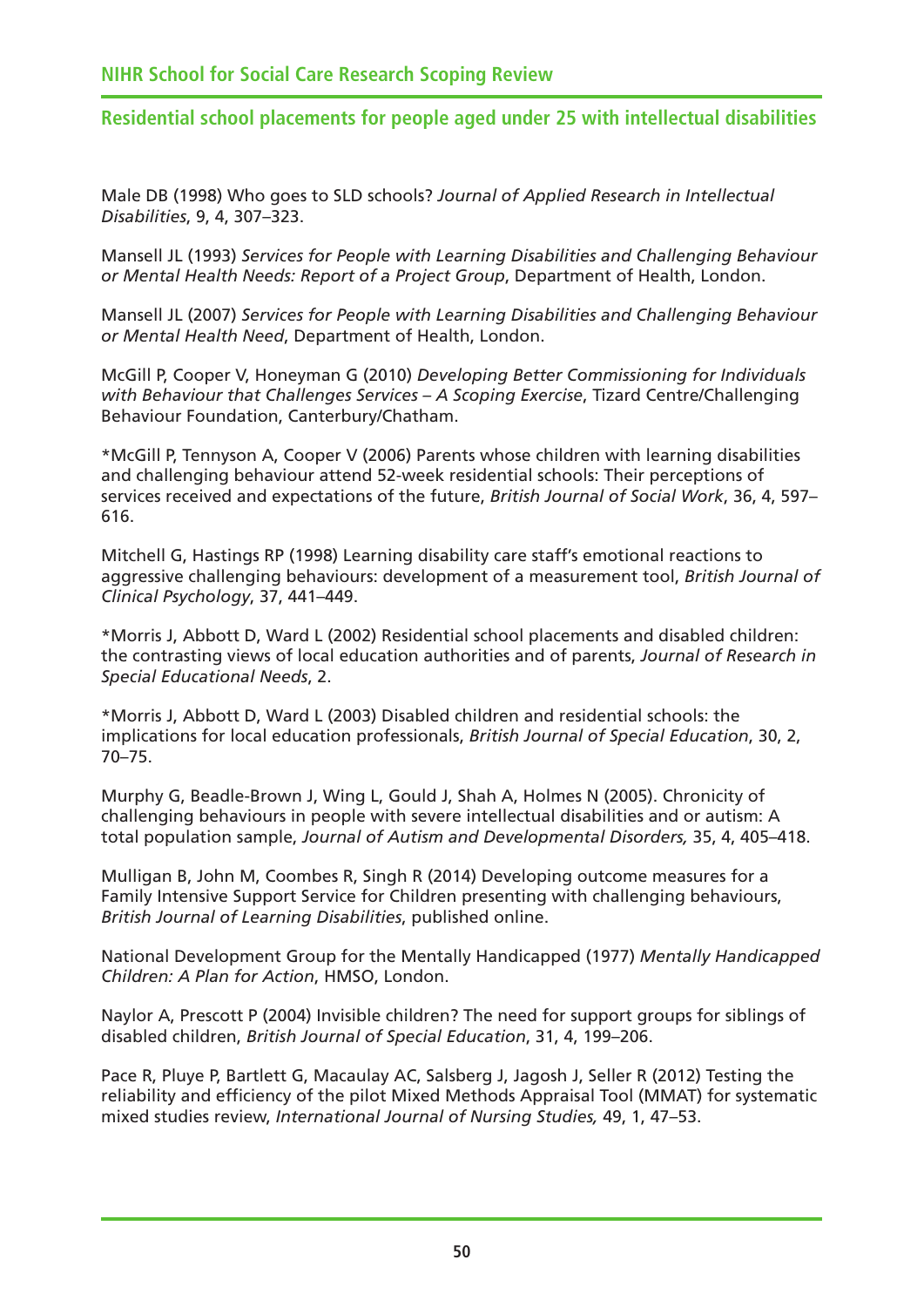Park J, Hoffman L, Marquis J, Turnbull AP, Poston D, Mannan H, Wang M, Nelson L (2003) Toward assessing family outcomes of service delivery: Validation of a family quality of life survey, *Journal of Intellectual Disability Research*, 47, 4/5, 367–384.

Perry J, Allen DG, Pimm C, Meek A, Lowe K, Groves S, Cohen D, Felce D (2013) Adults with intellectual disabilities and challenging behaviour: the costs and outcomes of in- and outof-area placements, *Journal of Intellectual Disability Research*, 57, 2, 139–152.

\*Pilling N, McGill P, Cooper V (2007) Characteristics and experiences of children and young people with severe intellectual disabilities and challenging behaviour attending 52-week residential special schools, *Journal of Intellectual Disability Research*, 51, 3, 184–196.

Pinney A (2014) *Children with Learning Disabilities whose Behaviour Challenges: What Do We Know from National Data?* [Data Supplement]. Retrieved from [www.challengingbehaviour.org.uk/cbf-articles/latest-news/eip-briefing-paper](http://www.challengingbehaviour.org.uk/cbf-articles/latest-news/eip-briefing-paper-published.html)published[.html](http://www.challengingbehaviour.org.uk/cbf-articles/latest-news/eip-briefing-paper-published.html) 

Pluye P, Robert E, Cargo M, Bartlett G, O'Cathain A, Griffiths F, Boardman F, Gagnon MP, Rousseau MC (2011) *Proposal: A Mixed Methods Appraisal Tool for Systematic Mixed Studies Reviews.* Retrieved from <http://mixedmethodsappraisaltoolpublic.pbworks.com/w/page/24607821/FrontPage>

Reid C, Scholl C, Gore NJ (2013) Seeking to prevent residential care for young people with intellectual disabilities and challenging behaviour: Examples and early outcomes from the Ealing ITSBS, *Tizard Learning Disability Review*, 18, 4, 171–178.

\*Robertson J, Emerson E, Fowler S, Letchford S, Mason H, Mason L, Jones M (1996) Residential special education for children with severely challenging behaviours: The views of parents, *British Journal of Special Education*, 23, 2, 80–88.

Rutter M (2007) Incidence of autism spectrum disorders: Changes over time and their meaning, *Acta Paediatrica*, 94, 2–15. doi: 10.1111/j.1651-2227.2005.tb01779.x

Shaffer D, Gould MS, Brasic J, Ambrosini P, Fisher P, Bird H, Aluwahlia S (1983) A children's global assessment scale (CGAS), *Archives of General Psychiatry,* 40, 1228–1231.

\*Smart M (2004) Transition planning and the needs of young people and their carers: the alumni project, *British Journal of Special Education*, 31, 3, 128–137.

\*Smith K, Powlitch S, Little D, Furniss F (2007) Social ecology of a residential special school for young people with challenging behaviours: A preliminary report, *Journal of Applied Research in Intellectual Disabilities,* 20, 2, 99–104.

Sparrow SS, Balla DA, Cicchetti DV (1984) *Vineland Adaptive Behavior Scales*, American Guidance Services, Minneapolis, MN.

Sundberg ML (2008) *Verbal Behavior Milestones Assessment and Placement Program: The VB-MAPP*, AVB Press, Concord, CA.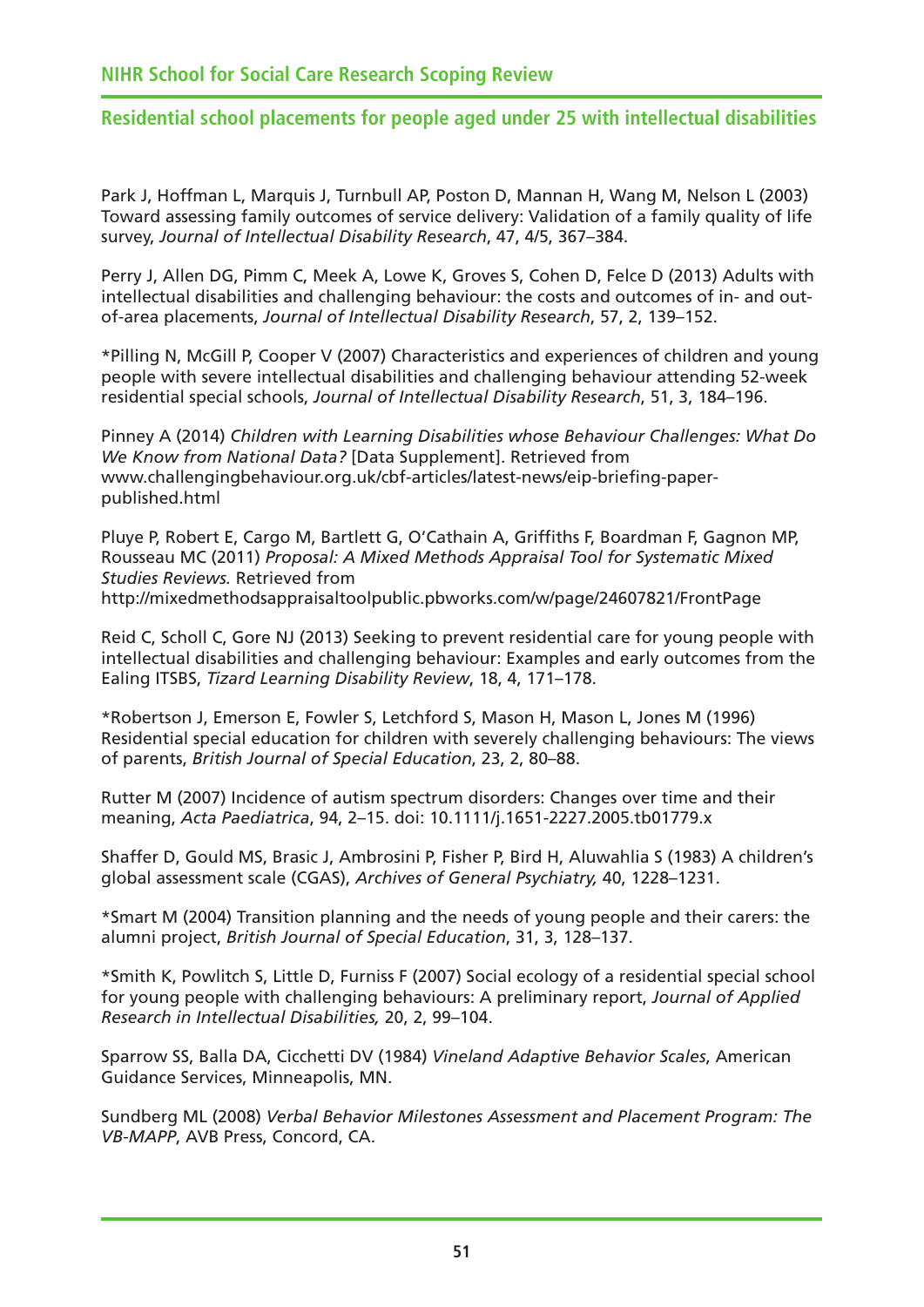Totsika V, Toogood S, Hastings RP, Lewis S (2008) Persistence of challenging behaviour in adults with intellectual disability over a period of 11 years, *Journal of Intellectual Disability Research*, 52, 5, 446–457.

Totsika V, Hastings RP, Emerson E, Berridge DM, Lancaster GA (2011a) Behavior problems at 5 years of age and maternal mental health in autism and intellectual disability, *Journal of Abnormal Child Psychology*, 39, 8, 1137–1147.

Totsika V, Hastings RP, Emerson E, Lancaster GA, Berridge DM (2011b) A population-based investigation of behavioural and emotional problems and maternal mental health: Association with autism spectrum disorder and intellectual disability, *Journal of Child Psychology and Psychiatry*, 52, 91–99.

Welsh Assembly Government (2002) *Special Educational Needs Code of Practice for Wales,* [Retrieved from http://learning.wales.gov.uk/docs/learningwales/publications/131016-sen](http://learning.wales.gov.uk/docs/learningwales/publications/131016-sen-code-of-practice-for-wales-en.pdf)code[-of-practice-for-wales-en.pdf](http://learning.wales.gov.uk/docs/learningwales/publications/131016-sen-code-of-practice-for-wales-en.pdf) 

World Health Organisation (2010) *Better Health, Better Lives: Children and Young People with Intellectual Disabilities and their Families*, World Health Organisation, Copenhagen, Denmark.

 $* =$  articles included in the review